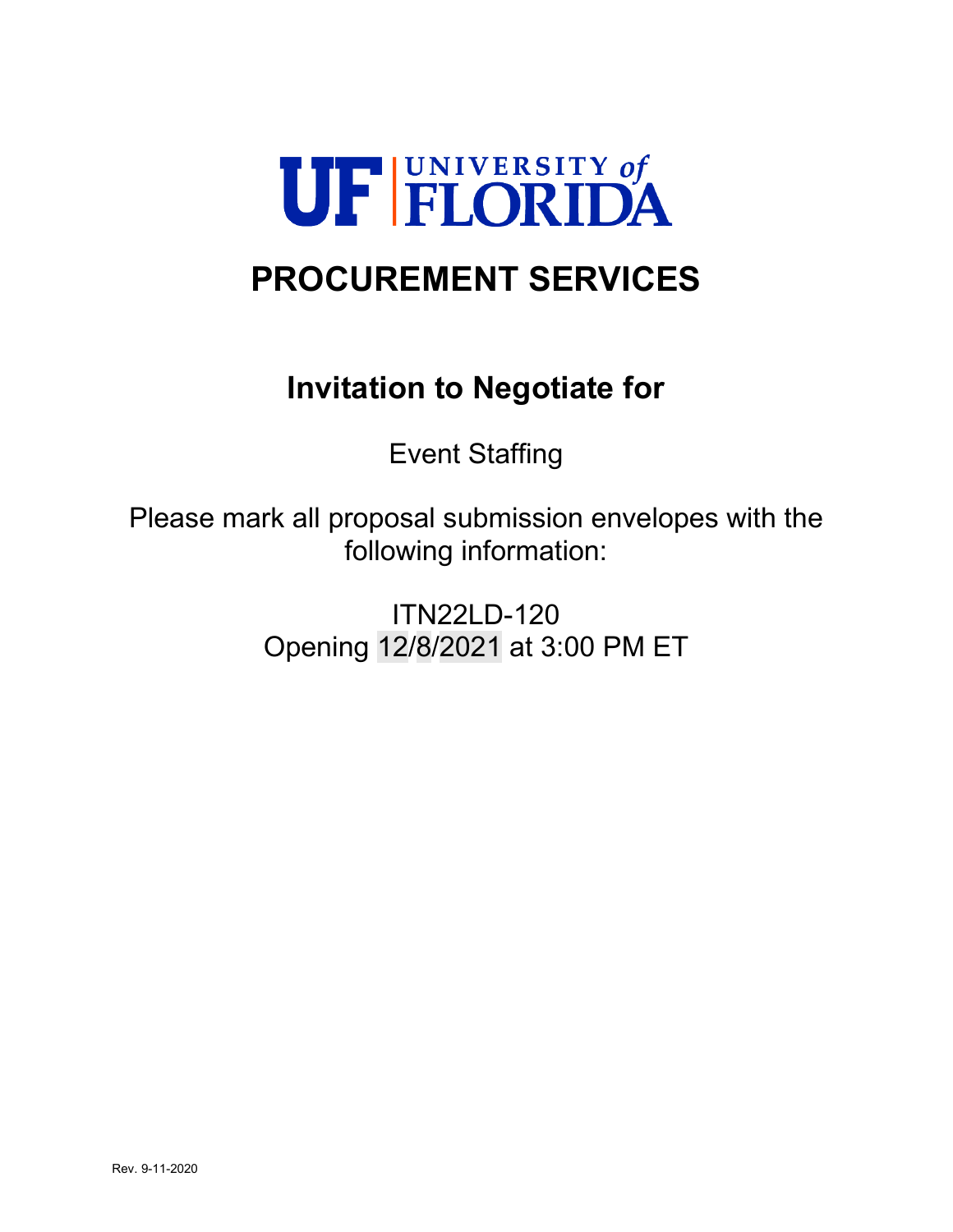# Contents

| 1.0 |                   |                                                                              |  |
|-----|-------------------|------------------------------------------------------------------------------|--|
|     | 1.1               |                                                                              |  |
|     | 1.2               |                                                                              |  |
|     | 1.3               |                                                                              |  |
|     | 1.4               |                                                                              |  |
|     | 1.5               |                                                                              |  |
|     |                   |                                                                              |  |
| 2.0 |                   |                                                                              |  |
|     | 2.1               |                                                                              |  |
|     | 2.2               |                                                                              |  |
|     | 2.3               |                                                                              |  |
|     | 2.4               |                                                                              |  |
|     | 2.5               | Vendor Protest Procedure; Notice of Proposal Protest Bonding Requirement  11 |  |
|     | 2.6               | Contractual Intent/Right to Terminate and Recommence ITN Process 11          |  |
|     | 2.7               |                                                                              |  |
|     | 2.8               |                                                                              |  |
|     | 2.9               |                                                                              |  |
|     | 2.10              | Determination of and Information Concerning Vendor's Qualifications  12      |  |
|     | 2.11              |                                                                              |  |
|     | 2.12              | Rejection of Vendor Counter-offers, Stipulations and Other Exceptions  12    |  |
|     | 2.13              |                                                                              |  |
|     | 2.14              |                                                                              |  |
| 3.0 | 3.1<br>3.2<br>3.3 |                                                                              |  |
| 4.0 | 4.1               |                                                                              |  |
|     | 4.1.1             |                                                                              |  |
|     | 4.1.2             |                                                                              |  |
|     | 4.1.3             |                                                                              |  |
|     | 4.1.4             |                                                                              |  |
|     | 4.1.5             |                                                                              |  |
|     | 4.1.6             |                                                                              |  |
|     | 4.2               |                                                                              |  |
|     | 4.2.1             |                                                                              |  |
|     | 4.2.2             |                                                                              |  |
|     | 4.2.3             |                                                                              |  |
|     | 4.2.4             |                                                                              |  |
|     | 4.2.5             | Questions, Communications and Inquires between the University and Vendors 17 |  |
|     | 4.2.6             | Addenda and the University's Response to Communications from Vendor  17      |  |
|     | 4.2.7             |                                                                              |  |
|     | 4.2.8             |                                                                              |  |
|     | 4.2.9             |                                                                              |  |
|     | 4.2.10            |                                                                              |  |
|     | 4.2.11            |                                                                              |  |
|     |                   |                                                                              |  |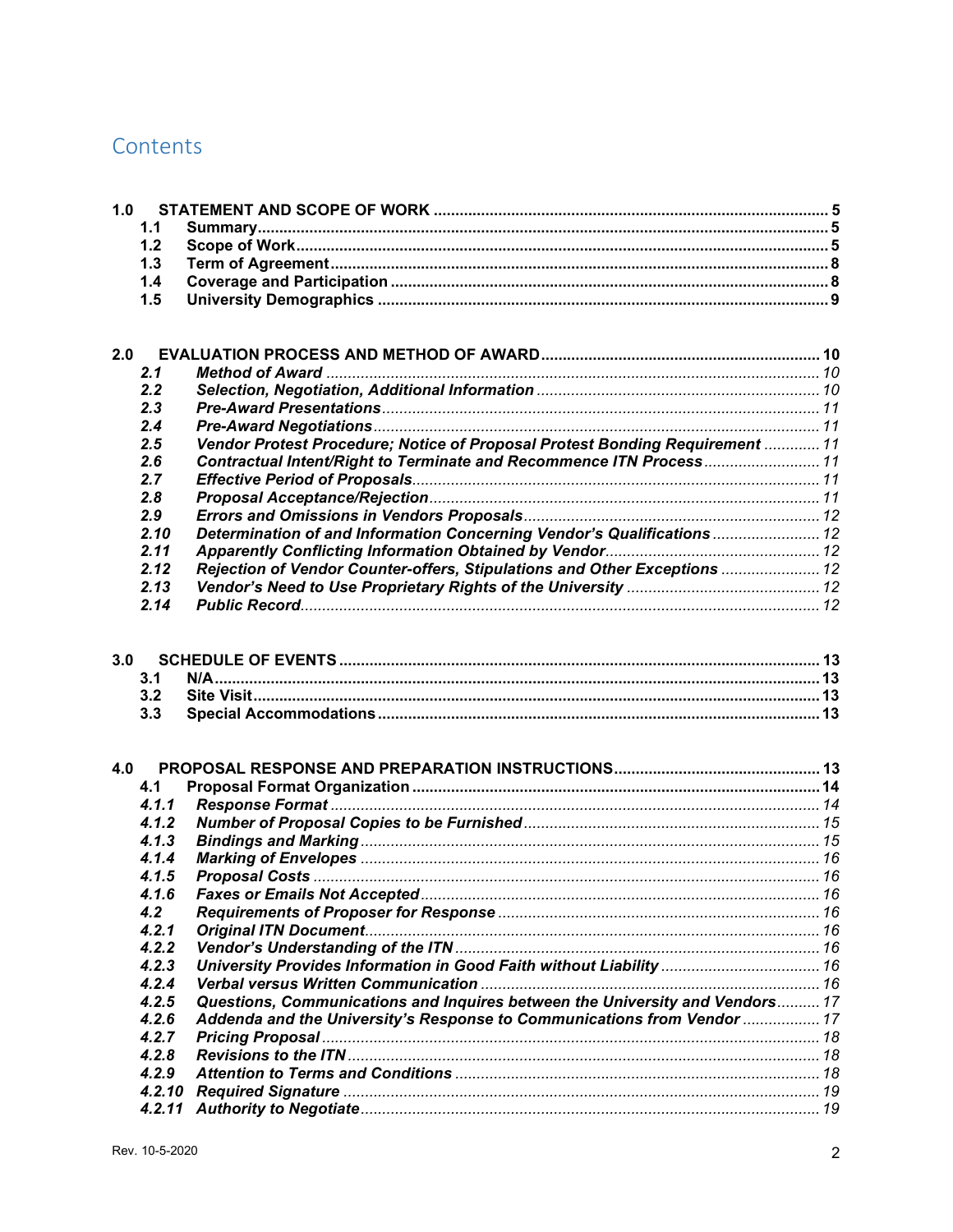| 4.2.14 Corrections, Changes, and Providing Information on Forms within the ITN 20 |  |
|-----------------------------------------------------------------------------------|--|
|                                                                                   |  |
|                                                                                   |  |
|                                                                                   |  |
|                                                                                   |  |
|                                                                                   |  |

| 5.0 |      |  |
|-----|------|--|
| 5.1 |      |  |
| 5.2 |      |  |
| 5.3 |      |  |
| 5.4 |      |  |
| 5.5 |      |  |
| 5.6 |      |  |
| 5.7 |      |  |
| 5.8 |      |  |
| 5.9 |      |  |
|     | 5.10 |  |
|     | 5.11 |  |
|     | 5.12 |  |
|     | 5.13 |  |
|     | 5.14 |  |
|     | 5.15 |  |
|     | 5.16 |  |
|     | 5.17 |  |
|     |      |  |

| 6.0 |      |  |
|-----|------|--|
|     | 6.1  |  |
|     | 6.2  |  |
|     | 6.3  |  |
|     | 6.4  |  |
|     | 6.5  |  |
|     | 6.6  |  |
|     | 6.7  |  |
|     | 6.8  |  |
|     | 6.9  |  |
|     | 6.10 |  |
|     | 6.11 |  |
|     | 6.12 |  |
|     | 6.13 |  |
|     | 6.14 |  |
|     | 6.15 |  |
|     | 6.16 |  |
|     | 6.17 |  |
|     | 6.18 |  |
|     | 6.19 |  |
|     | 6.20 |  |
|     | 6.21 |  |
|     | 6.22 |  |
|     | 6.23 |  |
|     | 6.24 |  |
|     | 6.25 |  |
|     | 6.26 |  |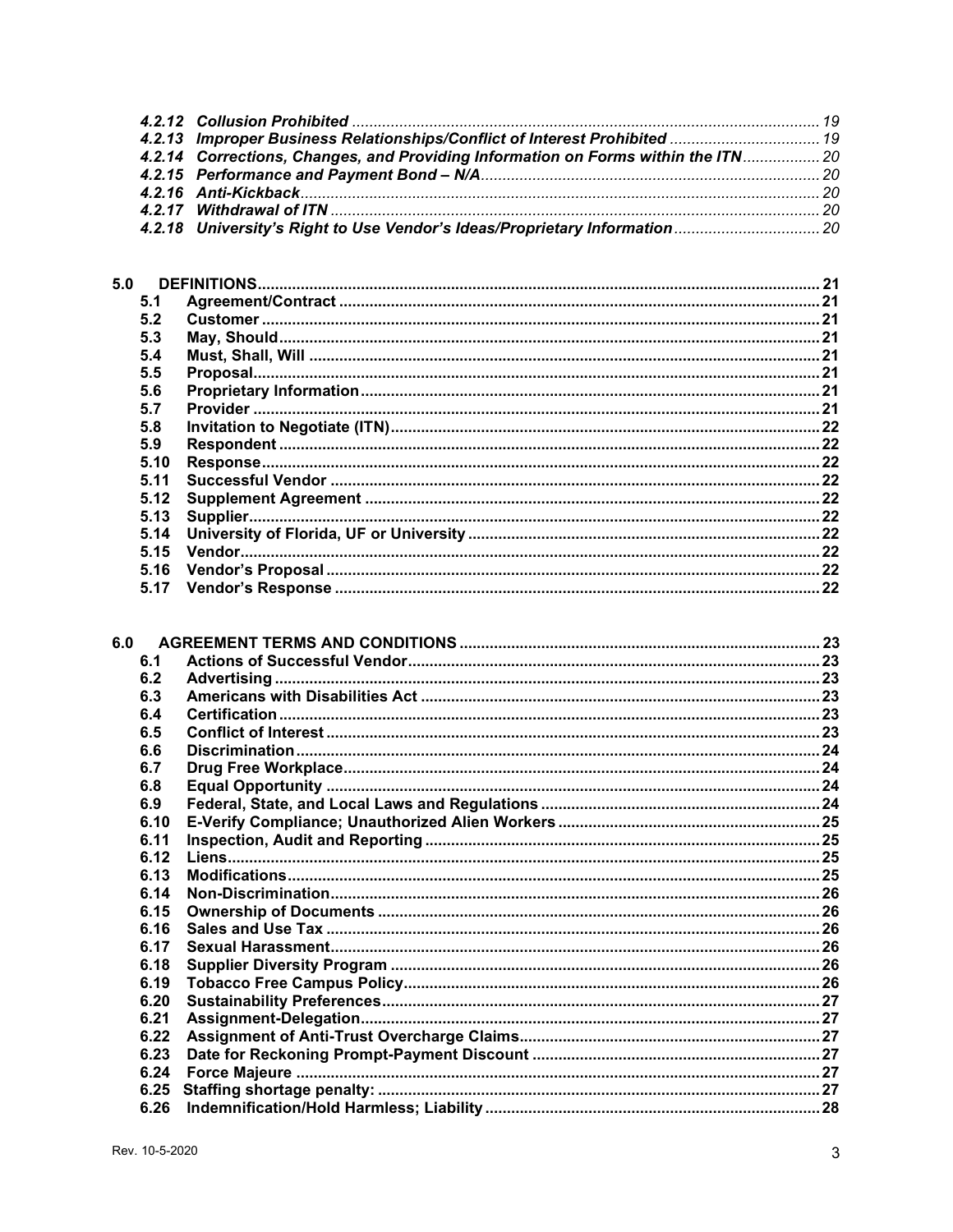| 6.27   |                                                                                |  |
|--------|--------------------------------------------------------------------------------|--|
| 6.28   |                                                                                |  |
| 6.29   |                                                                                |  |
| 6.30   |                                                                                |  |
| 6.31   |                                                                                |  |
| 6.32   |                                                                                |  |
| 6.33   | Notice to Vendors of Asbestos-Containing Materials in University Buildings  30 |  |
| 6.34   |                                                                                |  |
| 6.35   |                                                                                |  |
| 6.36   |                                                                                |  |
| 6.37   |                                                                                |  |
| 6.38   |                                                                                |  |
| 6.39   |                                                                                |  |
| 6.40   |                                                                                |  |
| 6.41   |                                                                                |  |
| 6.42   |                                                                                |  |
| 6.43   |                                                                                |  |
| 6.44   |                                                                                |  |
| 6.45   |                                                                                |  |
| 6.46   |                                                                                |  |
| 6.47   |                                                                                |  |
| 6.48   |                                                                                |  |
| 6.48.1 |                                                                                |  |
|        |                                                                                |  |
|        |                                                                                |  |
| 6.48.4 |                                                                                |  |
| 6.48.5 |                                                                                |  |
| 6.48.6 |                                                                                |  |
| 6.48.7 |                                                                                |  |
| 6.48.8 |                                                                                |  |
| 6.49   |                                                                                |  |
| 6.50   |                                                                                |  |
| 6.51   |                                                                                |  |
| 6.52   |                                                                                |  |
| 6.53   |                                                                                |  |
| 6.54   |                                                                                |  |
| 6.55   |                                                                                |  |
| 6.56   |                                                                                |  |
| 6.57   |                                                                                |  |
| 6.58   |                                                                                |  |
| 6.59   |                                                                                |  |
| 6.60   |                                                                                |  |
| 6.61   |                                                                                |  |
| 7.0    |                                                                                |  |
| 7.1    |                                                                                |  |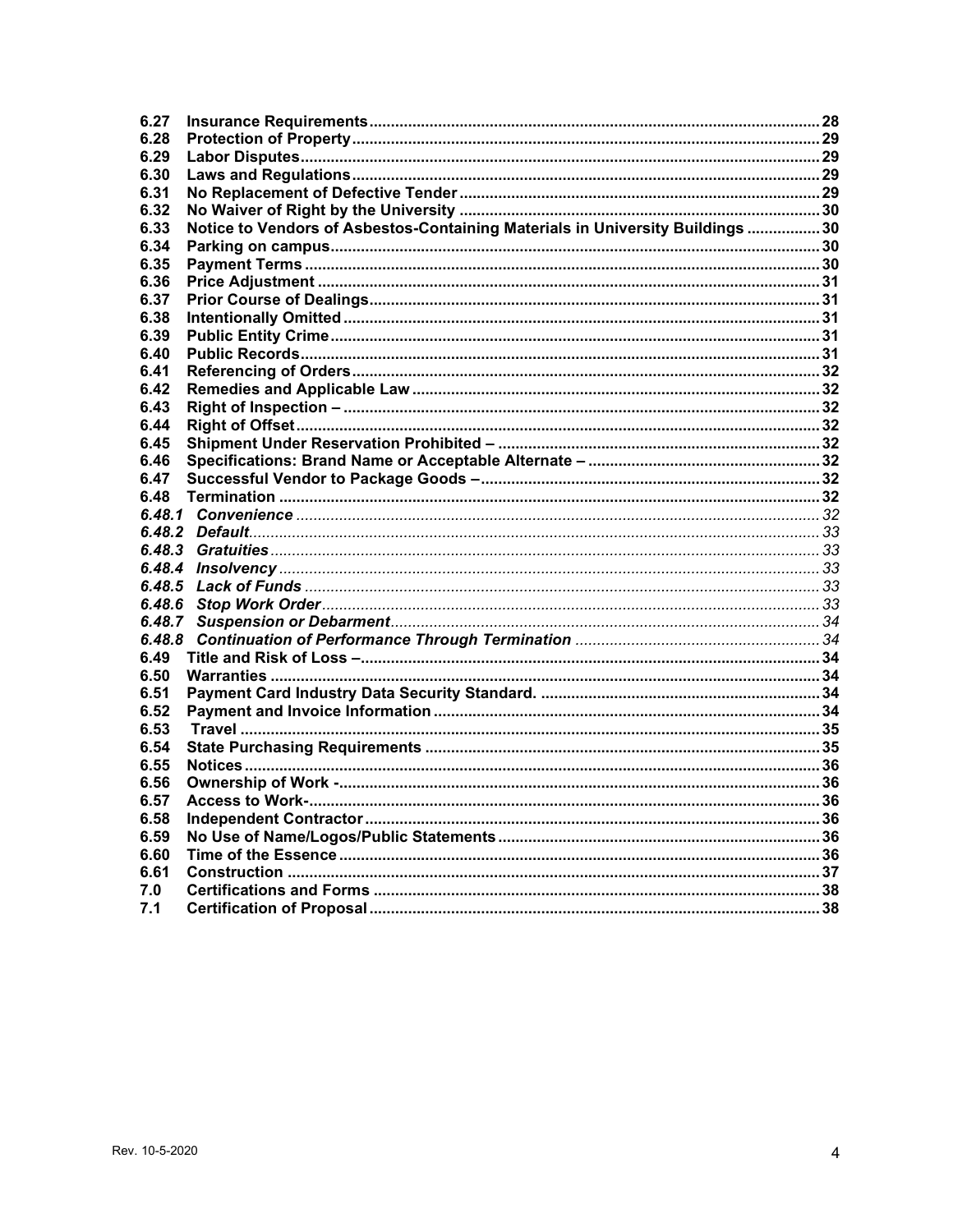# <span id="page-4-0"></span>**1.0 STATEMENT AND SCOPE OF WORK**

## <span id="page-4-1"></span>**1.1 Summary**

The University of Florida (UF) is seeking proposals from qualified firms that specialize in providing guest services associated with entertainment venue operations. The awarded supplier(s) will provide event staff for the University - primarily for the Stephen C. O'Connell Center ("Center"). Staff are needed to supplement the O'Connell center in-house staffing and Guest Services staff for university events both in and around the O'Connell Center. UF hopes to award to a prime supplier and also to award to other qualified suppliers who can provide additional services to the University and on an as-needed basis should the prime supplier be unable to provide enough staff. Non-prime suppliers may provide services to other UF units/departments as needs arise.

The Stephen C. O'Connell Center is a multi-purpose academic, recreational, and entertainment facility on the campus of the University of Florida in Gainesville, Florida. The O'Connell Center includes a 10,500 seat main arena, 1,000 seat natatorium, dance studio, gymnastics studio, volleyball practice court, and two multipurpose activity rooms. These facilities and amenities are provided for and utilized by University departments, the University Athletic Association (UAA), student and campus organizations, Gainesville and surrounding communities, as well as outside rentals for the purpose of hosting a wide array of activities and events. It also provides office space for several of the University Athletic Association's coaching and support staff.

## <span id="page-4-2"></span>**1.2 Scope of Work**

## **1. SCOPE**

- A. The successful proposer shall furnish uniformed personnel to include:
	- Access control positions including bag checks, magnetometers use, wanding, and ticket scanning.
	- Guest services positions both inside and immediately outside the entrance for crowd direction and seat location.
	- Backstage positions such as locker rooms and dressing room access to allow passage to specifically identified individuals presenting proper credentials.
	- Venue safety checks including visual sweeps prior to the event for suspicious packages/devices and un-safe conditions.
	- Patrol areas inside and outside the venue and report suspicious or potentially dangerous conditions.
	- Respond to incidents, emergencies and/or alarms
	- Aiding patrons covered under the Americans with Disabilities Act
	- Parking attendants
	- Preliminary clean-up after each event by all staff.
- B. Approximate staffing level needs for recurring events

The Center's objective is to select the best-qualified firm who, in its opinion, will continuously provide top quality service with related supplies and generally create goodwill within the Center for the following Events and at approximately the following levels, understanding UF will provide some of its own staff. The quantities shown below are estimated quantities of staff that the awarded supplier would provide to UF.

- a. Standard Staffing Levels While staffing levels will vary the following is an estimated number of staff that will be needed for each event type on an annual basis:
	- o Men's Basketball
		- When UF is in session: 30 people for 15 games
		- UF breaks (winter break and spring break): 45 people for 2-3 games
	- o Womens Basketball: 15 people for 20 games
	- o Volleyball: 15 people for 15 matches<br>
	o Gymnastics: 17 people for 5 meets
	- Gymnastics: 17 people for 5 meets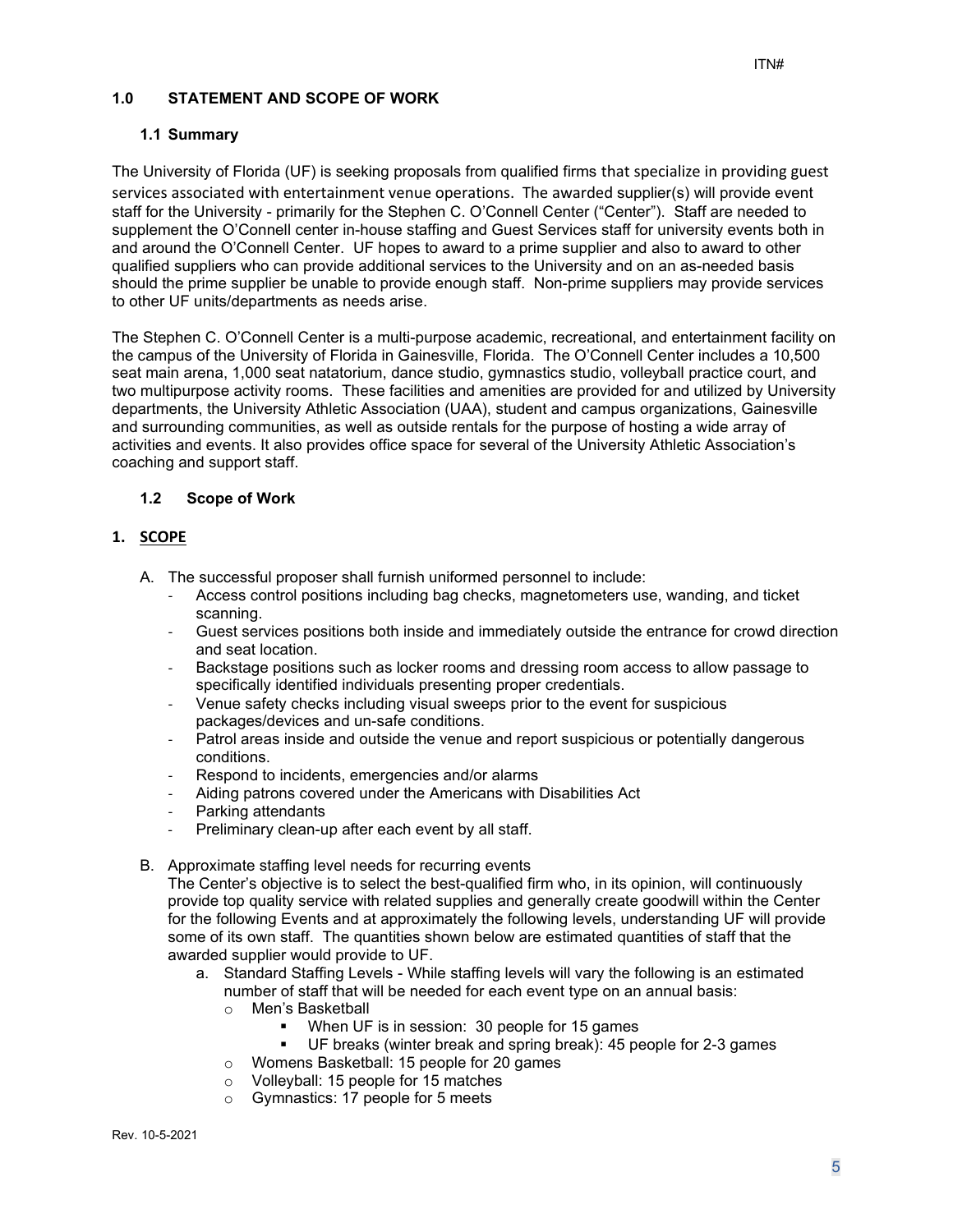- $\circ$  Concerts: 30 people (When UF is in session) 50 people (during breaks). UF may host between 0 – 10 concerts a year, more typically it's around 3
- o Commencement Ceremonies per ceremony: Summer:  $\sim$  35 people per ceremony – estimated three ceremonies; Fall: ~30 people per ceremony, estimated 4 ceremonies Spring: ~ 35 people per ceremony, estimated 11 ceremonies.
- o Special Events as needed
- $\circ$  Outside the University schedule -- during University academic calendar breaks, events will need more staff since student labor will be unavailable.
- b. Additional Staffing Information
	- i. On occasion, the Center will request short notice scheduling. In the event that the Proposer cannot provide the additional staffing requested, the Center will contact additional staffing companies to fill the required staff positions.
	- ii. The Center reserves the right to adjust staffing levels in advance of any event as deemed necessary to accommodate the requirements of the teams and event promoters.
	- iii. The Center reserves the right to adjust staffing positions during events to ensure proper coverage for events.
	- iv. No penalties will be assessed to the Proposer for the inability to fill any scheduling adjustments made less than one (1) weeks prior to the event date.
- C. UF requests other responding supplier considerations
	- Reassurance that events in our venue will take precedence over other venues.
	- Company agrees to refrain from hiring UF's part-time staff unless into a full-time position.
	- 3-hour or less hour minimum for staff
	- No travel costs
	- Breaks only on shifts that are over 4 hours. Length of break(s) will be determined based on total number of hours scheduled for that day in a mutually agreed upon timeframe.
	- UF will provide some on-site office space

## **EXPECTATIONS of Supplier**

- A. UF would prefer Bidders with five (5) or more years of experience with proven expertise in providing event-staffing services for at least three (3) similar facilities in both size and scope.
- B. UF is providing some on-site office space. UF would prefer to have a supervisor working on-site, or a local office presence to support this contract.
- C. Proposers' employees are not eligible for Center work if an employee has been convicted of, has charges currently pending, or have been granted diversion by any court for any of the following: (1) any felony offense; (2) any crime involving force or moral turpitude; (3) any offense involving dishonesty or false statements; or (4) any crime involving a controlled substance.
- D. Proposers must have an employee screening process in place that verifies employee's qualifications from a properly documented source. Documentation must be provided when requested, on a case-by-case basis, within four (4) business days of the requestion. The screening application must (at minimum) include:
	- a. The successful proposer must comply with the University of Florida minimum processes for hiring staff assigned to work at Center events, in accordance with the above.
	- b. Personal references minimum of three (3) people who are not related to the subject.
	- c. Up to five (5) year(s) of work history
	- d. Educational history
	- e. Specialized skill history/experience.
	- f. Complete criminal background check
	- g. Prior employment discharge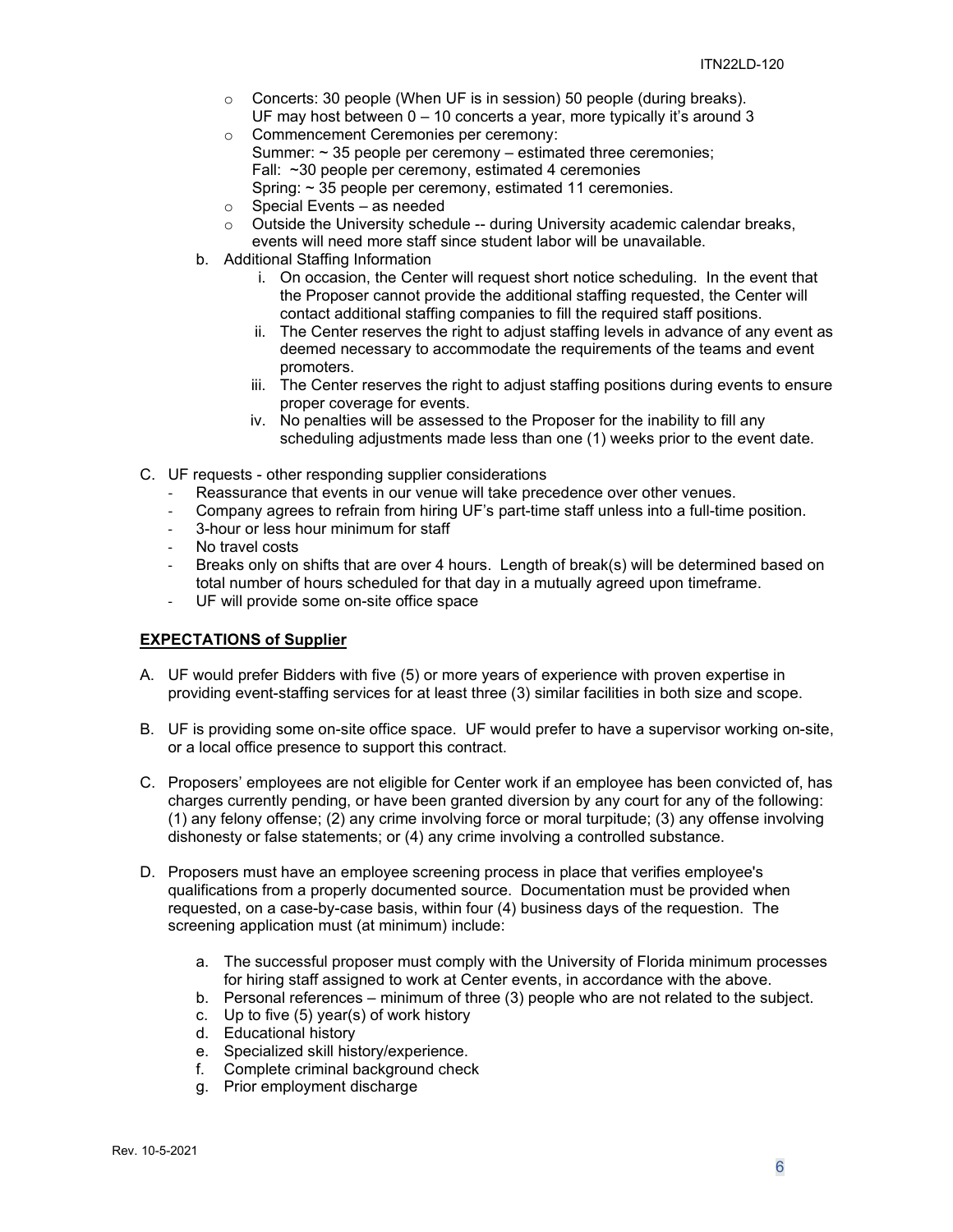- E. Training All training is at the expense of the Proposer unless specific training is requested by the center in areas not covered in this solicitation.
	- a. Training should be well documented and must include the following upon hire and on an on-going basis:
		- i. Fire protection, evacuation procedures and crowd emergencies according to Center's emergency procedures
		- ii. Guidelines for Life Safety (identifying crowd safety hazards, proper reporting of hazards and maintaining safety for guests.)
		- iii. Occupational hazards to maintain safety for employees
		- iv. Proper reporting of incidents and accidents
		- v. Effective crowd management techniques
		- vi. Customer service skills
		- vii. Guest experience training, de-escalation training, and handling disorderly patrons
		- viii. ADA Accessibility
		- ix. Safety sweeps prior to events
		- x. Alcohol Policies
		- xi. Sexual Harassment Awareness
	- b. Pre-event briefings are required prior to each shift and may be run in conjunction with the in-house staff.
- F. Client Contact Successful Proposer shall:
	- a. Have bi-weekly meetings with the Center staff coordinator to review staffing levels and adjust accordingly (schedule may be adjusted by UF)
	- b. Have bi-weekly meetings with the Center's operational staff to review any changes in operational policies and to obtain event specific information (schedule may be adjusted by UF)
	- c. Supervisors on site for the events will work directly with and take direction from appropriate Center mangers to ensure all client needs and requests are met as they are requested in a timely manner. The employees and agents of the successful Proposer must be under the direction of the site supervisor while on post.
- G. Resources Required (at Proposers costs)
	- a. Two-way radio communication for staff to include, but not limited to, supervisors, lobby managers, and others as appropriate. The on-site supervisor's radio must have the capability to communicate with venue personnel radios. In addition, a cellular phone number must be provided by the on-site Supervisor to allow for private communications during events.
	- b. Appropriate uniforms with logo, approved by the Center. Two levels of uniforms should be provided to employees
		- i. Standard Events slacks and polos (adjustments can be made to honor appropriate religious beliefs)
		- ii. Upscale Events Black slacks, White button-up shirt (Center will provide vests)
	- c. Closed toe shoes are required at all times.
	- d. A picture identification card or name tag will be considered part of the employee's uniform and must be visible at all times while working for hours billable to the Center.
	- e. Additional items that will be required as part of their uniform when appropriate
		- i. Flashlights (no longer than three (3) cell)
		- ii. Pen
		- iii. Notepad
	- f. Office equipment, office supplies, and email addresses are not provided by the Center.
	- g. Staff will not carry weapons of any type, regardless of the situation at any time during the term of the contract with the Proposer.
	- h. Campus access, including parking on event days, will be the responsibility of the Proposer (see section 6.34 regarding Parking)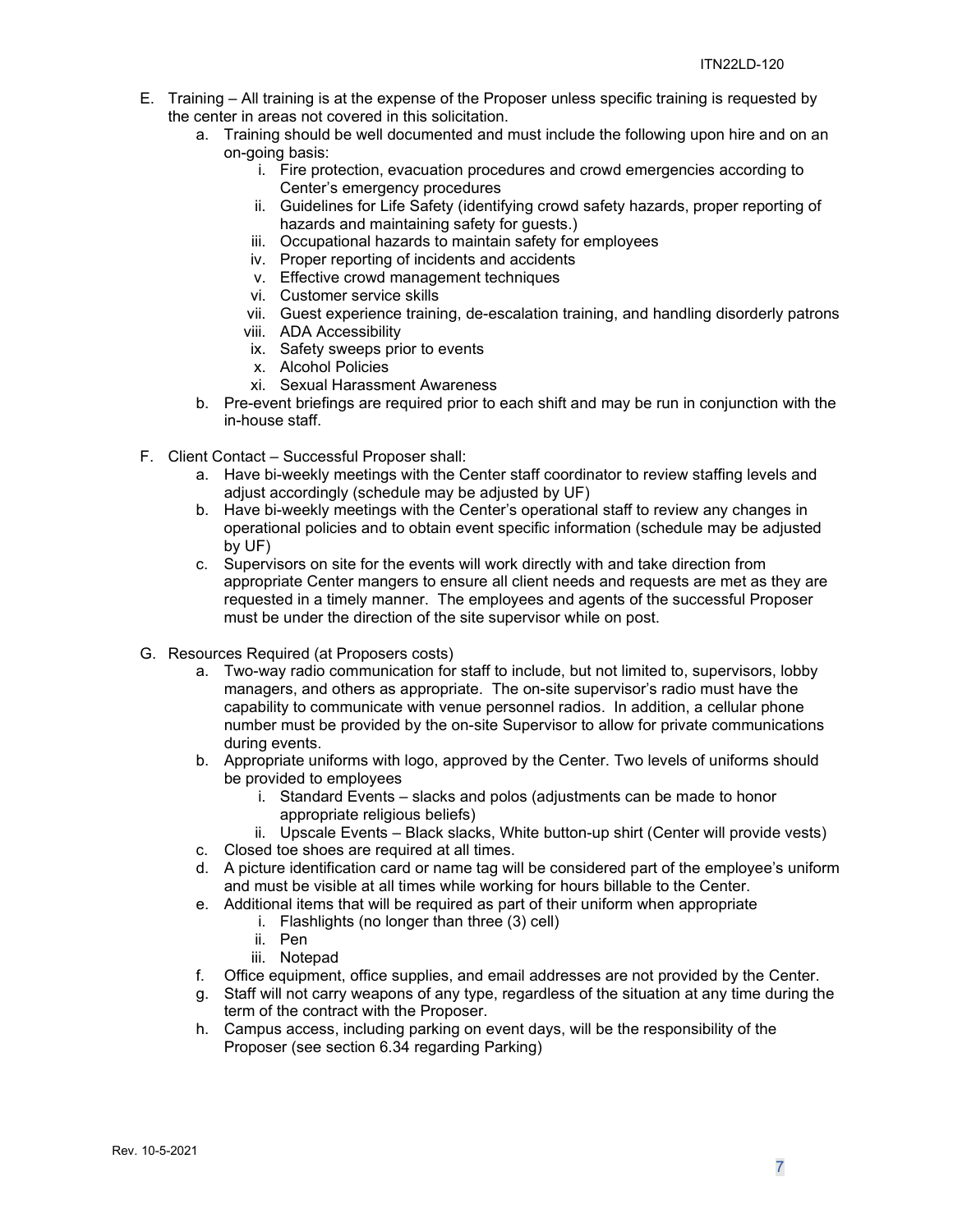- H. Performance terms and conditions
	- a. Staff must be willing to pass through a screening process and show a government issued ID card.
	- b. Proposers supervisor must be present at the screening location upon entrance to direct and assist all staff.
	- c. Proposer must screen all personnel prior to the start of the shift for recent use of alcohol and/or performance altering substances and take action accordingly.
	- d. A list of staff must be provided to the Center of all individuals who we be working a specific shift to the Center 3 days prior to the event. This list must be updated with any changes and present at the screening location for all employees.
	- e. The Proposer must have a system to check in/out all employees and that information must be provided to the Center within 3 business days.
	- f. Staff must be courteous, neat, clean and presentable while on duty. Any fragrances should be lightly scented to avoid allergic reactions from co-workers or event attendees.
	- g. Staff must be fully literate in the English language to permit full communication, particularly in times of stress.
	- h. Staff must be physically, mentally, and emotionally qualified to perform the requirements as specified. Accommodations can be made to meet ADA requirements for most of the positions.
	- i. Staff may not use profanity, be boisterous, use undue force, be offensive, disrespectful or generally rude to Center guests. Additional unacceptable conduct includes offensive or distasteful comments around any of the following, as UF does not tolerate discrimination on the basis of race, creed, color, religion, age, disability, sex, sexual orientation, gender identity and expression, marital status, national origin, political opinion or affiliation, genetic information, or veteran status. Staff displaying inappropriate behavior will be asked to leave and will not be permitted on future shifts.
	- j. No smoking is permitted anywhere on campus both inside the venue and in the surrounding plaza spaces and parking lots.
	- k. Cell phones should not be visible when on crew.
	- l. Employees may not post anything to social media about the events they are working.
	- m. No eating in a public facing space.
	- n. Staff may not approach the concessionaires for free or reduced-price food at any time.
	- o. Staff shall not depart the property or their assigned position until a competent, authorized representative of the Proposer is present and/or their supervisor dismisses the individual. This includes during any unexpected time extended past their scheduled shift end for unforeseen circumstances including, but not limited to, athletic event overtime periods, late starting events and long running concerts.
	- p. Proposer will be responsible for assigning individuals to the available shifts based on the type of post that will match each individual's capability and demeanor.
	- q. Assigned personnel must assist with patron and staff safety. They must also participate in emergency response, notification, and evacuation.
	- r. Staff must observe and report any and all criminal offenses or violations of policies, procedures, rules and regulations.
	- s. All staff accidents and/or incidents shall be reported to the Center representative immediately and a written report shall be submitted within 24 hours.

## <span id="page-7-0"></span>**1.3 Term of Agreement**

The term of this Agreement will be for an initial period of three years, assuming the award can be made timely, from 1/1/22 to through 12/31/2025, with an option to renew based on satisfactory performance and the written approval of both parties for up to two additional one year periods.

## <span id="page-7-1"></span>**1.4 Coverage and Participation**

The intended coverage of this ITN and any Agreement resulting from this solicitation shall be for the use of all Departments at the University of Florida. With the consent and agreement of the Successful Vendor, the other state universities, community colleges, district school boards, other educational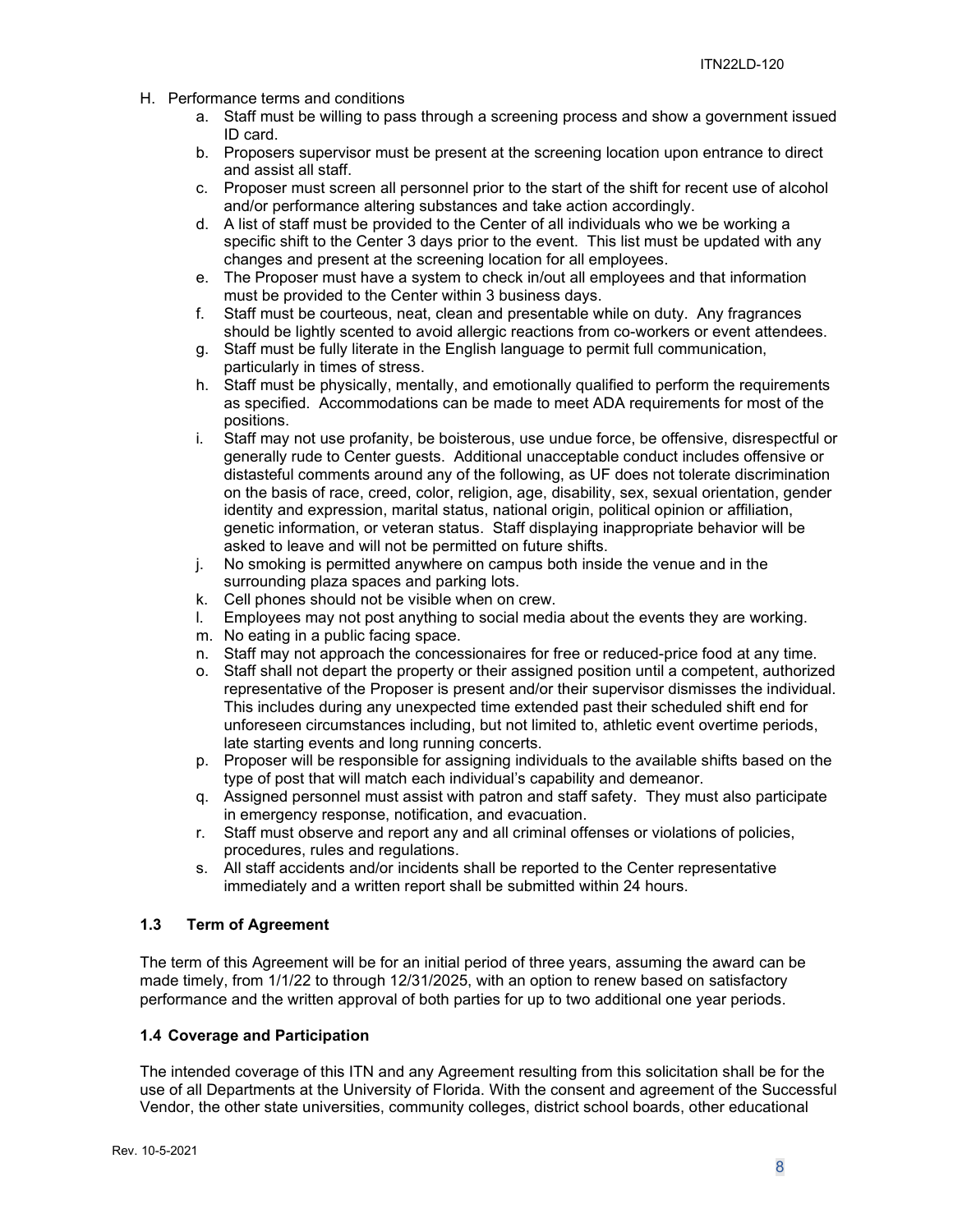institutions, and other governmental agencies, may assess and access an Agreement resulting from this solicitation issued and administered by the University of Florida.

The University reserves the right to add and/or delete elements, or to change any element of the coverage and participation at any time without prior notification and without any liability of any kind or amount.

## <span id="page-8-0"></span>**1.5 University Demographics**

The University of Florida is a major public land-grant research university. The State of Florida's oldest, largest, and most comprehensive university, the University of Florida is among the nation's most academically diverse public universities. The University has a long history of established programs in international education, research, and service. It is one of only 17 public land-grant universities nationwide and the only university in Florida belonging to the Association of American Universities. With more than 50,000 students, the University of Florida is now one of the five largest universities in the nation.

The University of Florida has a 2,000-acre campus and more than 900 buildings (including 170 with classrooms and laboratories). The northeast corner of campus is listed as a historic district on the National Register of Historic Places.

UF has a long history of established programs in international education, research and service. It is one of only 17 public, land-grant universities that belong to the Association of American Universities, the higher-education organization comprising the top 62 public and private institutions in North America. UF is consistently ranked among the nation's top universities: No. 5 in U.S. News & World Report's "Top Public Schools" (2020); No. 2 in Kiplinger's "Best Values in Public Colleges" (2017); and No. 3 on the Forbes list of best value public universities (2019). Additionally, UF ranked No. 6 in the New York Times list of universities that do the most to help low-income students (2015) and No. 3 in the Milken Institute's ranking of Best Universities for Technology Transfer.

As the state's oldest and most comprehensive university, tracing its beginnings to a small seminary in 1853, UF is now among the nation's most academically diverse public universities. with an enrollment of 54,000 students annually. UF is home to 16 colleges and more than 170 research centers and institutes and offers nearly 300 graduate degree programs. Only five other universities nationwide have as many programs of study on one campus as the University of Florida.

Several qualities distinguish UF among today's leading public research universities.

The first is its highly comprehensive breadth on a single campus, facilitating interdisciplinary collaboration among, for example, faculty within the adjacent colleges of journalism, engineering and medicine. The second is its unwavering support from the state of Florida, which has endorsed UF's drive to become one of the nation's very best public research universities – supporting those efforts since 2013 with hundreds of millions of dollars in additional funding to grow its faculty ranks. UF's third exceptional quality is its dynamism. Like the state of Florida, now the nation's third- largest and among its fastest-growing, UF is undergoing rapid transformation as it pursues its overarching aspiration "to be a premier university that the state, nation and world look to for leadership."

For any additional information about the University of Florida, please visit the University's web page at: [www.ufl.edu.](http://www.ufl.edu/)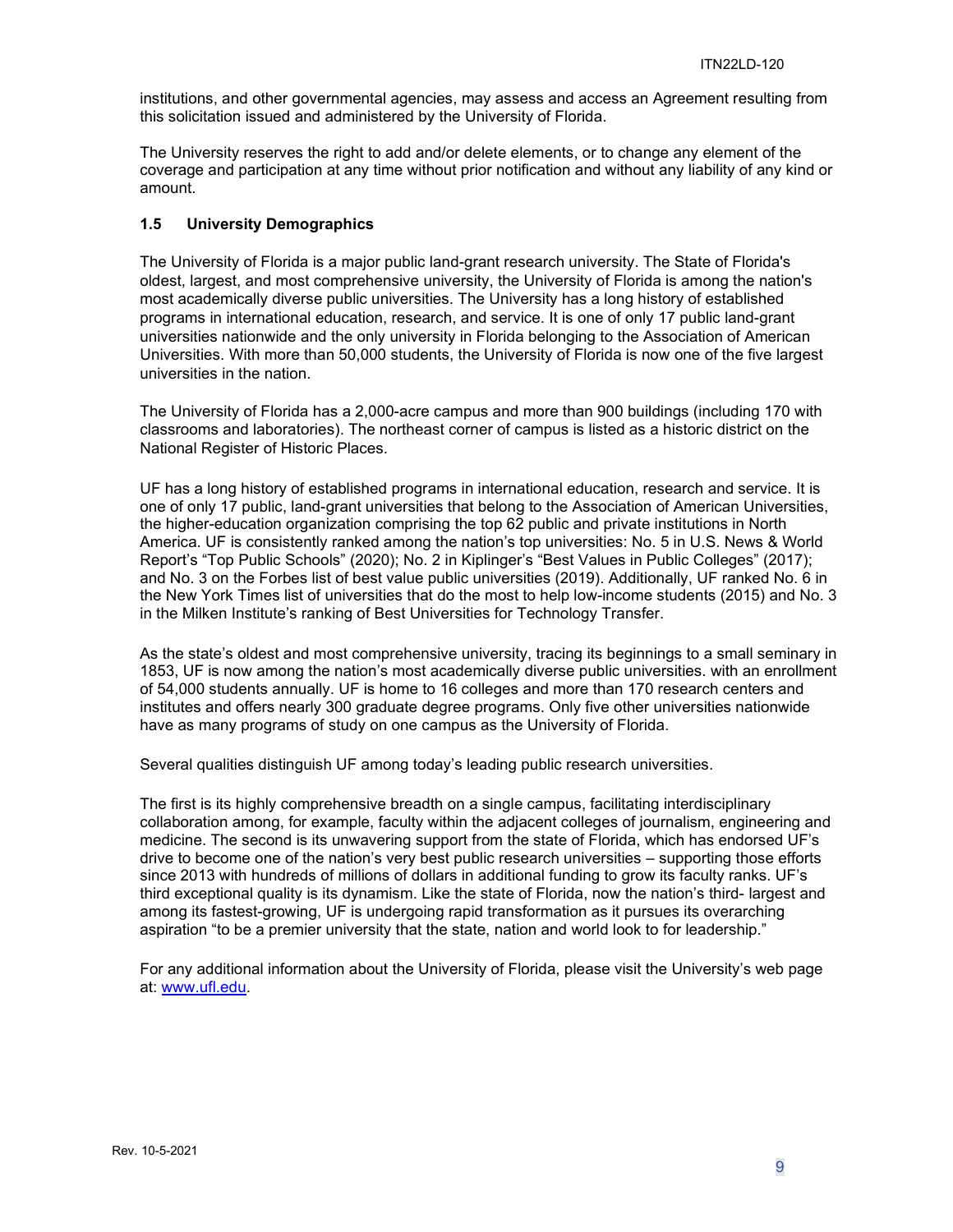## <span id="page-9-0"></span>**2.0 EVALUATION PROCESS AND METHOD OF AWARD**

## <span id="page-9-1"></span>**2.1 Method of Award**

The evaluation of each response to this ITN will be based on its overall competence, compliance, format, and organization. The Award shall be made to the responsive and responsible vendor(s) whose proposal is determined to be the most advantageous to the University of Florida, taking into consideration the following evaluation criteria listed below. Pricing may be a criterion. However, the University is under no obligation whatsoever to select as most responsive the proposal that demonstrates the lowest pricing.

The contract will consist of the University's ITN, the proposal with any and all revisions, award letter (if issued), purchase order, and any signed agreement between the parties, as stated in that agreement.

Vendors whose proposals are not accepted will be notified after a final selection has been made by public posting of the selected proposer(s). This public posting functions as the rejection of all other proposals. This posting will be made to https://procurement.ufl.edu/vendors/schedule-of-bids/

## **Evaluation Criteria**

Vendor proposals will be evaluated based upon how well each Vendor's plans meet the University's needs. Specific consideration will be given to the following responses in no particular order or weighting:

- Demonstrated expertise of the company/staff, Management Qualifications, and financial stability. Experience (years in business) and references
- Business Plan to meet UF needs In short, the ability to meet UF's requirements, including demonstrations of internal process and procedures to support UF's scope of work [employee screening/background check, training of staff/supervisors, equipment (uniforms, radios, ID, flashlights), client contact, plan for ensuring quality of service, ability to guarantee or confirm staffing levels)
- Financial offering / Pricing Schedule
- Value added services
- Acceptance of UF terms & conditions

## <span id="page-9-2"></span>**2.2 Selection, Negotiation, Additional Information**

Although the University reserves the right to negotiate with any vendor or vendors to arrive at its final decision and/or to request additional information or clarification on any matter included in the proposal, it also reserves the right to select the most responsive vendor or vendors without further discussion, negotiation, or prior notice. The University may presume that *any proposal is a best-andfinal offer.*

The University also reserves the right to award to the next highest evaluated, responsive and responsible bidder for any and all groups, subgroups, or items in the event of vendor default, nonperformance, non-compliance or similar issues affecting the University's ability to obtain services at any time throughout the contract period.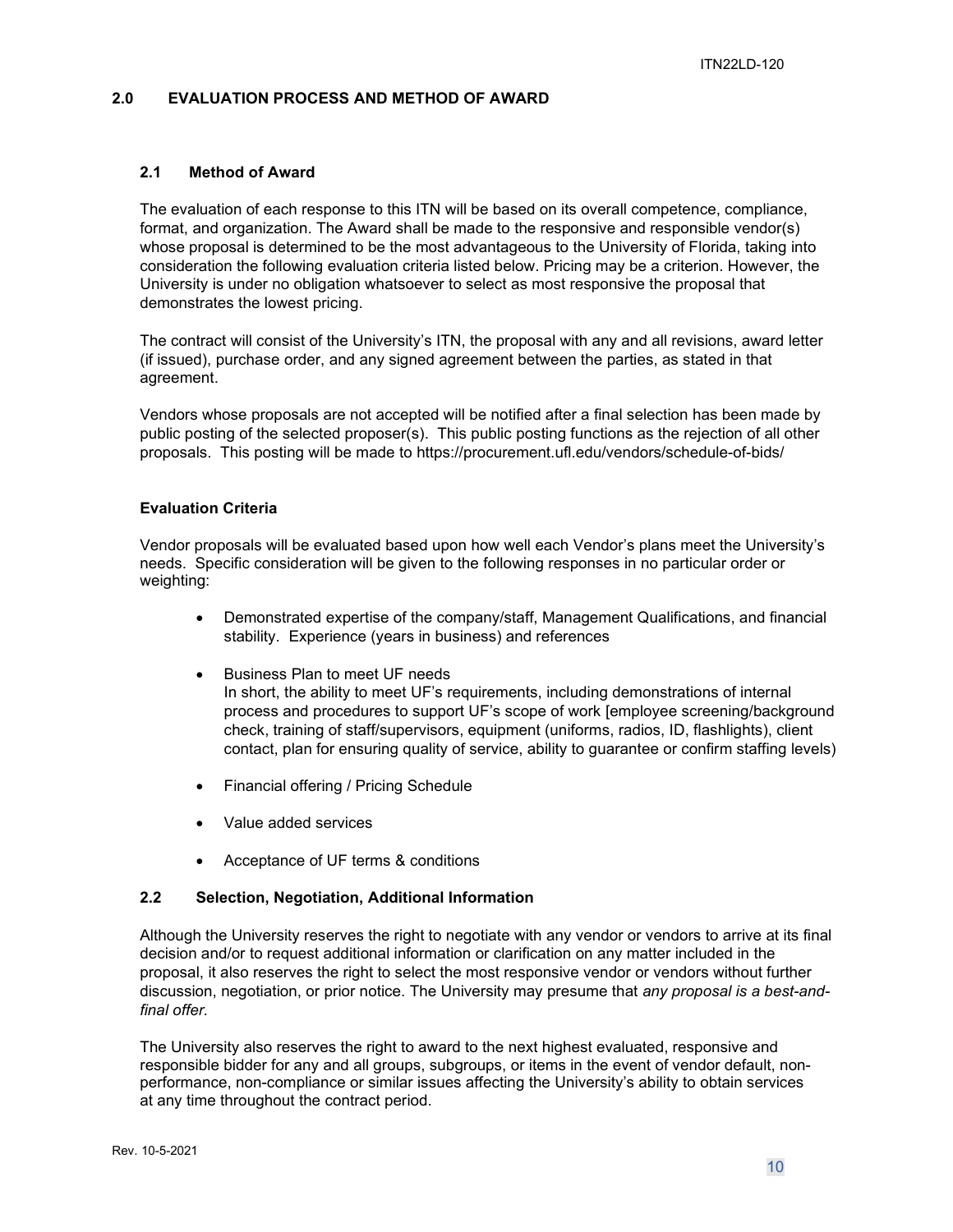## <span id="page-10-0"></span>**2.3 Pre-Award Presentations**

The University reserves the right to require presentation from any and all vendors, in which they may be asked to provide or they may provide information in addition to that provided in their proposals.

## <span id="page-10-1"></span>**2.4 Pre-Award Negotiations**

The University reserves the right to negotiate prior to award with vendors for purpose of addressing the matters set forth in the following list, which may not be exhaustive.

- Resolving minor difference and typographical errors
- Terms and conditions
- Clarifying necessary details and responsibilities
- Emphasizing important issues and points
- Receiving assurances from vendors
- Obtaining the lowest and best pricing agreement

## <span id="page-10-2"></span>**2.5 Vendor Protest Procedure; Notice of Proposal Protest Bonding Requirement**

Any vendor protest to a University decision or intended decision with regard to this ITN is subject to Florida Board of Governors' (BOG) Regulations 18.002 and 18.003. Any vendor who files an action protesting a decision or intended decision shall post at the time of the filing the formal written protest, a bond, payable to the University of Florida, in an amount equal to the lessor of 10% of the estimated value of the protestor's proposal or 10% of the University's estimated expenditure during the contract term:, or \$10,000. The bond shall be conditioned upon the payment of all costs which may be adjudged against the vendor. In lieu of a bond, the University will accept a cashier's check or money order in the amount of the bond.

## <span id="page-10-3"></span>**2.6 Contractual Intent/Right to Terminate and Recommence ITN Process**

The University intends to contract with one or more vendors whose proposal(s) are considered to be in the best interests of the University. However, the University may terminate this ITN process at any time up to notice of award, without prior notice, and without liability of any kind or amount. Further, the University reserves the right to commence one or more subsequent ITN processes seeking the same or similar products or services covered hereunder. In the event of cancellation or termination, the University reserves the right to award the contract to another Offeror, cancel in its entirety, or to request new proposals, whichever is in the best interest of University of Florida.

## <span id="page-10-4"></span>**2.7 Effective Period of Proposals**

Under this ITN, the University shall hold that vendors' responses to this ITN shall remain in effect for a period of ninety (90) days following the closing date, in order to allow time for evaluation, approval, and award of the contract. Any vendor who does not agree to this condition shall specifically communicate in its proposal such disagreement to the University, along with any proposed alternatives. This University may accept or reject such proposed alternatives without further notification or explanation.

## <span id="page-10-5"></span>**2.8 Proposal Acceptance/Rejection**

The University reserves the right to reject any or all proposals. Such rejection may be without prior notice and shall be without any liability of any kind or amount to the University. The University shall not accept any proposal that the University deems not to be in its best interests. The University shall reject proposals submitted after the closing date and time.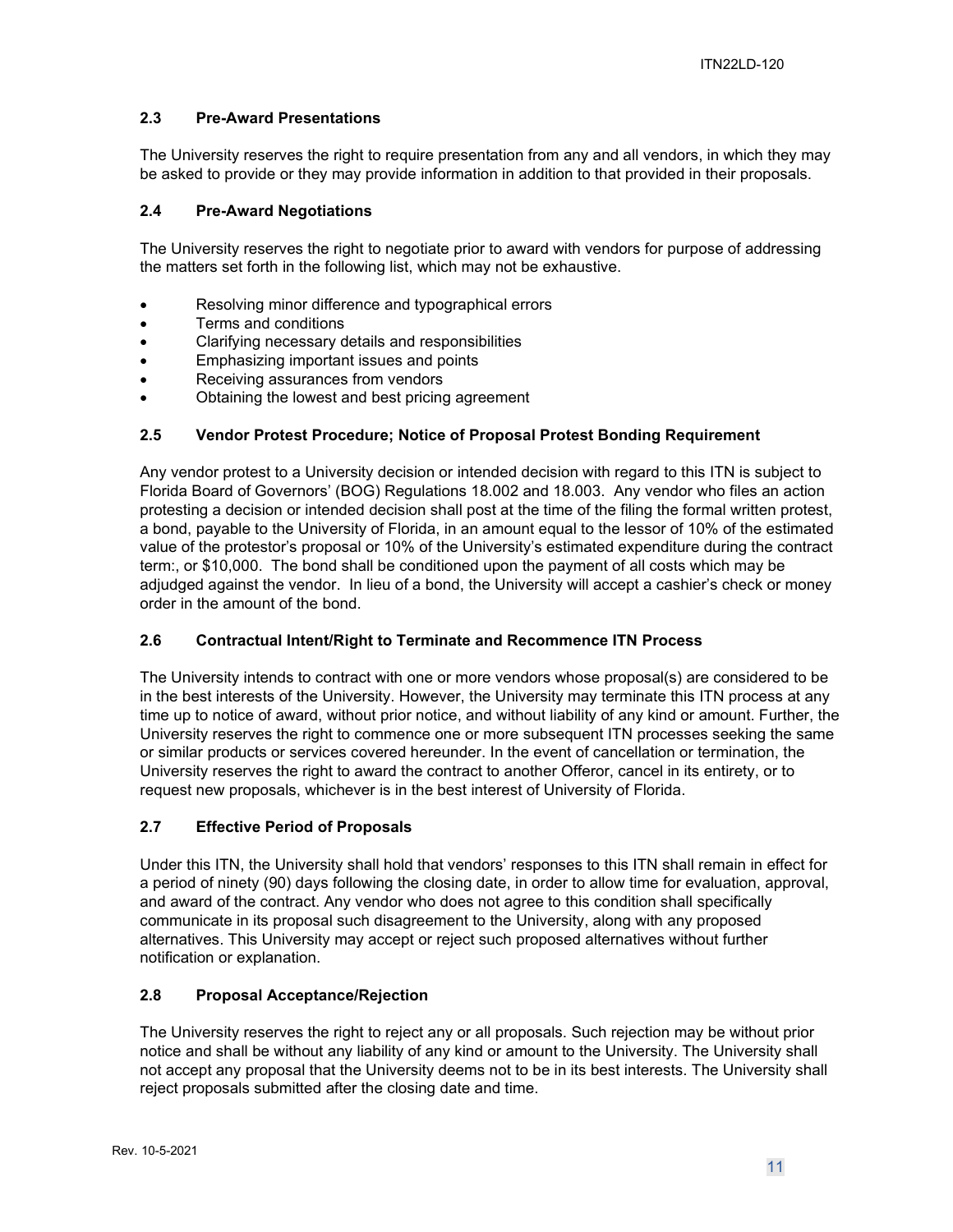## <span id="page-11-0"></span>**2.9 Errors and Omissions in Vendors Proposals**

The University may accept or reject any vendor's proposal, in part or in its entirety, if such proposal contains errors, omissions, or other problematic information. The University may decide upon the materiality of such errors, omissions, or other problematic information.

## <span id="page-11-1"></span>**2.10 Determination of and Information Concerning Vendor's Qualifications**

The University reserves the right to determine whether a vendor has the ability, capacity, and resources necessary to perform in full any contract resulting from this ITN. The University may request from vendors information it deems necessary to evaluate such vendors' qualifications and capacities to deliver the products and/or services sought hereunder. The University may reject any vendor's proposal for which such information has been requested but which the vendor has not provided. Such information may include but is not limited to:

- Financial resources
- Personnel resources
- Physical resources
- Internal financial, operating, quality assurance, and other similar controls and policies
- Resumes of key executives, officers, and other personnel pertinent to the requirements of the ITN
- Customer references
- Disclosures of complaints or pending actions, legal or otherwise, against the vendor
- The University reserves the right to check references with current customers as provided by the vendor and with any customers the University identifies

## <span id="page-11-2"></span>**2.11 Apparently Conflicting Information Obtained by Vendor**

The University is under no obligation whatsoever to honor or observe any information that may apparently conflict with any provision herein, regardless of whether such information is obtained from any office, agent, or employee of the University. Such information shall not affect the vendor's risks or obligations under a contract resulting from this ITN.

## <span id="page-11-3"></span>**2.12 Rejection of Vendor Counter-offers, Stipulations and Other Exceptions**

Any vendor exception, stipulation, counter-offer, requirement, and/or other alternative term or condition shall be considered rejected unless specifically accepted in writing by the University and thereafter incorporated into any contract resulting from this ITN.

## <span id="page-11-4"></span>**2.13 Vendor's Need to Use Proprietary Rights of the University**

All information proprietary to the University and disclosed by the University to any vendor shall be held in confidence by the vendor and shall be used only for purposes of the vendor's performance under any contract resulting from this ITN.

## <span id="page-11-5"></span>**2.14 Public Record**

On the earlier of (i) the time the University provides notice of a decision or intended decision, or (ii) 30 days after the final competitive sealed proposals are all opened, whichever occurs earlier, vendor proposals may be disclosed as public record.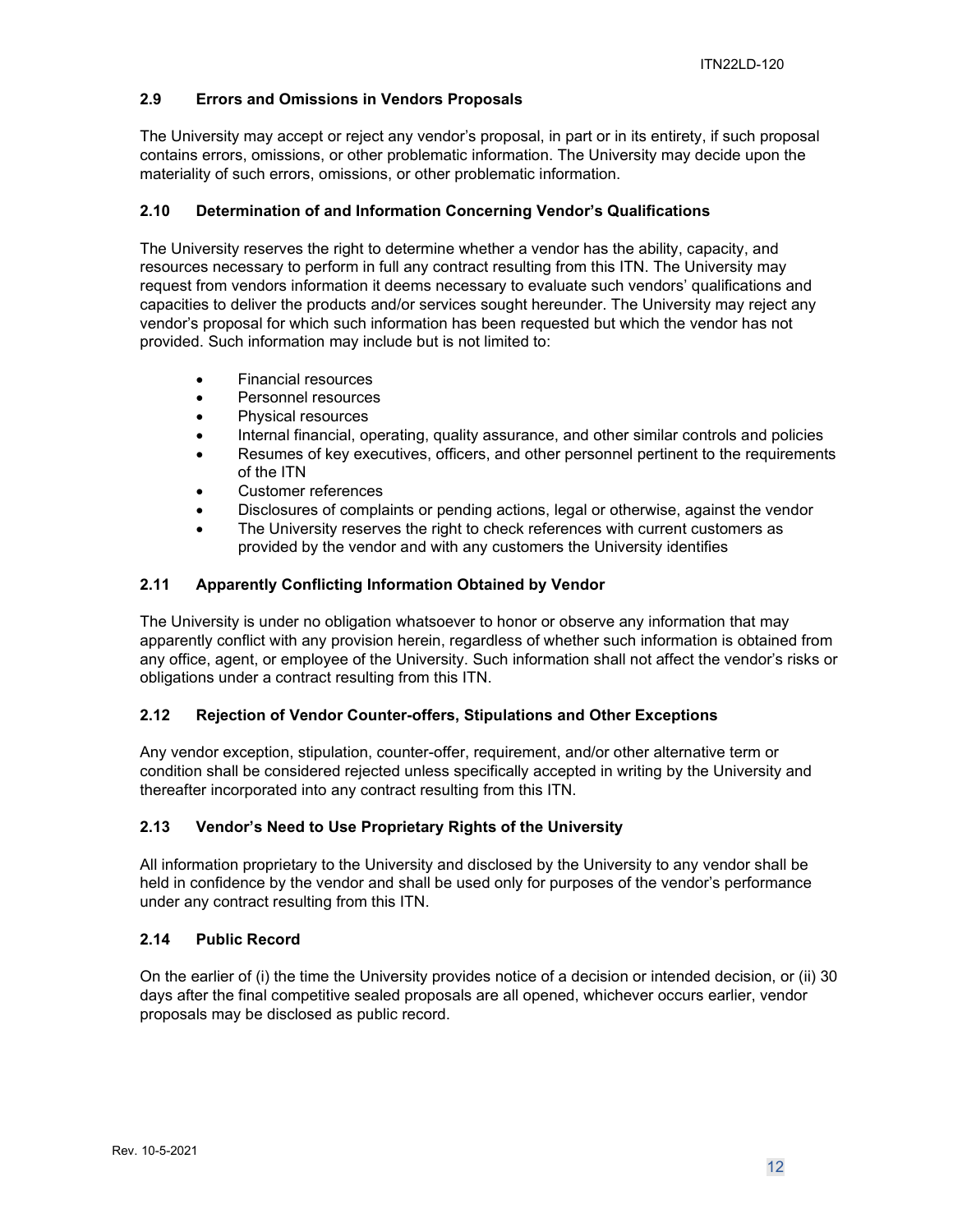## <span id="page-12-0"></span>**3.0 SCHEDULE OF EVENTS**

The following is the tentative schedule that will apply to this ITN, but may change in accordance with the University's needs.

11/8/2021 **ISSUANCE 11/8/2021** Issuance of ITN<br>11/22/2021 **ISSUANCE 11/22/2021** 

**Technical Questions/Inquiries Due** 11/30/2021 Reponses to Inquires sent out 12/8/2021 at 3:00pm **ITN Closes/Opening of Proposals** 

#### <span id="page-12-1"></span>**3.1 N/A**

#### <span id="page-12-2"></span>**3.2 Site Visit**

A site visit may be held for some vendors who respond to this ITN after initial proposal responses are evaluated. The purpose of the site visit is to acquaint the vendors with the conditions under which the work must be performed. The University will not be responsible for additional compensation if the vendor does not acquaint themselves with all the available conditions and information nor shall it relieve the vendor from any responsibility for properly performing the work.

## <span id="page-12-3"></span>**3.3 Special Accommodations**

If special accommodations are needed in order to attend a pre-proposal meeting or a proposal opening, contact UF Procurement at 352-392-1331 or email at [Procurement@ufl.edu](mailto:Procurement@ufl.edu) three (3) business days prior to pre-proposal meeting or proposal opening.

## <span id="page-12-4"></span>**4.0 PROPOSAL RESPONSE AND PREPARATION INSTRUCTIONS**

Proposals must be delivered sealed and addressed to: University of Florida Procurement Services 971 Elmore Drive Gainesville, FL 32611-5250 ITN# Vendor Name:

## on or prior to **12/8/2021 3:00 PM**.

## **The above address is a valid campus address for any courier service.**

It is the vendor's responsibility to assure that the proposal is delivered at the proper time and place of the proposal opening. Proposals which for any reason are not so delivered will not be considered. The University shall not accept proposals received by facsimile or email. The University shall, at the specified closing date and time, open all proposals that are otherwise in order. The University will allow interested parties to attend such opening for purposes of identifying which vendors have responded. The University will make no immediate decision at such time, and there will be no disclosure of any information contained in any proposal until the earlier of (i) the time University provides notice of a decision or intended decision, or (ii) 30 days after the final competitive sealed proposals are all opened, whichever occurs earlier, at which time the vendor proposals become public record. When multiple solicitations have been scheduled to open at the same date and time, the University will open solicitations that have interested individuals present in sequential order by solicitation number. The University will hold unopened any proposals received after the closing date and time, and will not consider such proposals. The University reserves the right to retain or dispose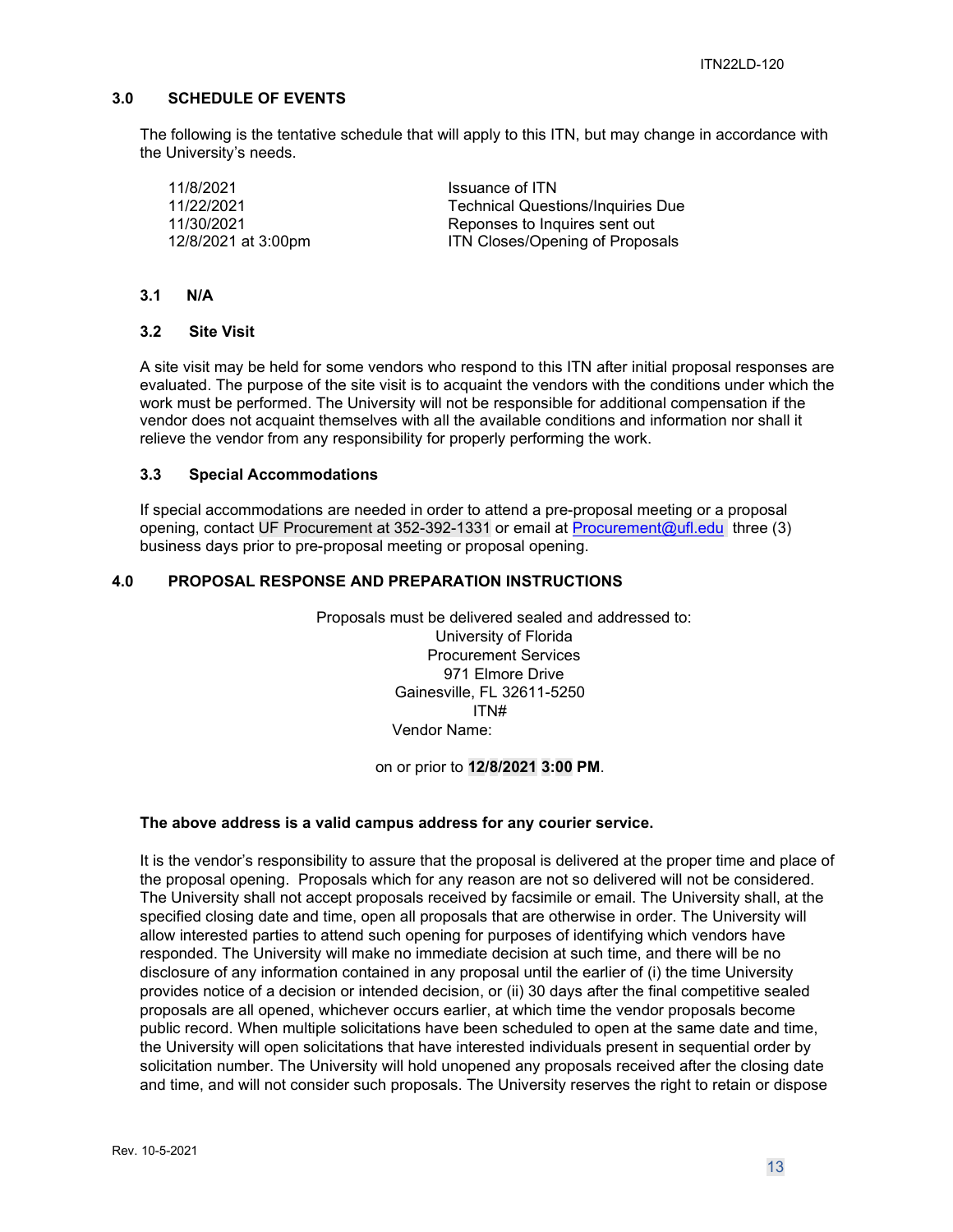of such proposals at its discretion; however, the University may return such proposals to their related vendors, but only at such vendor's request and at no cost or expense whatsoever to the University.

If only one proposal is received, Procurement may delay the opening in order to determine why other vendors did not respond and to encourage other vendors to respond.

## <span id="page-13-0"></span>**4.1 Proposal Format Organization**

Original proposal and all copies must be on 8-½ x11 text weight paper, double-sided, using binding tabs that will facilitate the distribution and evaluation of the proposals. Proposals should be printed when possible on paper containing a high level of post-consumer recycle content. Proposals should conform to the tabbed format below as well as the requirements of sections 4.1.2, 4.1.3 and 4.1.4.

## <span id="page-13-1"></span>**4.1.1 Response Format**

- Submit one (1) original copy of the response in hard copy form. The original response must contain the original signature of the authorized person signing the proposal, and the electronic copy of the proposal.
- Submit one (1) copy of the initial response on PC compatible media (CD/DVD or USB flash drive), preferably in Word®, not PDF.
- The outer carton of the response must display clearly and conspicuously the following identifying information, The ITN number, name, vendor name and due date and is sealed; submit one (1) original copy of the vendor's proposal in hard copy form and one electronic copy. Please ensure the electronic files can be opened.
- The offer's response must include the information and required submittals described, tabbed and numbered as shown below, with all information appearing in the Tab in which it was requested.
- Questions and requests for information may not be rearranged, regrouped, or divided in any way.
- All information and required submittals requested MUST BE in both hardcopy and electronic and included with the response.

## *Failure to adhere to this condition may cause your response to be rejected without further evaluation.*

- Information submitted that is not requested by the University may be considered to be supplemental, not subject to evaluation by the committee members.
- If there is any information or required submittals which due to size or binding cannot be incorporated following the proper tab, the vendor must provide information following the numbered tab, telling the evaluator where the information can be found in the response.
- Tabular / Paginated Format:
	- o **Tab 1**: Organizational Chart, Certification of Proposal, Addendums
		- a) Completed and signed Certification of Proposal form;

b) Signed and completed acknowledgement forms for any addenda issued;

c) Contact name(s) and title(s) of the individual(s) responsible for the company's proposal and negotiation during this ITN process;

d) Organizational chart beginning with account management team that would support UF through CEO of your company

o **Tab 2**: Company History and Business Plan for supporting UF Provide information about the company including length of time in business and company's expertise executing a contract the size and scope described in the ITN. Specifically address experience in the industry – providing guest support services, and how the vendor plans to address the University's requirements including ensuring enough quality staff are provided for each event. Please include when services at UF could begin. (See Scope of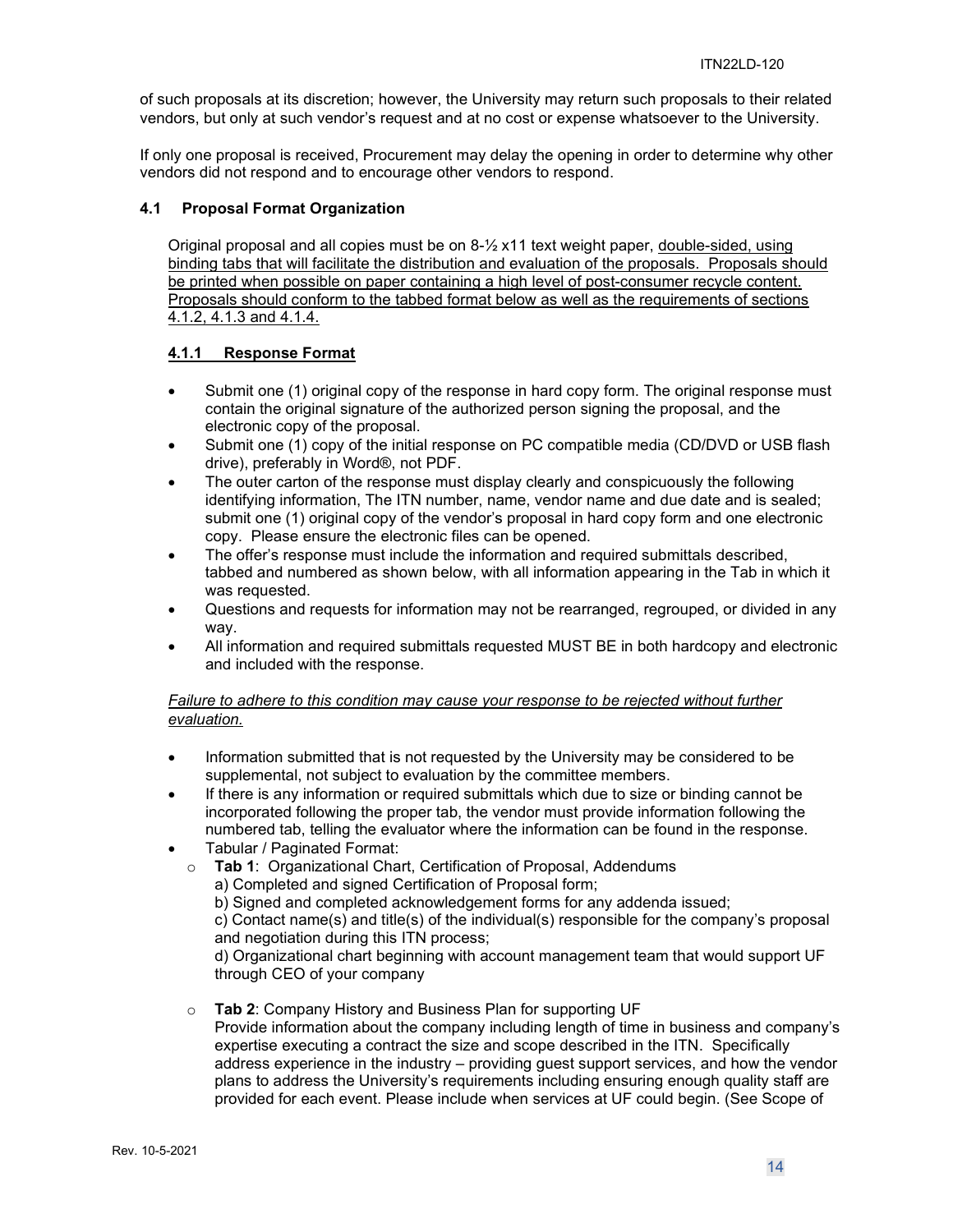Work, Section 1.2; 1. Scope A and C and Expectations of Supplier: A, B, F, parts of G and all of H)

o **Tab 3**: Staff/Employee: Recruiting, screening, training, compensating, outfitting, and termination

Provide detailed information/describe the employee recruiting, screening and training process including background checks, staff evaluation process, disciplinary practices and termination policies.

Provide detailed information around how your company teaches staff to handle situations like lost children and loss prevention.

Provide a photo of the company uniform

Provide staff work rules

Provide information about hourly rates paid to employees – salary range, benefits offered and raise opportunities.

[See Scope of Work, Section 1.2, and Expectations of Supplier, C, D, E, relevant parts of G]

- o **Tab 4**: Financial offering/pricing use Attachment A as a guide. Feel free to provide additional information regarding pricing structure and alternate options.
- o **Tab 5**: Experience/References

Provide a listing of the company projects/customers similar in size and scope to the services described in the ITN, both current and past customers (references). This list must include the name, address, telephone, and email address of the client contract administrator. If applicable, please list examples of services rendered in the State of Florida or other entertainment venues, particularly within institutions of higher learning.

- o **Tab 6**: Please describe any other value-added services that can be provided. Include any other "best value" solutions for the University and its users. Examples include utilization of small and diverse businesses or diversity programs, sustainable or "green" initiatives, student engagement opportunities like scholarships, quality offerings to employees (living wage) and/or other creative solutions or programs that benefit UF.
- o **Tab 7:** Provide an itemized list of concerns with University terms and conditions, both legal terms and conditions and Expectations of Supplier. For the legal terms and conditions, provide requested alternate language. UF will not negotiate terms not identified at the time of submittal. For Supplier Expectations, provide reasoning for concerns and alternate solutions proposer can provide.

## <span id="page-14-0"></span>**4.1.2 Number of Proposal Copies to be Furnished**

Submit one (1) hardcopy original of the initial response and one copy on PC compatible media (CD/DVD or USB flash drive), preferably in Word® and/or Excel®, along with five (5) hardcopies each marked "Copy".

## <span id="page-14-1"></span>**4.1.3 Bindings and Marking**

Vendors shall ensure that the original and each copy are individually bound. When submitting more than one (1) proposal, vendors shall ensure that units are clearly marked; for example, as "Original of Proposal One", "Copy One of Proposal One", "Original of Proposal Two", "Copy One of Proposal Two", and so on.

This Contract shall inure to the benefit of, and shall be binding upon, the parties hereto and their respective permitted successors and assigns.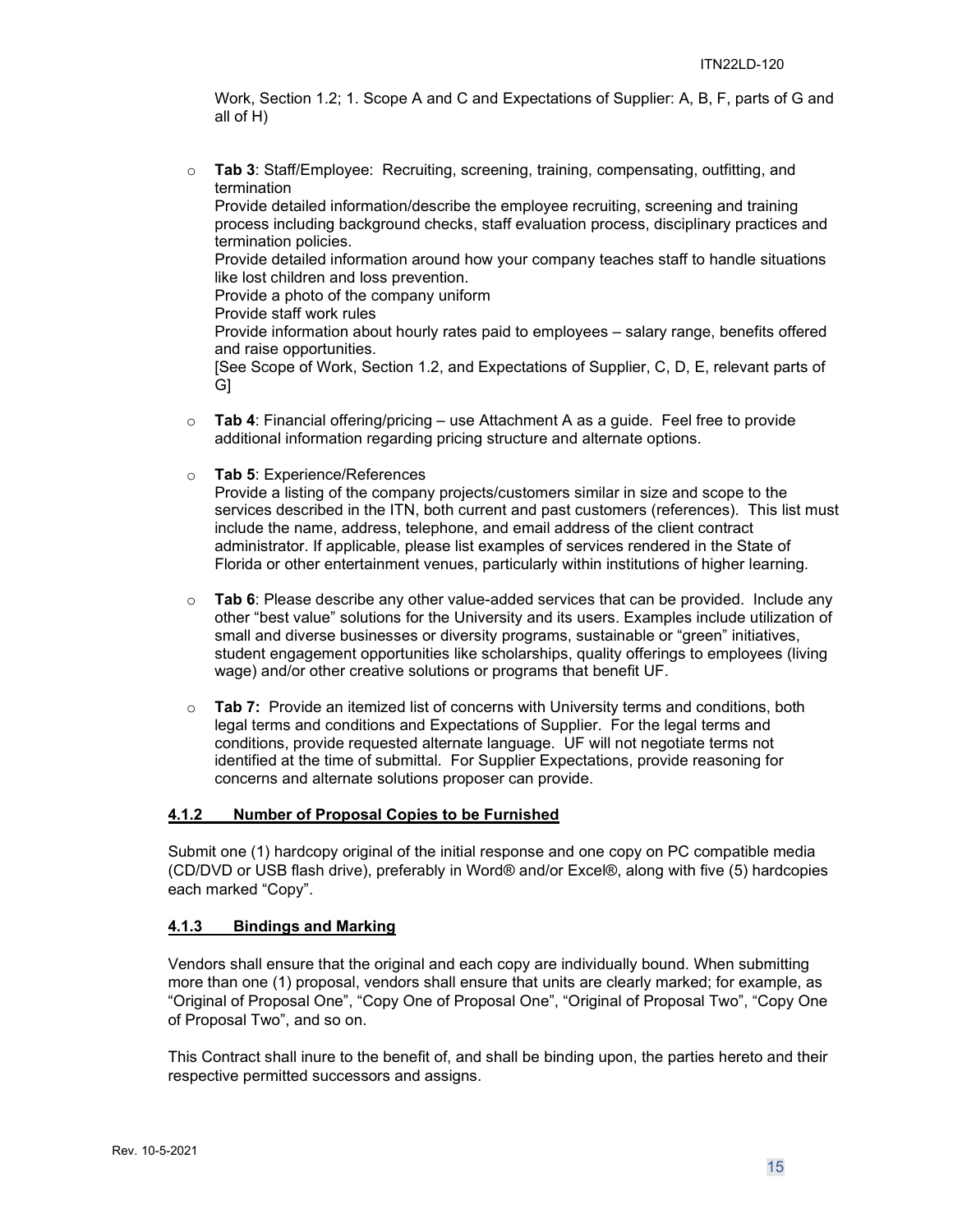## <span id="page-15-0"></span>**4.1.4 Marking of Envelopes**

Vendors shall ensure that the outer carton of the response must display clearly and conspicuously the following identifying information: ITN22LD-120 Opening date and time: 12/8/2021 at 3:00pm

## <span id="page-15-1"></span>**4.1.5 Proposal Costs**

The University is not liable in any manner or to any extent for any cost or expense incurred by any vendor in the preparation, submission, presentation, or any other action connected with proposing or otherwise responding to this ITN. Such exemption from liability applies whether such costs are incurred directly by the vendor or indirectly through the vendor's agents, employees, assigns or others, whether related or not to the vendor.

## <span id="page-15-2"></span>**4.1.6 Faxes or Emails Not Accepted**

The University shall not accept proposals received by fax or email.

## <span id="page-15-4"></span><span id="page-15-3"></span>**4.2 Requirements of Proposer for Response**

## **4.2.1 Original ITN Document**

Procurement Services shall retain the ITN, and all related terms and conditions, exhibits and other attachments, in original form in an archival copy. Any modification of these, in the vendor's submission, is grounds for immediate disqualification.

## <span id="page-15-5"></span>**4.2.2 Vendor's Understanding of the ITN**

In responding to this ITN, the vendor accepts the responsibility fully to understand the ITN in its entirety, and in detail, including making any inquiries to the University as necessary to gain such understanding. The University reserves the right to disqualify any vendor who demonstrates less than such understanding. Further, the University reserves the right to determine, at its sole discretion, whether the vendor has demonstrated such understanding. Related to this, the University's right extends to cancellation of award if award has been made. Such disqualification and/or cancellation shall be at no fault, cost or liability whatsoever to the University.

## <span id="page-15-6"></span>**4.2.3 University Provides Information in Good Faith without Liability**

All information provided by the University in this ITN is offered in good faith. Individual items are subject to change at any time. The University makes no certification that any item is without error. The University is not responsible or liable for any use of the information, or for any claims attempted to be asserted there from.

## <span id="page-15-7"></span>**4.2.4 Verbal versus Written Communication**

Verbal communication shall not be effective unless formally confirmed in writing by the specified University Procurement staff in charge of managing this ITN's process. In no case shall verbal communication override written communication.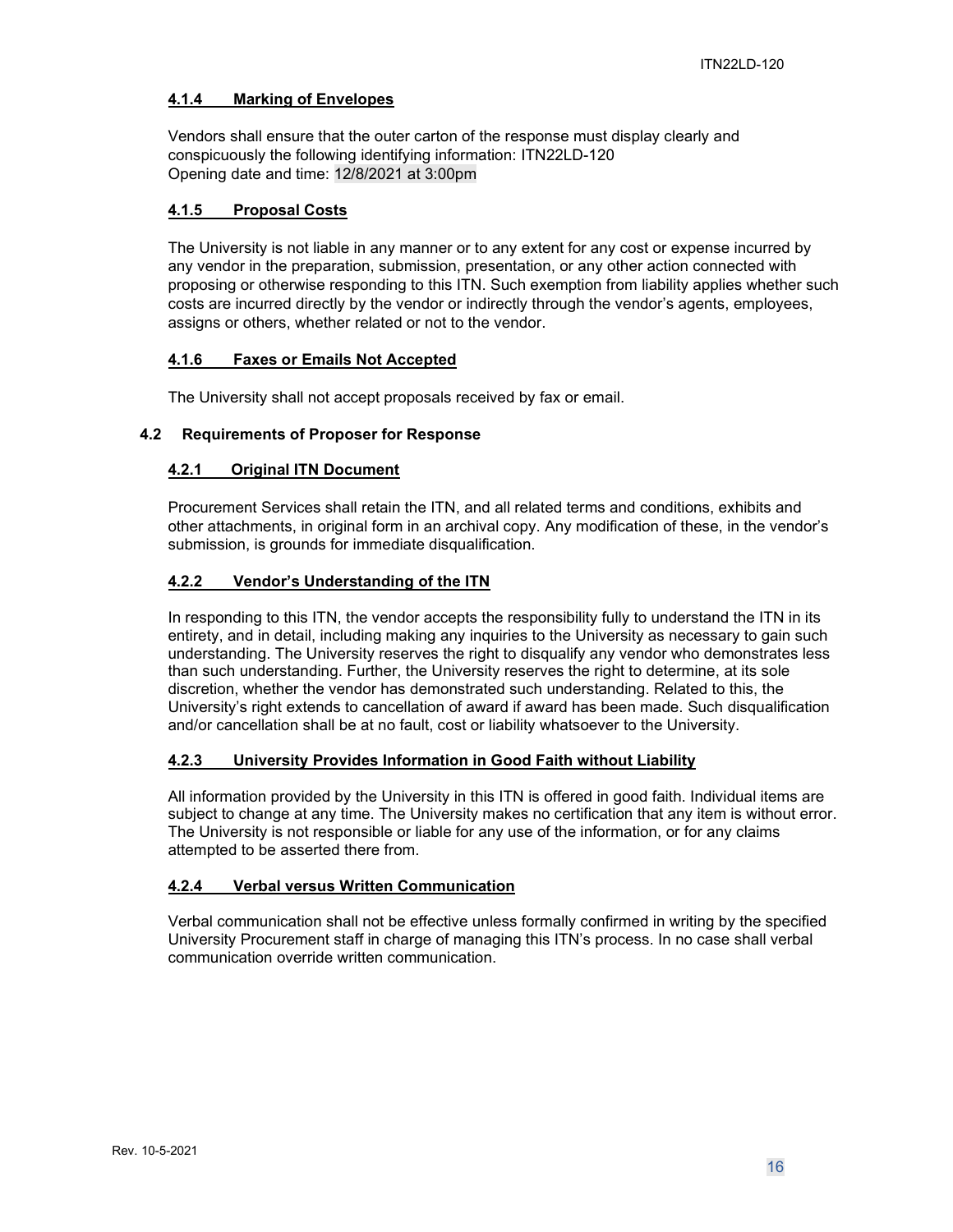## <span id="page-16-0"></span>**4.2.5 Questions, Communications and Inquires between the University and Vendors**

Vendor inquiries, questions and requests for clarification related to this ITN are to be directed, in writing, to:

> University of Florida Procurement Services 971 Elmore Drive Gainesville, FL 32611-5250

Attn: Lisa S. Deal Telephone No: 352/392-1331 Facsimile No: 352/392-8837 E-mail Address: lsd@ufl.edu

Applicable terms and conditions herein shall govern communications and inquiries between the University and vendors, as they relate to this ITN.

**Informal communications** shall include, but are not limited to, requests from/to vendors or vendors' representatives of any kind or capacity, to/from any University employee or representative of any kind or capacity, with the exception of Procurement Services, for information, comments, speculation, etc. Inquiries for clarifications and information that will not require addenda may be submitted verbally to the Procurement Staff named, above, at any time.

**Formal communications** shall include but are not limited to the following.

• Questions concerning this ITN must be submitted in writing, and be received prior to 11/22/2021 5:00 PM/ET.

• Errors and omissions in this ITN and enhancements. Vendors shall bring to the University's attention any discrepancies, errors, or omissions that may exist within this ITN. Vendors shall recommend to the University any enhancements in respect to this ITN, which might be in the University's best interests. These must be submitted in writing and be received prior to 11/22/2021 5:00 PM/ET.

• Inquiries about technical interpretations must be submitted in writing, and be received prior to 11/22/2021 5:00 PM ET.

• Inquiries for clarifications/information that will not require addenda may be submitted verbally to the Procurement Staff named above at any time during this process.

- Verbal and/or written presentations and pre-award proposals under this ITN.
- Addenda to this ITN.

Informal communications shall cease on the date of distribution of this ITN and formal communications shall commence. On the date that the University completes the award process for this ITN and executes the resulting contract with the successful Vendor, informal communications may resume and formal communications must cease.

## <span id="page-16-1"></span>**4.2.6 Addenda and the University's Response to Communications from Vendor**

The University will make a good-faith effort to provide a written response to each question or request for clarification that requires addenda within five (5) University business days.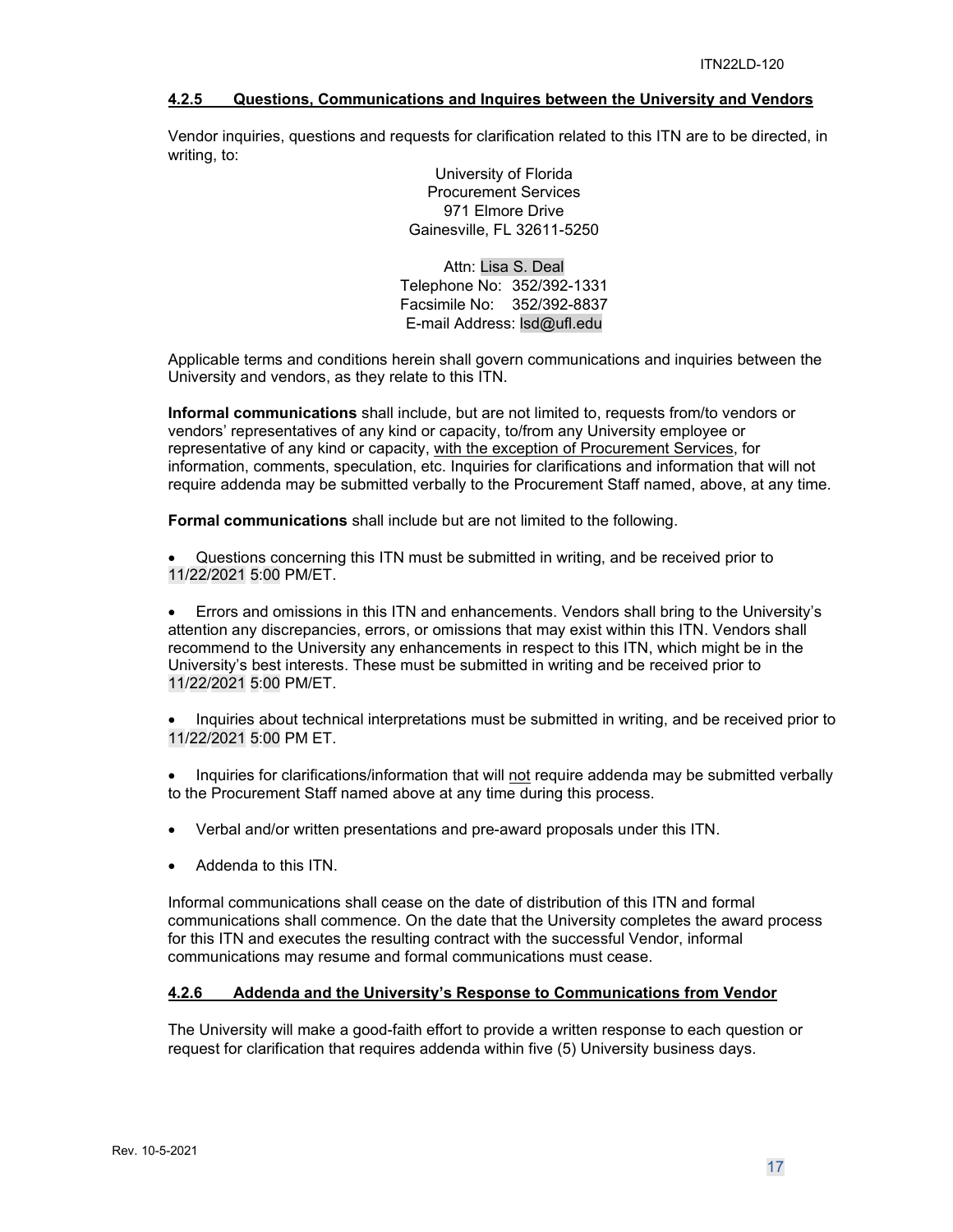## *All addenda will be posted to our web site only:*

## <https://procurement.ufl.edu/vendors/schedule-of-bids/>

## • *Vendors who want the addenda supplied to them in another form must notify the Procurement Staff listed in Section 4.2.5 above of that request. Otherwise, it will be the vendor's responsibility to check the web site for any additional information and addenda concerning this ITN.*

The University will not respond to any questions/requests for clarification that require addenda, if received by the University after **11/22/2021**.

## <span id="page-17-0"></span>**4.2.7 Pricing Proposal**

Vendors shall indicate pricing in the appropriate spaces and/or areas provided in this ITN. Vendors shall ensure that any departure from this condition results in an offer that is clearly cross-referenced to the applicable sections within this ITN. For any material departure from this condition, vendors shall provide clear and unambiguous explanations how the departure relates in detail to the applicable sections within this ITN. If the vendor responds with an "All or None" proposal, it shall be clearly and unambiguously marked as such.

The University may presume and hold as the vendor's final offer all pricing offerings, whether stated as amounts or percentages, and/or whether or not offered on an all-or-none basis, if not specified by the vendor. The University may accept or reject in part or entirely the vendor's pricing when such offerings are not on an all-or-none basis. The University prohibits the changing of pricing after the ITN closing date and time. Unless otherwise specifically proposed by the vendor, the University reserves the right to hold such pricing and/or revenue proposal as effective for the entire intended contract term. The University may prescribe the manner and method by which pricing shall be communicated in the vendor's proposal. The University may reject any proposal in which the pricing does not conform to such prescribed manner and method.

## <span id="page-17-1"></span>**4.2.8 Revisions to the ITN**

The University may revise any part of this ITN for any reason by issuing addenda. The University will communicate additional information and addenda to this ITN by posting them on our web site.

## <https://procurement.ufl.edu/vendors/schedule-of-bids/>

## • **Vendors that want the revisions supplied to them in another way must notify the Procurement Staff listed in this document of that request. Otherwise, it will be the vendor's responsibility to check the web site for any additional information and addenda concerning this ITN.**

Vendors are responsible for the information contained in such addenda, whether or not they acknowledge receipt. The University is under no obligation to communicate such addenda to vendors who notify the University that they will not be responding this ITN. The University may determine whether an addendum will be considered as part of this ITN and/or as part of any contract resulting there from. The University shall reject vendors' responses to addenda if such responses are received after the ITN closing date and time.

## <span id="page-17-2"></span>**4.2.9 Attention to Terms and Conditions**

Vendors are cautioned to thoroughly understand and comply with all matters covered under the Terms and Conditions section of this ITN. The successful Vendor is expected to enter into a form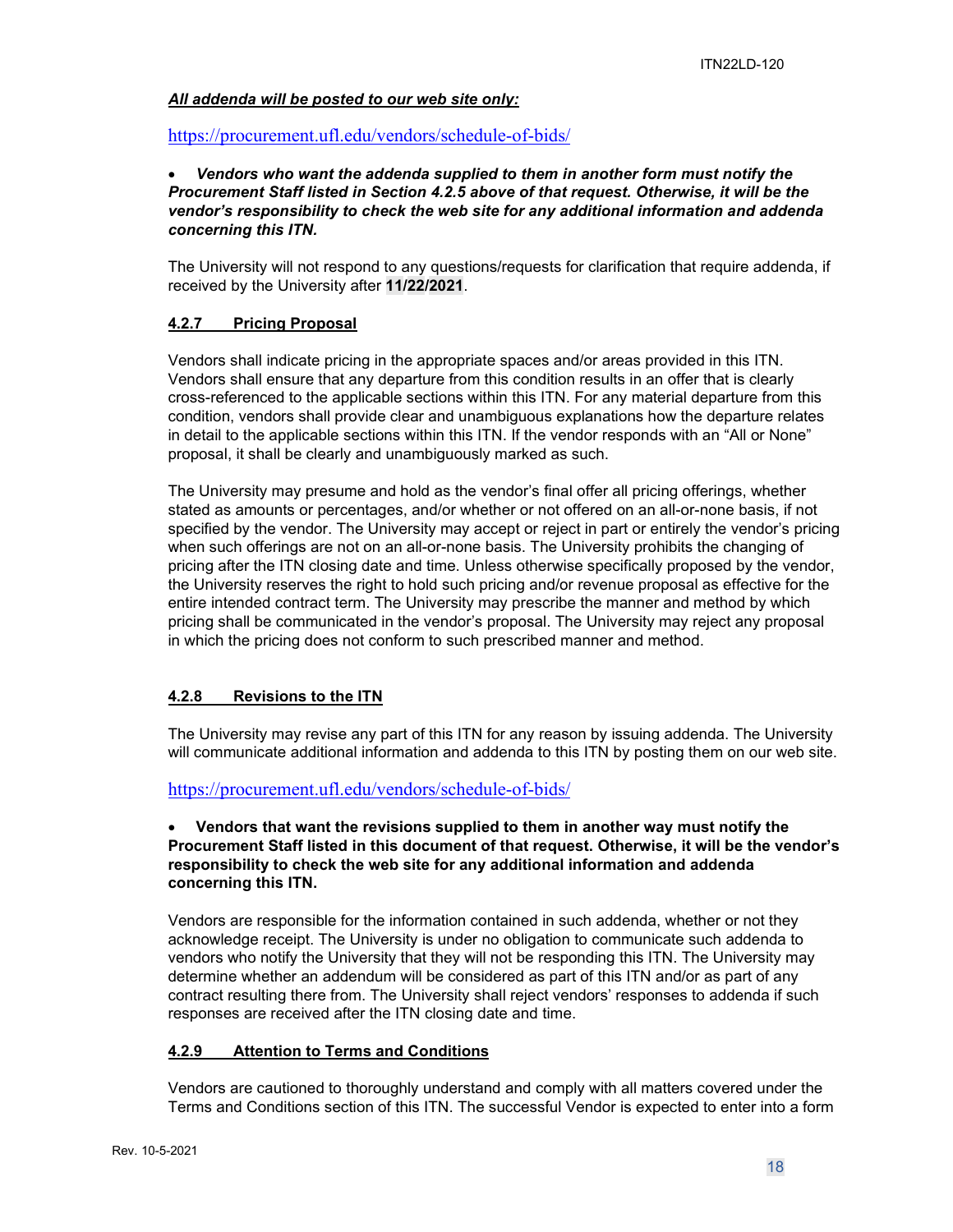of agreement. The University agreement terms and conditions included in this ITN are intended to be incorporated into this agreement. PROPOSALS THAT ARE CONTINGENT UPON ANY CHANGES TO THESE TERMS AND CONDITIONS MAY BE DEEMED TO BE NON-RESPONSIVE AND MAY BE REJECTED (within the University's sole discretion).

## <span id="page-18-0"></span>**4.2.10 Required Signature**

The University may reject any vendors' response if it is not signed as indicated and/or required by the areas, spaces, or forms provided within this ITN.

## <span id="page-18-1"></span>**4.2.11 Authority to Negotiate**

Representatives of the vendor(s) selected to participate in oral negotiation(s) shall be first required to submit written authorization from the company CEO or CFO attesting to the fact that the company's lead negotiator is authorized to bind the company to the terms and conditions agreed to during negotiations and as contained in the vendor's best and final offer. The provision of such authorization shall be a prerequisite to continuation in the ITN process. The University shall not enter into extensive contract negotiations with the selected vendor(s) after the negotiation process has been completed. If the University determines that a company awarded a contract based on this ITN does not honor all aspects of the agreement reached during the negotiations in the best and final offer, the University reserves the right to immediately cancel the award, and to place the company on the University's suspended vendor list.

Company negotiators must enter the negotiations prepared to speak on behalf of the vendor's company. The University reserves the right to immediately terminate negotiations with any company whose representatives are not empowered to, or who will not, make decisions during the negotiation session. Vendors are reminded that the University may elect not to solicit a best and final offer from any company whose representative(s) have been unable or unwilling to commit to decisions reached during the verbal negotiation process.

## <span id="page-18-2"></span>**4.2.12 Collusion Prohibited**

In connection with this ITN, vendor collusion with other vendors or employees thereof, or with any employee of the University, is prohibited and may result in vendor disqualification and/or cancellation of award. Any attempt by the vendor, whether successful or not, to subvert or skirt the principles of open and fair competition may result in vendor disqualification and/or cancellation of award. Such disqualification and/or cancellation shall be at no fault or liability whatsoever to the University.

## <span id="page-18-3"></span>**4.2.13 Improper Business Relationships/Conflict of Interest Prohibited**

In connection with this ITN, each vendor shall ensure that no improper, unethical, or illegal relationships or conflict of interest exists between or among the vendor, the University, and any other party to this ITN. The University reserves the right to determine the materiality of such relationships, when discovered or disclosed, whether intended or not; and to decide whether or not vendor disqualification and/or cancellation of award shall result. Such disqualification and/or cancellation shall be at no fault or liability whatsoever to the University.

Contractor represents that no University employee who has, or whose relative has, a relationship with Contractor, will violate the Code of Ethics for Public Officers and Employees, including, but not limited to F.S. Section 112.313(3) and (7) and F.S. 112.3185(6) thereof, by reason of Contractor entering into this Contract.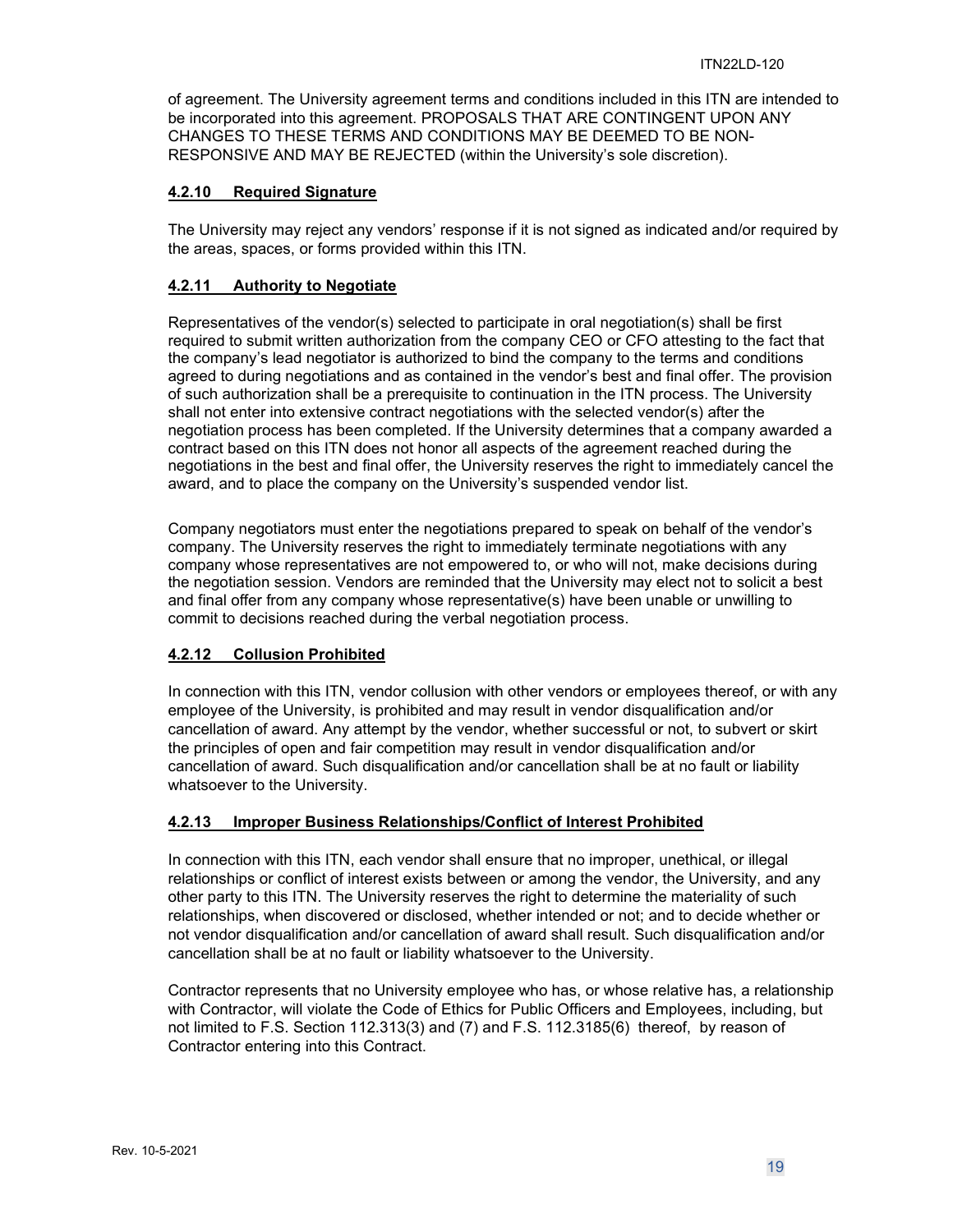## <span id="page-19-0"></span>**4.2.14 Corrections, Changes, and Providing Information on Forms within the ITN**

Vendors shall ensure that an authorized individual initials each correction using pen and ink. Vendors shall use pen and ink or typewriter in providing information directly on pages, or copies thereof, contained within this ITN.

## <span id="page-19-1"></span>**4.2.15 Performance and Payment Bond – N/A**

## <span id="page-19-2"></span>**4.2.16 Anti-Kickback**

In compliance with FAR 52.203-7, the University has in place and follows procedures designed to prevent and detect violations of the Anti-Kickback Act of 1986 in its operations and direct business relationships.

## <span id="page-19-3"></span>**4.2.17 Withdrawal of ITN**

Vendors may withdraw their proposals any time prior to the ITN closing date. Vendors may request to withdraw their proposals after the ITN closing date and time prior to selection and notice of award. The University shall have sole authority to grant or deny such a request. In the event the University grants such a request, it may withhold issuing future ITN's to such vendors.

## <span id="page-19-4"></span>**4.2.18 University's Right to Use Vendor's Ideas/Proprietary Information**

**If the vendor needs to submit proprietary/trade secret information with the proposal, the vendor shall ensure that it is enclosed in a separate envelope from the proposal and that it is clearly designated and conspicuously labeled as such.** Vendors who submit responses with information noted as proprietary may be asked to substantiate why the information is proprietary or is otherwise exempt from a public records request under Florida Law.

Selection or rejection of the proposal shall not affect the University's right of use. Provided, however, that the University will, in good faith, honor any vendor information that is clearly designated and conspicuously labeled as proprietary when the University concurs that the information is proprietary, and that trade secrets or other proprietary data contained in the proposal documents shall be maintained as confidential in accordance with procedures promulgated by the Procurement Staff and subject to limitations in Florida or Federal law. Pricing information cannot be considered proprietary. The University shall not be liable in any manner or in any amount for disclosing proprietary information if such information is not clearly so designated and conspicuously so labeled. The University shall likewise not be liable if it did not know or could not have reasonably known that such information was proprietary.

Should a request be made of the University for access to the information designated confidential or trade secret by the bidder and, on the basis of that designation, the University denies the request, the bidder may be responsible for all legal costs necessary to defend such action if the denial is challenged in a court of law.

Contractor acknowledges and agrees that (a) all documents, studies, materials and information furnished to Contractor by University or University's affiliates in connection with the Services and (b) all reports, studies, plans, deliverables, strategies, materials and other documents and information developed or prepared for University in connection with the Services or which reflect any of the documents, studies, materials or information furnished to Contractor by University (the materials described in (a) and (b) are collectively referred to as the "Information") are and shall remain at all times confidential, proprietary, and the sole property of University. Contractor agrees that it shall not use the Information and will not share the Information with its employees, except as necessary to perform the Services. Contractor may not disclose Information to third parties unless it obtains University's written consent to such disclosure. In the event Contractor is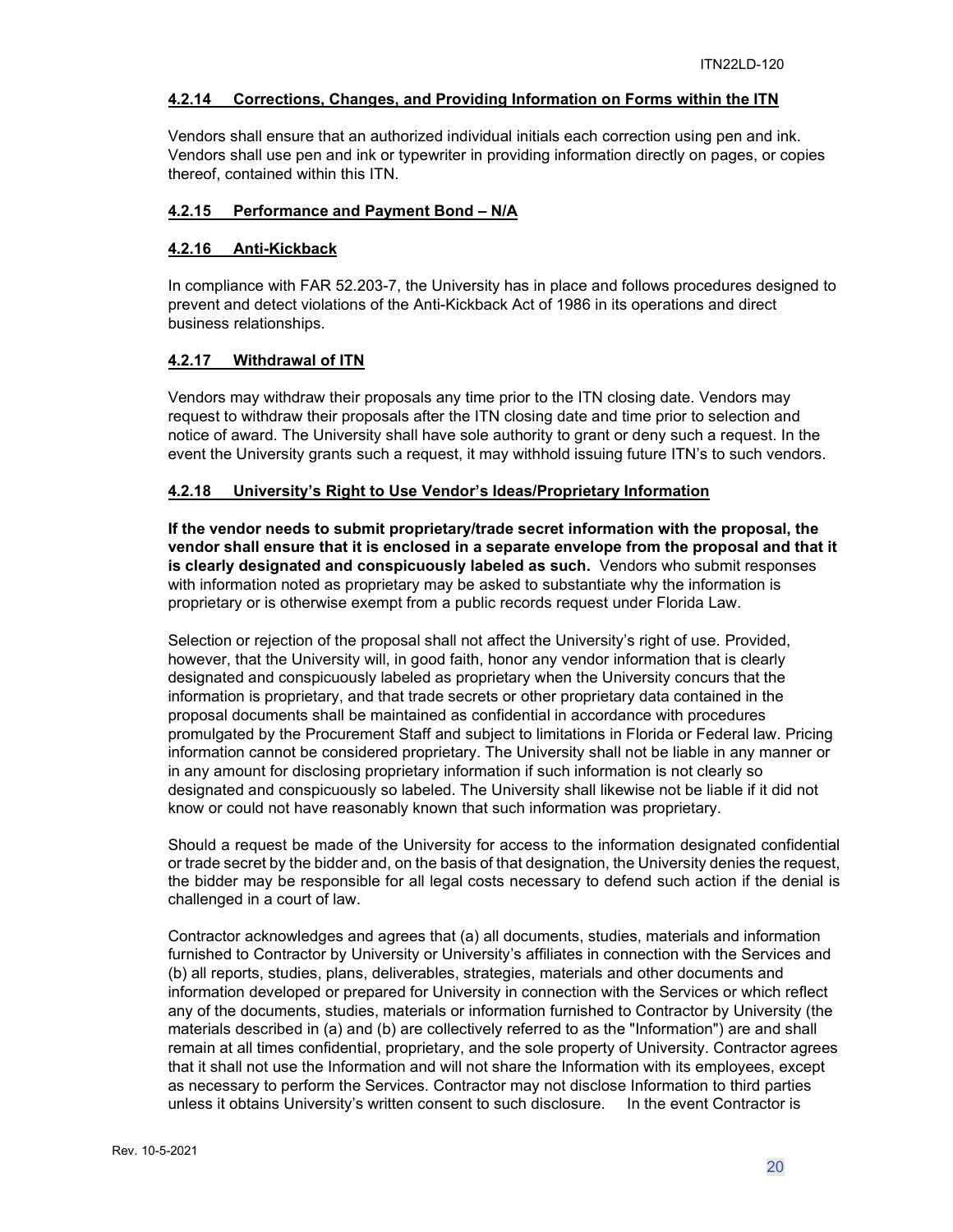required by subpoena or other judicial or administrative process or by law to disclose such records, Contractor shall (i) provide University with prompt notice thereof, (ii) consult with University on the advisability of taking steps to resist or narrow such disclosure, (iii) furnish only that portion of the information that is responsive to the request, (iv) comply with the requirements of all privacy laws applicable to the Information, which may include, but not be limited, to FERPA, and (v) reasonably cooperate with University in any attempt that University may make to obtain an order or other reliable assurance that confidential treatment will be accorded the records. Upon termination of this Contract or upon request by University, Contractor shall promptly return the Information to University. Notwithstanding the foregoing, if University will share or provide access to protected health information or "PHI" to Contractor for Contractor to perform the Services, University and Contractor will enter into a separate business associate agreement which will govern the confidentiality and non-use obligations of the Contractor regarding the PHI (in lieu of this provision). This provision shall survive the termination of this Contract.

## <span id="page-20-0"></span>**5.0 DEFINITIONS**

## <span id="page-20-1"></span>**5.1 Agreement/Contract**

All types of agreements entered into by the University of Florida, regardless of what they may be called, for the procurement of materials, services or construction, or the disposal of materials. Meaning is interchangeable.

## <span id="page-20-2"></span>**5.2 Customer**

Unless otherwise implied by the context of the specific provision within this ITN, "Customer" means a customer of the vendor, other than the University.

#### <span id="page-20-3"></span>**5.3 May, Should**

Indicates something that is not mandatory, but permissible, recommended, or desirable.

#### <span id="page-20-4"></span>**5.4 Must, Shall, Will**

Indicates a mandatory requirement. Failure to meet these mandatory requirements may result in rejection of your proposal as non-responsive.

#### <span id="page-20-5"></span>**5.5 Proposal**

The entirety of the vendor's responses to each point of this ITN, including any and all supplemental offers or information not explicitly requested within this ITN.

## <span id="page-20-6"></span>**5.6 Proprietary Information**

Information held by the owner that if released to the public or anyone outside the owner's organization, would be detrimental to its interests. It is an issue of fact rather than opinion. Pricing and/or revenues cannot be considered proprietary.

## <span id="page-20-7"></span>**5.7 Provider**

Any entity responding to this ITN, or, if selected, the vendor entering into a contract with University.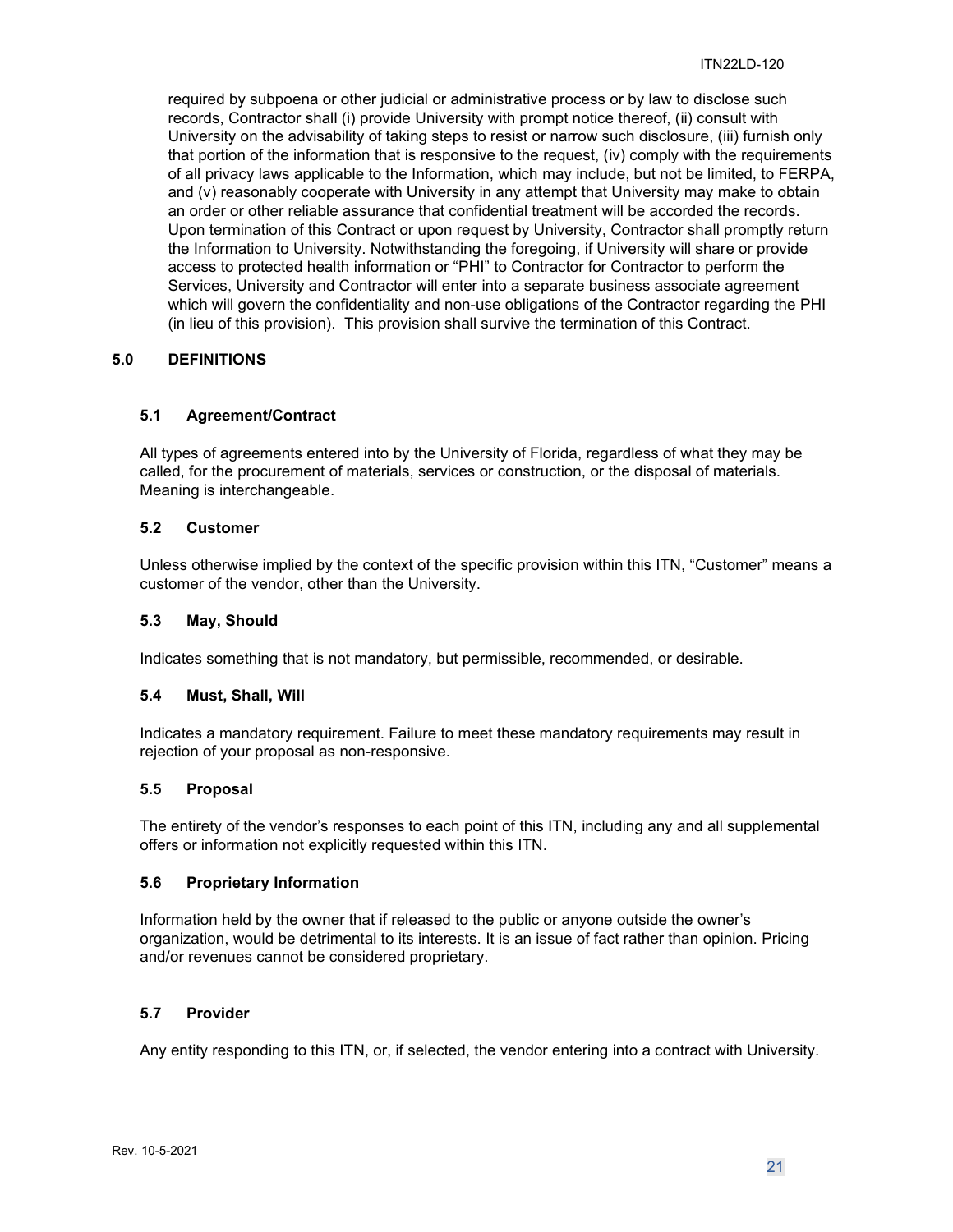## <span id="page-21-0"></span>**5.8 Invitation to Negotiate (ITN)**

A competitive negotiation process. It is not to be confused with an Invitation to Bid (ITB), in which goods or services are precisely specified and price is substantially the only competitive factor. This ITN provides the University the flexibility to negotiate to arrive at a mutually agreeable relationship. Price will be considered, but will not be the only factor of evaluation.

## <span id="page-21-1"></span>**5.9 Respondent**

Any entity responding to this ITN, or, if selected, the vendor entering into a contract with University.

#### <span id="page-21-2"></span>**5.10 Response**

Same as Proposal

## <span id="page-21-3"></span>**5.11 Successful Vendor**

Any entity responding to this ITN, or, if selected, the vendor entering into a contract with University.

## <span id="page-21-4"></span>**5.12 Supplement Agreement**

Any supplement terms and conditions agreed to by the parties in writing taking precedence over all other documents governing the transaction.

#### <span id="page-21-5"></span>**5.13 Supplier**

Any entity responding to this ITN, or, if selected, the vendor entering into a contract with University.

## <span id="page-21-6"></span>**5.14 University of Florida, UF or University**

Same as The University of Florida Board of Trustees, a public body corporate of the State of Florida; throughout the document the term UF, University and University of Florida is used interchangeably.

## <span id="page-21-7"></span>**5.15 Vendor**

Any entity responding to this ITN, or, if selected, the vendor entering into a contract with University.

## <span id="page-21-8"></span>**5.16 Vendor's Proposal**

Same as Proposal

#### <span id="page-21-9"></span>**5.17 Vendor's Response**

Same as Proposal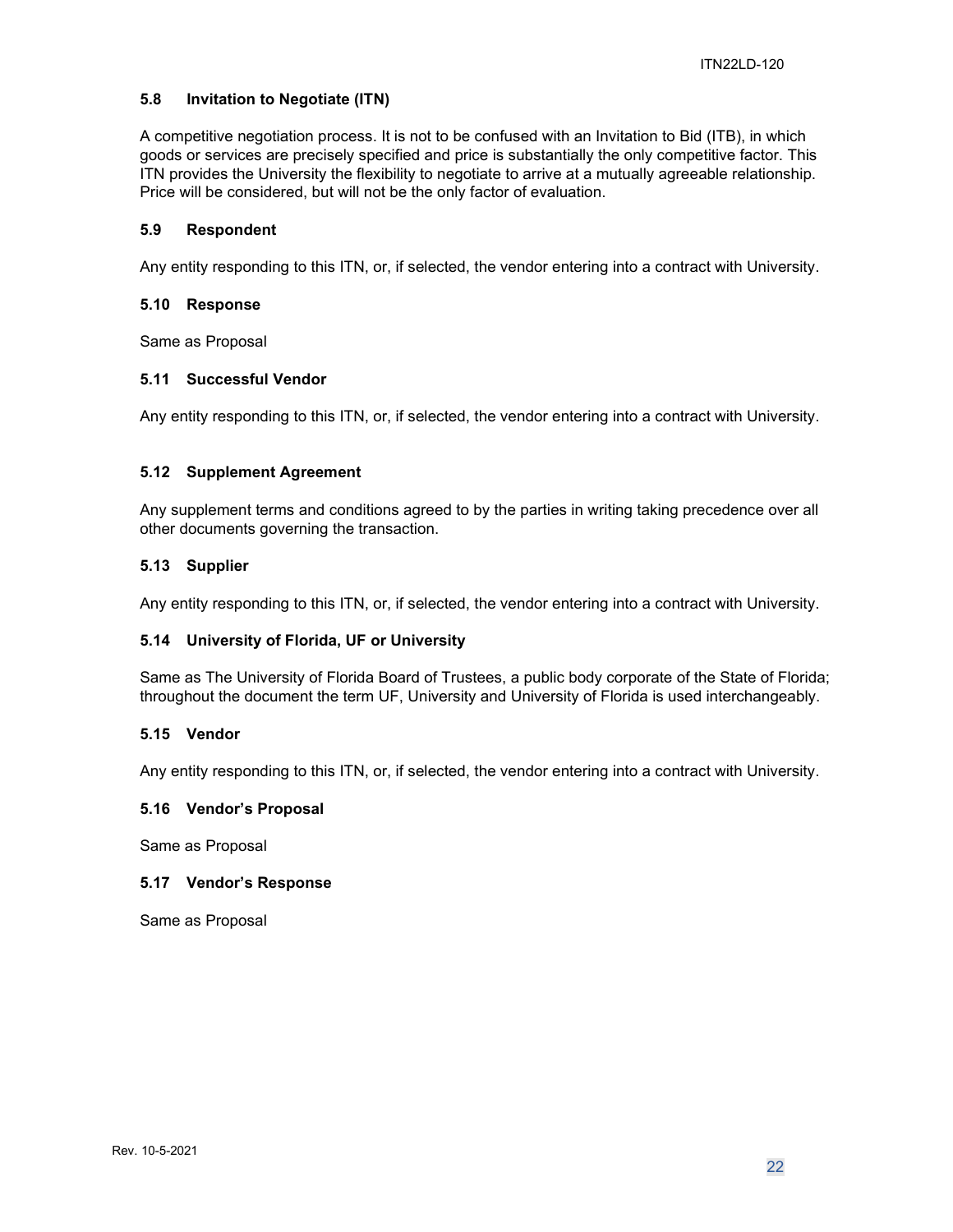## <span id="page-22-0"></span>**6.0 AGREEMENT TERMS AND CONDITIONS**

The following are the Terms and Conditions that will become part of any Agreement consummated between the University and the Successful Vendor. The Successful Vendor will be expected to execute an Agreement containing the provisions set forth in this section, or substantially similar provisions as University deems prudent or necessary. This list of provisions is not exhaustive or indicative of every provision that will be contained in the Agreement, but rather identifies particular terms and conditions of which the vendor should be aware. In the event of a conflict between any provisions contained in any of the documents governing this transaction, the following shall be the order of precedence: Agreement; Invitation to Negotiate; Proposal.

## <span id="page-22-1"></span>**6.1 Actions of Successful Vendor**

The University is under no obligation whatsoever to be bound by the actions of any Successful Vendor with respect to third parties. The Successful Vendor is not a division or agent of the University.

## <span id="page-22-2"></span>**6.2 Advertising**

The Successful Vendor shall not advertise or publish information concerning the Agreement without prior written consent of the University. The University shall not unreasonably withhold permission.

## <span id="page-22-3"></span>**6.3 Americans with Disabilities Act**

The Successful Vendor shall comply with all applicable provisions of the Americans with Disabilities Act and applicable federal regulations under the act.

## <span id="page-22-4"></span>**6.4 Certification**

By signature on the "Proposal Certification" form included under Section 7.0, the Vendor certifies that the submission on the proposal did not involve collusion or other anti-competitive practices. The Vendor has not given, offered to give, nor intends to give at any time hereafter any economic opportunity, future employment, gift, loan, gratuity, special discount, trip, favor, or service to a public servant in connection with the submitted proposal. In addition, Vendor certifies whether or not an employee of the University has, or whose relative has, a substantial interest in any Agreement subsequent to this ITN. Vendor also certifies their status with regard to debarment, or suspension by any federal entity.

Failure to provide a valid signature affirming the stipulations required by this clause shall result in the rejection of the submitted proposal and, if applicable, any resulting Agreement. Signing the certification with a false statement shall void the proposal and, if applicable, any resulting Agreement. Any resulting Agreement may be subject to legal remedies provided by law. Vendor agrees to promote and offer to the University only those services and/or materials as stated in and allowed for under resulting Agreement(s).

## <span id="page-22-5"></span>**6.5 Conflict of Interest**

The award hereunder is subject to the provisions of Chapter 112, F.S. Vendors must disclose with the proposal the name of any officer, director, or agent who is also an employee of the University of Florida. Further, all Vendors must disclose the name of any University employee who owns, directly or indirectly, an interest of five percent (5%) or more in the Vendor's firm or any of its branches.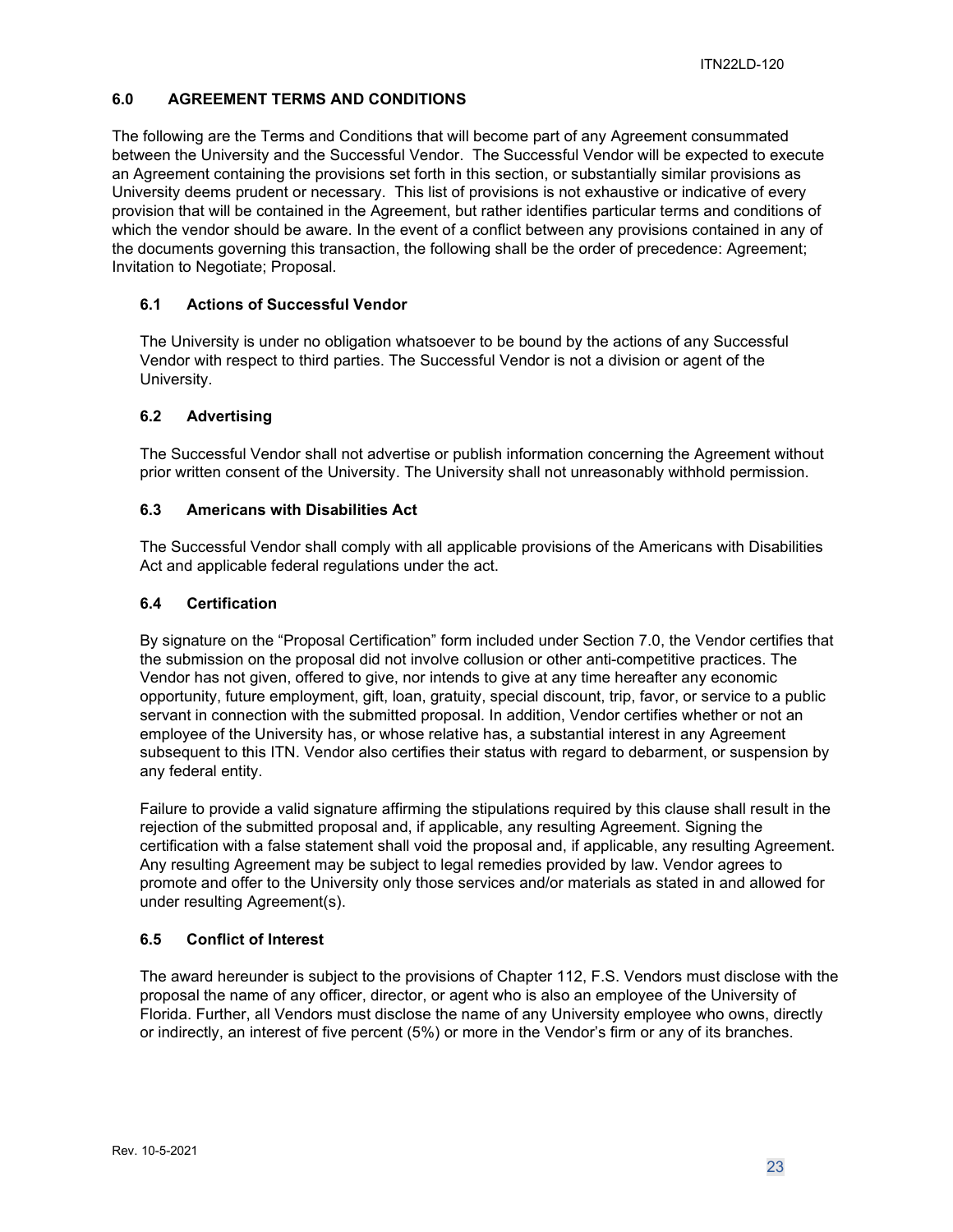## <span id="page-23-0"></span>**6.6 Discrimination**

An entity or affiliate who has been placed on the discriminatory list may not submit a bid on a contract to provide goods or services to a public entity, may not submit a bid on a contract with a public entity for the construction or repair of a public building or public work, may not submit proposals on leases of real property to a public entity, may not award or perform work as a Vendor, supplier, subcontractor or consultant under contract with any public entity, and may not transact business with any public entity.

## <span id="page-23-1"></span>**6.7 Drug Free Workplace**

The Successful Vendor agrees that in the performance of the Agreement, neither the Successful Vendor nor any employee of the Successful Vendor shall engage in the unlawful manufacture, distribution, dispensing, possession, or use of a controlled substance in conducting any activity covered by the Agreement. The University reserves the right to request a copy of the Successful Vendor's Drug Free Workplace Policy. The Successful Vendor further agrees to insert a provision similar to this statement in all subcontracts for services required.

## <span id="page-23-2"></span>**6.8 Equal Opportunity**

University of Florida is an equal opportunity employer and federal contractor or subcontractor. Consequently, the parties agree that, as applicable, they will abide by the requirements of 41 CFR 60-1.4(a), 41 CFR 60-300.5(a) and 41 CFR 60-741.5(a) and that these laws are incorporated herein by reference. These regulations prohibit discrimination against qualified individuals based on their status as protected veterans or individuals with disabilities, and prohibit discrimination against all individuals based on their race, color, religion, sex, sexual orientation, gender identity or national origin. These regulations require that covered prime contractors and subcontractors take affirmative action to employ and advance in employment individuals without regard to race, color, religion, sex, sexual orientation, gender identity, national origin, protected veteran status, or physical or mental disability. **The parties also agree that, as applicable, they will abide by the requirements of Executive Order 13496 (29 CFR Part 471, Appendix A to Subpart A), relating to the notice of employee rights under federal labor laws. This contractor and subcontractor shall abide by the requirements of 41 CFR §§ 60-1.4(a), (or for construction contractors, 41 CFR § 60-4.3(a)), 60-300.5(a) and 60-741.5(a), and Executive Order 11246, as amended. These regulations prohibit discrimination against qualified individuals based on their status as protected veterans or individuals with disabilities, and prohibit discrimination against all individuals based on their race, color, religion, sex, sexual orientation, gender identity, or national origin. Moreover, these regulations require that covered prime contractors and subcontractors take affirmative action to employ and advance in employment individuals without regard to the aforementioned protected groups.**

## <span id="page-23-3"></span>**6.9 Federal, State, and Local Laws and Regulations**

Successful Vendor is solely responsible for complying with all laws, ordinances, and regulations including but not limited to, those relating to taxes, licenses and permits, as they may apply to any matter under this ITN. The Successful Vendor must demonstrate that they are duly licensed by applicable regulatory bodies during the performance of the Agreement. Prior to the commencement of Agreement, the Successful Vendor shall be prepared to provide evidence of such licensing as may be requested by the University. Successful Vendor shall, at no expense to the University, procure and keep in force during the entire period of the Agreement all such permits and licenses.

In the performance of the Services, Contractor shall, at its own expense, at all times during the Term, comply with all applicable federal, state, and local laws, rules, regulations, and ordinances and all other governmental requirements. Contractor acknowledges and agrees that Contractor has and will at all times during the Term maintain all governmental permits, licenses, consents, and approvals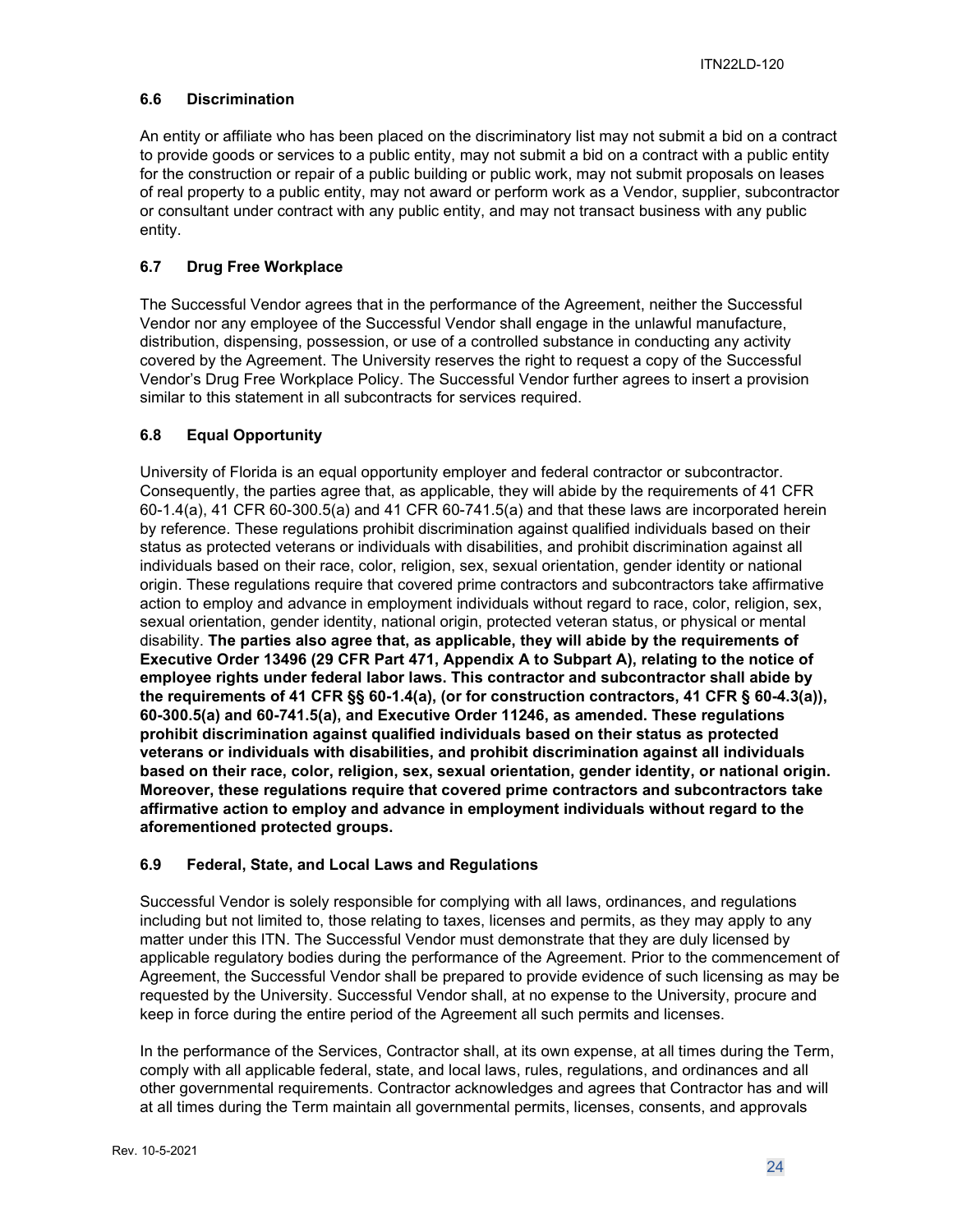necessary to perform the Services. Contractor shall also be solely responsible for and shall pay as required by law Contractor's income taxes, general excise taxes and any self-employment taxes.

## <span id="page-24-0"></span>**6.10 E-Verify Compliance; Unauthorized Alien Workers**

By entering into a contract with UF, Vendor is obligated to comply with the provisions of Section 448.095, Fla. Stat., "Employment Eligibility." Compliance with Section 448.095, Fla. Stat., includes, but is not limited to, utilization of the E-Verify System to verify the work authorization status of all newly hired employees, and requiring all subcontractors to provide an affidavit attesting that the subcontractor does not employ, contract with, or subcontract with, an unauthorized alien. Vendor affirms and represents that it is registered with the E-Verify system and are using same, and will continue to use same as required by Section 448.095, Fla. Stat. The Vendor's employment of unauthorized aliens is considered a violation of Section 274A(e) of the Immigration and Nationality Act. If the Vendor knowingly employs unauthorized alien workers, such violation shall be cause for UF'S unilateral cancellation of the Agreement.

## <span id="page-24-1"></span>**6.11 Inspection, Audit and Reporting**

All books, accounts, reports, files and other records relating to the Agreement shall be subject at all reasonable times to inspection and audit by the University of Florida.

Reporting Requirements: The successful vendor(s) agrees to furnish to the University a summary of total sales made under this contract as requested but at least twice a year.

All reporting will be in Electronic Format provided to Procurement Services either prior to business review meetings or as requested..

Reports will include, but are not limited to the following.

Detailed invoice level purchase history usage with at minimum the following fields:

- · PO Number
- · Quote Number
- · Invoice Number
- · Invoice Date
- · Ordered By Department
- · Order Date

· Other Organizations: Total dollar value of purchases and total of orders through University agreement to other institutions

· Savings to University through vendor discounting - special offers such as volume discounting

Vendor and University will work together to create reports as University deems necessary and compatible with vendor systems.

## <span id="page-24-2"></span>**6.12 Liens**

Each Successful Vendor shall keep the University free and clear from all liens asserted by any person or entity for any reason arising out of the furnishing of services or materials by or to the Successful Vendor.

## <span id="page-24-3"></span>**6.13 Modifications**

This Contract may be modified or altered only by written agreement signed by both University and Contractor.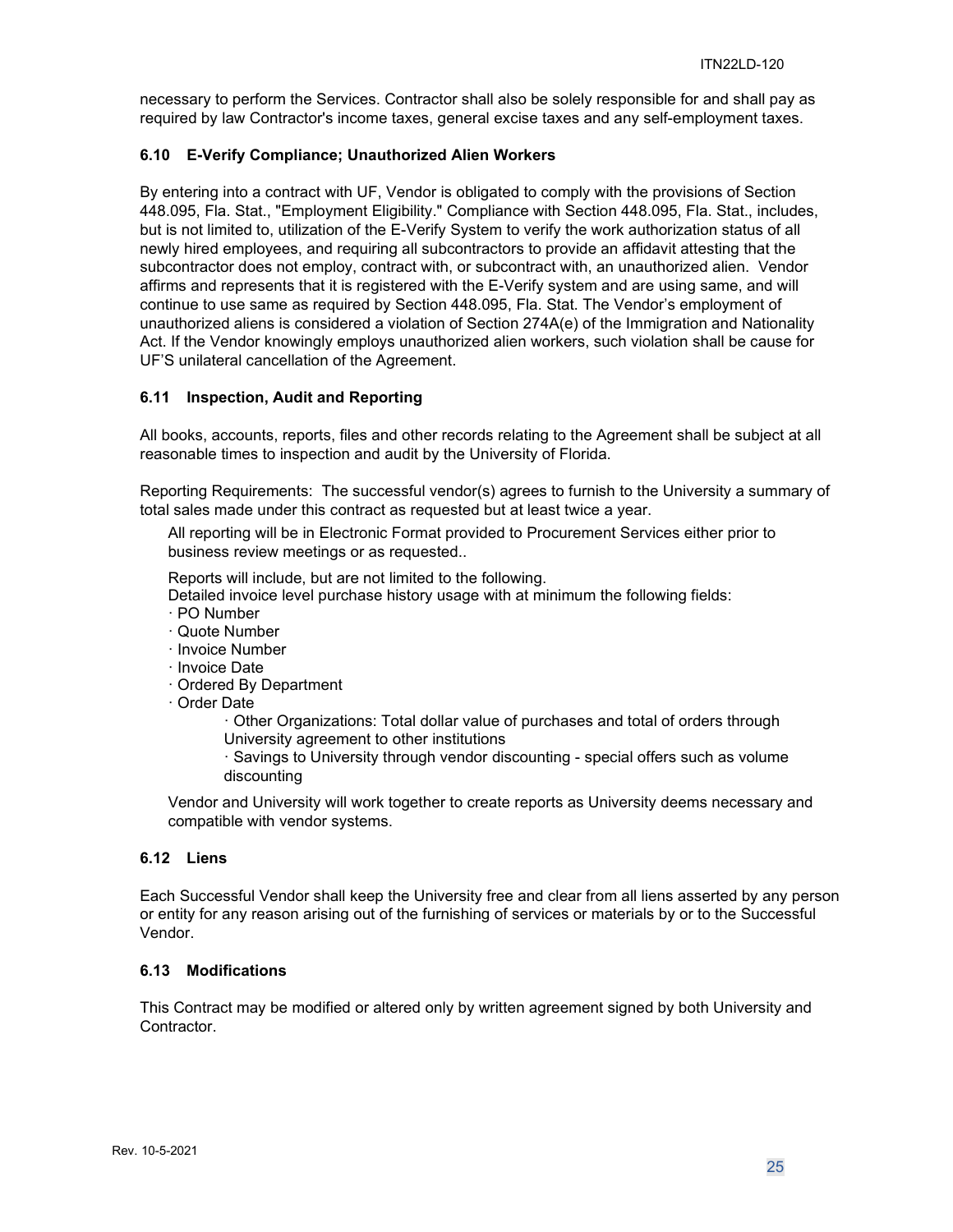## <span id="page-25-0"></span>**6.14 Non-Discrimination**

The parties agree to be bound by applicable state and federal rules governing Equal Employment Opportunity and Non-Discrimination.

## <span id="page-25-1"></span>**6.15 Ownership of Documents**

All drawings, maps, sketches, documents, records, programs, data base, reports and other data developed or purchased, under this Agreement for or at the University's expense shall be and remain the University's property, without restriction, reservation or qualifications. The Successful Vendor may retain copies necessary for recordkeeping documentation and all such other business purposes related to the Agreement. All materials and products produced shall be provided to the University upon expiration of this Agreement.

## <span id="page-25-2"></span>**6.16 Sales and Use Tax**

The Successful Vendor agrees to comply with and to require all of his subcontractors to comply with all the provisions of applicable law. The Successful Vendor further agrees to indemnify and hold harmless the University from any and all claims and demands made against it by virtue of the failure of the Successful Vendor or any subcontractors to comply with the provisions of any and all said laws. The University is exempt from state sales and use tax. A copy of the University's Certificate of Exemption will be made available upon request.

## <span id="page-25-3"></span>**6.17 Sexual Harassment**

Federal law and the policies of the University prohibit sexual harassment of University employees or students. Sexual harassment includes any unwelcome sexual advance toward a University employee or student, any request for a sexual favor from a University employee or student, or any other verbal or physical conduct of a sexual nature that is so pervasive as to create a hostile or offensive working environment for University employees, or a hostile or an offensive academic environment for University students. University vendors, subcontractors and suppliers for this project are required to exercise control over their employees so as to prohibit acts of sexual harassment of University employees and students. The employer of any person who the University, in its reasonable judgment, determines has committed an act of sexual harassment agrees as a term and condition of the Agreement to cause such person to be removed from the project site and from University premises and to take such other action as may be reasonably necessary to cause the sexual harassment to cease.

## <span id="page-25-4"></span>**6.18 Supplier Diversity Program**

University is an equal opportunity institution and, as such, encourages the use of small businesses, including women and minority-owned small businesses in the provision of goods and services. Small businesses should have a fair and equal opportunity to compete for dollars spent by the University. Competition ensures that prices are competitive, and a broad vendor base is available.

For questions about the University's supplier diversity program, contact the Director of Small Business and Supplier Diversity, 352-392-0380, [https://sbsd.admin.ufl.edu/.](https://sbsd.admin.ufl.edu/)

## <span id="page-25-5"></span>**6.19 Tobacco Free Campus Policy**

The University of Florida campus is a tobacco-free campus. This policy was effective as of July 1, 2010. The use of cigarettes or other tobacco products in UF buildings, parking lots, or in vehicles in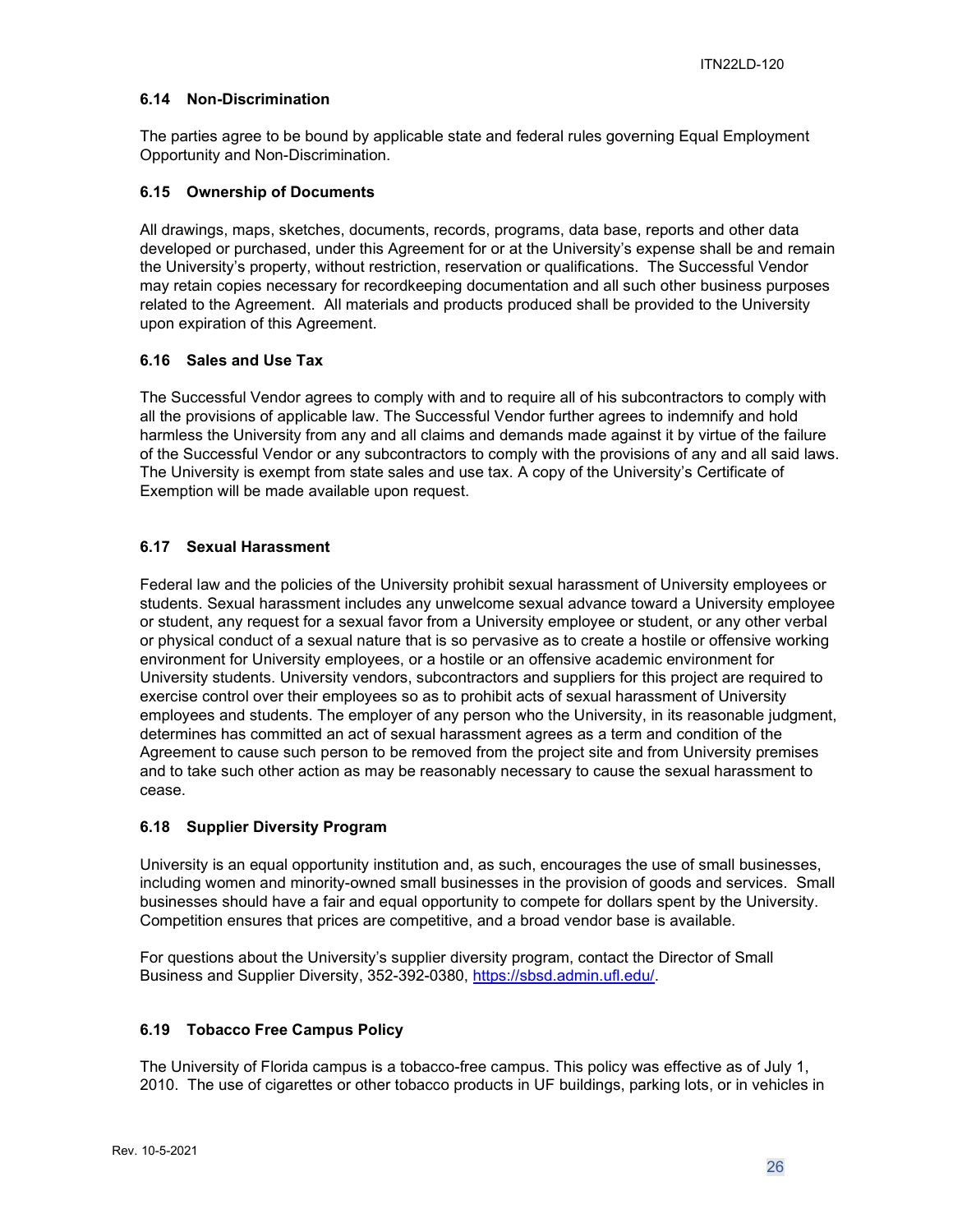these areas is prohibited. The successful vendor is expected to respect this smoke free policy and fully comply with it.

## <span id="page-26-0"></span>**6.20 Sustainability Preferences**

The University's Procurement directives support the purchase of products that will minimize any negative environmental impacts of our work. In order to facilitate a healthy market in sustainable products, all parties involved in the procurement and utilization of materials must engage in both waste recycling and the initial purchase of products containing recycled content. It is in the interest of public health, safety and welfare and the conservation of energy and natural resources to use and promote environmentally responsible products, as well as energy efficient fixtures, appliances and mechanical equipment used in new construction and retrofit of University facilities.

## <span id="page-26-1"></span>**6.21 Assignment-Delegation**

Except for subcontracting or delegation expressly contemplated in the scope of work set forth on Exhibit A, Contractor shall not assign, transfer, delegate, subcontract, or otherwise dispose of, whether voluntarily or involuntarily, or by operation of law, any right or obligation under this Contract, without the written consent of University, which consent may be withheld in University's sole discretion. Any such assignment, subcontracting or transfer is void. No subcontracting or other delegation shall in any event relieve Contractor of any obligation or liability of Contractor under this **Contract** 

## <span id="page-26-2"></span>**6.22 Assignment of Anti-Trust Overcharge Claims**

The parties recognize that in actual economic practice overcharges resulting from anti-trust violations are in fact borne by the ultimate purchaser; therefore, Successful Vendor hereby assigns to the University any and all claims for such overcharges.

## <span id="page-26-3"></span>**6.23 Date for Reckoning Prompt-Payment Discount**

For purposes of determining whether a prompt-payment discount, if applicable, may be taken by the University, the starting date of such reckoning period shall be the later of the date of a properly executed invoice or the date of completion of service and/or delivery of product.

## <span id="page-26-4"></span>**6.24 Force Majeure**

In the event compliance with any obligation under this Agreement is impractical or impossible due to any Event of Force Majeure, then the time for performance of such obligation shall be extended for a period equivalent to the duration of the Event of Force Majeure. The provisions of this section shall not operate to excuse either party's inability to perform its obligations hereunder because of inadequate finances. "Event of Force Majeure:" means any strike, lockout, labor dispute, embargo, flood, earthquake, storm, dust storm, lightning, fire, epidemic, act of God, war, national emergency, civil disturbance or disobedience, riot, sabotage, terrorism, restraint by governmental order or any other occurrence beyond the reasonable control of the party in question.

## <span id="page-26-5"></span>**6.25 Staffing shortage penalty:**

In the event that the Proposer fails to supply the Center with sufficient staff for any shift, the Center reserves the right to fill any such shifts with qualified personnel from outside firms. Any additional expenses incurred as a result of these actions will appear as a deduction from subsequent invoices in the amount of the expense. The Proposer will be subject to a penalty of \$100 for each occurrence where a shift may be left unfilled for any period of time. The Center will deduct penalties from the final payment for each specific event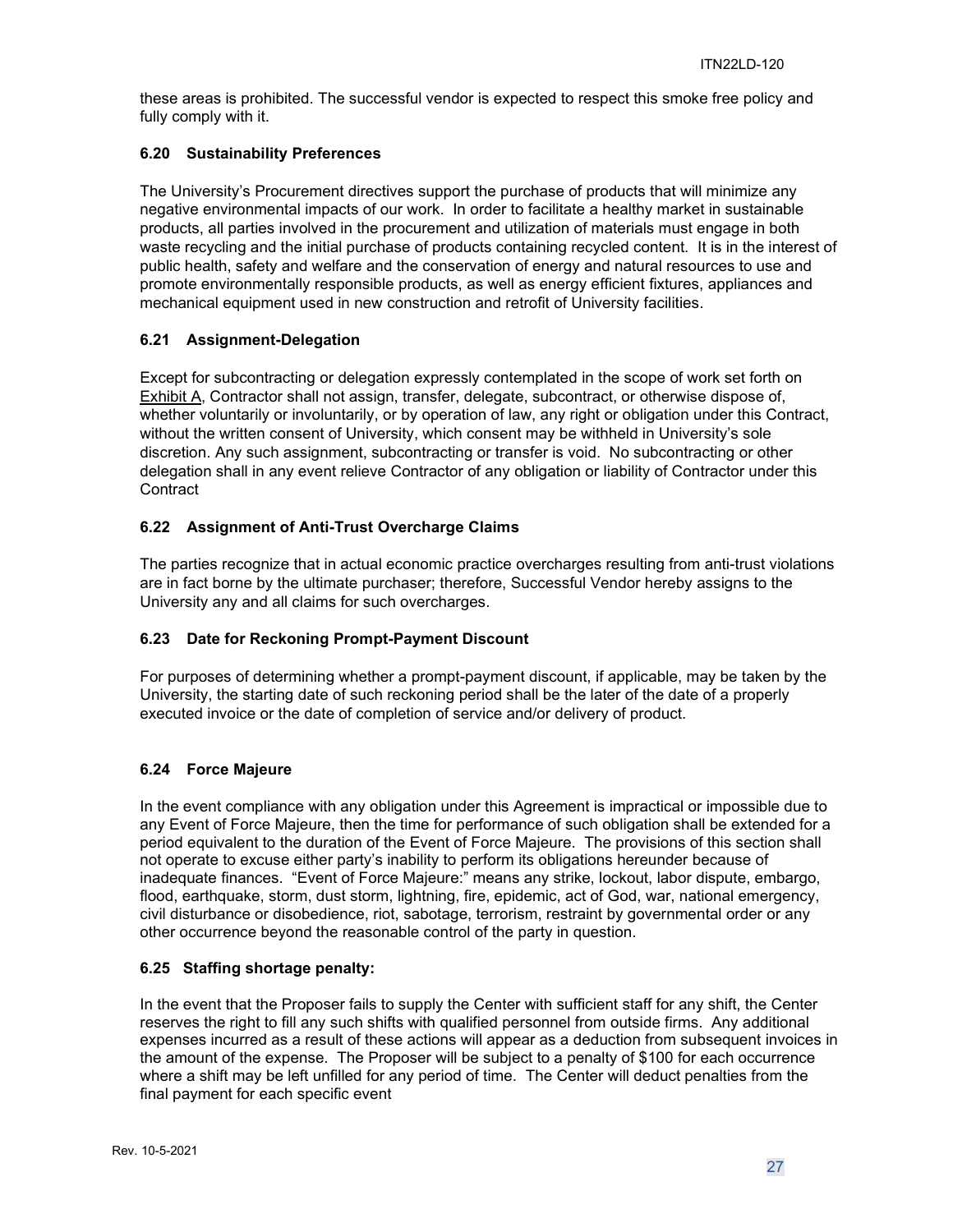## <span id="page-27-0"></span>**6.26 Indemnification/Hold Harmless; Liability**

The Successful Vendor shall indemnify, defend, and hold harmless the University of Florida Board of Trustees, the University of Florida, the State of Florida and the Florida Board of Governors, and their respective officers, agents, and employees, against and from any and all claims, demands, suits, actions, proceedings, loss, cost, and damages of every kind and description, including attorneys' fees and/or litigation expenses, which may be brought or made against or incurred on account of loss of or damage to any property or for injuries to or death of any person, caused by, arising out of, or contributed to, in whole or in part, by reasons of any act, omission, professional error, fault, mistake, or negligence of Successful Vendor, its employees, agents, representatives, or subcontractors, their employees, agents, or representatives in connection with or incident to the performance of the Agreement. Successful Vendor's obligation under this provision shall not extend to any liability caused by the sole negligence of the University Of Florida Board Of Trustees, University, or its officers, agents, and employees. Such indemnification shall specifically include infringement claims made against any and all intellectual property supplied by Successful Vendor and third party infringement under the Agreement.

The University, as a public entity, is protected by sovereign immunity from tort liability, subject to a limited statutory waiver. The University will not agree to (i) indemnify or hold harmless any vendor; (ii) be liable for vendor's attorneys' fees under any circumstances; or (iii) binding arbitration. The Agreement shall not be construed or interpreted as (i) denying to either party any remedy or defense available to such party under the laws of the State of Florida; (ii) the consent of University or the State of Florida or their agents and agencies to be sued; or (iii) a waiver of either University's or the State of Florida's sovereign immunity beyond the limited waiver provided in section 768.28, Florida Statutes.

## <span id="page-27-1"></span>**6.27 Insurance Requirements**

The Successful Vendor shall purchase from and maintain with a company or companies, lawfully authorized to do business in Florida and acceptable to the University, such insurance as will protect the Successful Vendor from claims arising out of or resulting from the Successful Vendor's operations under the Agreement and for which the Successful Vendor may be legally liable, whether such operations be by the Successful Vendor or by their subcontractors or by anyone directly or indirectly employed by any of them, or by anyone for whose acts any of them may be liable. All insurance policies shall be issued and countersigned by representatives of such companies duly authorized for the State of Florida and shall be written on ISO standard forms or their equivalents. The Successful Vendor shall file with the University Certificates of Insurance prior to the commencement of this Agreement and shall file Certificates of Insurance evidencing the renewal of such policies at least thirty (30) days prior to the date that each applicable insurance policy is scheduled to expire. *Please note that the University of Florida must be named "additional insured" on automobile and general liability policies.*

General Liability Insurance – The Successful Vendor shall provide the ISO Commercial General Liability policy for general liability coverage's for limits of not less than of \$1,000,000 per occurrence. Coverage shall be maintained without interruption from date of commencement of work until date of final payment.

Worker's Compensation - The Successful Vendor shall secure and maintain for the life of this Agreement, valid Worker's Compensation Insurance as required by Chapter 440, Florida Statutes (if applicable.)

Automobile Liability - The Successful Vendor shall secure and maintain, during the life of this Agreement, Automobile Liability insurance on all vehicles against bodily injury and property damage in at least the amount of \$100,000.00 per person, \$500,000.00 per occurrence.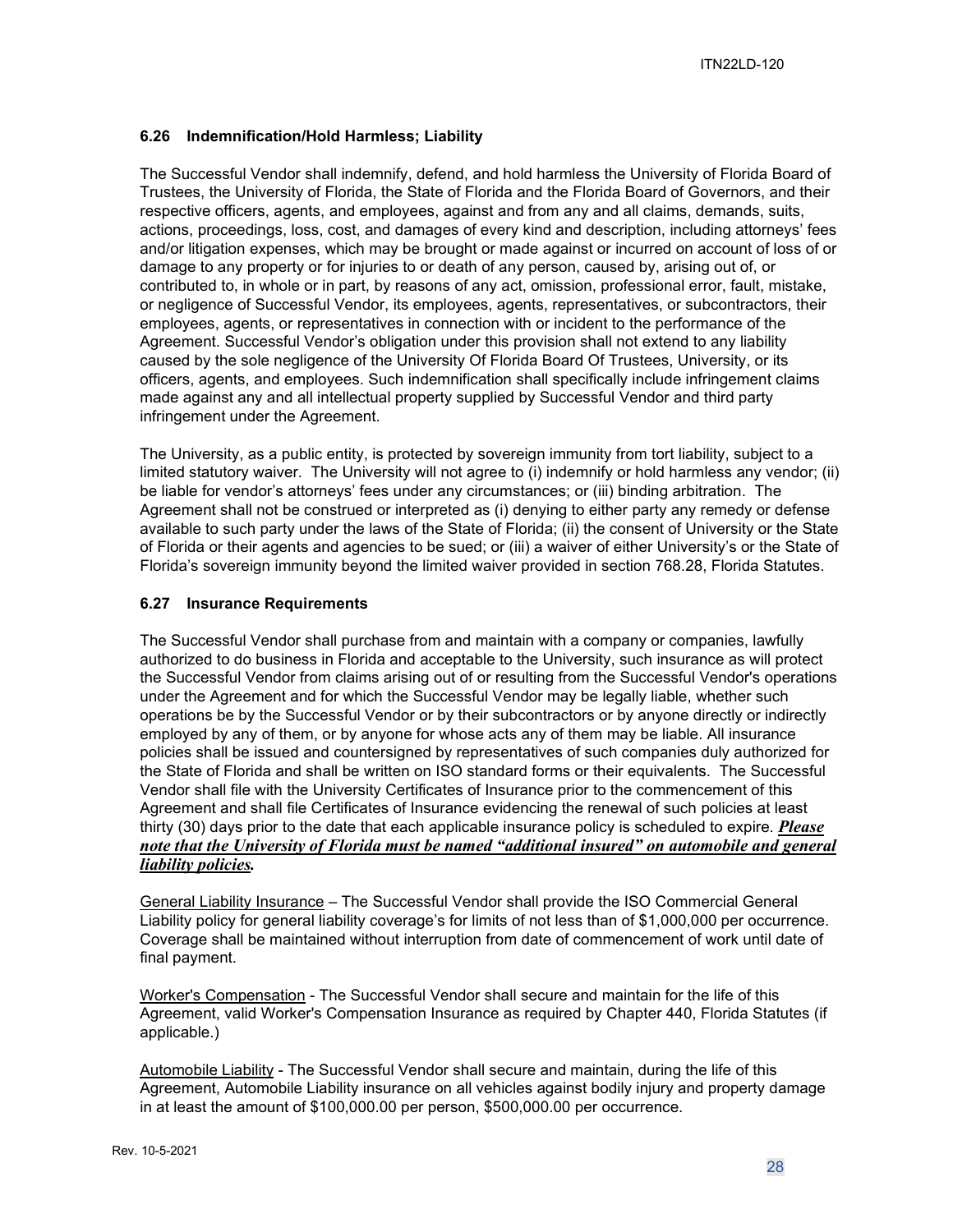## <span id="page-28-0"></span>**6.28 Protection of Property**

The Successful Vendor shall at all times guard against damage or loss, whether by the vendor directly or subcontractors, to the property of the University or of others or vendors and shall be held responsible for replacing or repairing any such loss or damage. The University may withhold payment or make such deductions as deemed necessary to insure reimbursement or replacement for loss or damage to property through negligence of the Successful Vendor or their agents. The Successful Vendor shall provide all barricades and take all necessary precautions to protect buildings and personnel.

#### Intellectual Property

- A. All works that are created pursuant to this contract ("Works") are works made for hire, and all rights and privileges attendant to the Works belong exclusively to the University. If a court of competent jurisdiction determines that any Work does not constitute a work made for hire, the Contractor hereby assigns to the University for no additional consideration all rights and privileges the Contractor has in the works, including all intellectual property rights, specifically those under copyright law.
- B. Paragraph A does not apply to Works that are not created through performance under this Contract ("Pre-existing works"). With respect to Pre-existing works used by the Contractor in performance of this Contract, the Contractor shall obtain for the University at no additional charge a license to use Pre-existing works for the uses intended under this Contract, including the right to make derivative works. Paragraph A does apply, however, to any Works that are derivative of Pre-existing works.
- C. The Contractor warrants that it has full power and authority to transfer the rights granted by this Contract to the University and that use of the works by the University does not constitute an infringement or other violation of any copyright, trade secret, trademark, patent, non-disclosure, or other rights of any third party.
- D. Title and all rights and privileges to all graphics and material provided to the Contractor by the University in connection with this Contract remain the exclusive property of the University of Florida. The Contractor does not receive any title, rights, or privileges in those graphics or materials. The University grants to the Contractor a limited license in those graphics or materials only for the purpose of carrying out the Contractor's obligations under this Contract.

## <span id="page-28-1"></span>**6.29 Labor Disputes**

Successful Vendor shall give prompt notice to the University of any actual or potential labor dispute which delays or may delay performance of the Agreement.

#### <span id="page-28-2"></span>**6.30 Laws and Regulations**

Successful Vendors are solely responsible for keeping themselves fully informed of and faithfully observing all laws, ordinances, and regulations and shall protect and indemnify the University, its officers and agents against any claims of liability arising from or based on any violation thereof.

## <span id="page-28-3"></span>**6.31 No Replacement of Defective Tender**

Every tender of goods must fully comply with all provisions of the Agreement as to time of delivery, quantity, and the like. If a tender is made which does not fully conform, this shall constitute a breach and Successful Vendor shall not have the right to substitute a conforming tender.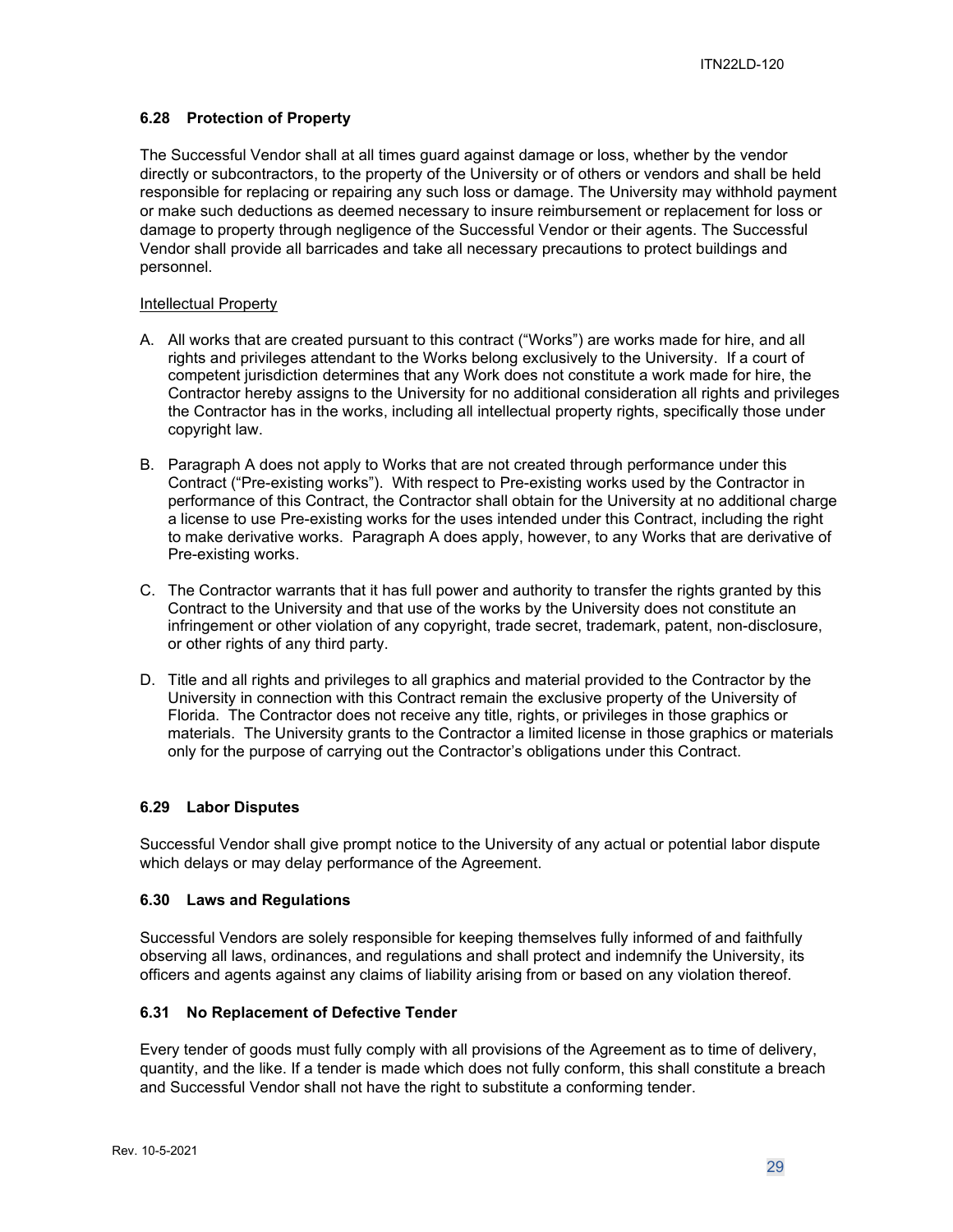## <span id="page-29-0"></span>**6.32 No Waiver of Right by the University**

No waiver by a party of any provision or breach of this Contract shall be deemed to have been made unless the same is in writing, and no waiver of any provision or breach of this Contract shall be deemed a waiver of any other provisions or breach. A party's consent to or approval of any act shall not be deemed to render unnecessary the obtaining of such party's consent to or approval of any subsequent act.

## <span id="page-29-1"></span>**6.33 Notice to Vendors of Asbestos-Containing Materials in University Buildings**

Asbestos containing materials (ACM) can be found in almost any building in the United States more than 10 years old. The University of Florida is no exception. The types of asbestos most commonly found are pipe and boiler insulation, fireproofing, hard panels known as "Transite", floor tile, and spray or trowel-applied ceiling finishes. ACM is generally not hazardous if left undisturbed.

The University has implemented an Asbestos Program to assure safe management and removal of ACM. Vendors, consultants, and other's providing service to the University may encounter ACM and must, therefore, comply with the following instructions:

A. Avoid disturbing suspected ACM. Exercise caution and watch for possible ACM.

B. If it is necessary to disturb ACM, first notify the appropriate Division Asbestos Representative listed in this notice, or the University of Florida Asbestos Coordinator, before proceeding with your work. You shall take whatever precautions are necessary to protect humans' health and the environment, and comply with all applicable Federal, State, and Local laws pertaining to asbestos.

C. If you require additional information on possible locations of ACM in a particular building, contact the Asbestos Representative from the Division for which you are working.

| <b>Division</b>            | Asbestos Representative            | Telephone        |
|----------------------------|------------------------------------|------------------|
| <b>Facilities Services</b> | Assoc. Dir. Facilities Services    | (352) 392-7793   |
| Housing                    | Housing Maintenance Superintendent | (352) 392-2161   |
| <b>Reitz Union</b>         | Maintenance Superintendent         | $(352)$ 392-1614 |
| <b>IFAS</b>                | Engineer                           | $(352)$ 392-6488 |

## <span id="page-29-2"></span>**6.34 Parking on campus**

The Successful Vendor shall obtain all parking permits and/or decals that may be required while performing project work on University premises. The Successful Vendor should review Contractor and Vendor Parking information from Transportation and Parking Services located at the following link:<https://parking.ufl.edu/decals/contractors-vendors/>

## <span id="page-29-3"></span>**6.35 Payment Terms**

The University's obligation is payable only and solely from funds appropriated for the purpose of the Agreement. Unless otherwise stated herein, the payment terms for the Agreement are Net 30 days. VENDOR OMBUDSMAN: The University's vendor ombudsman whose duties include acting as an advocate for vendors may be experiencing problems in obtaining payment(s) from the University may be contacted at 352-392-1241.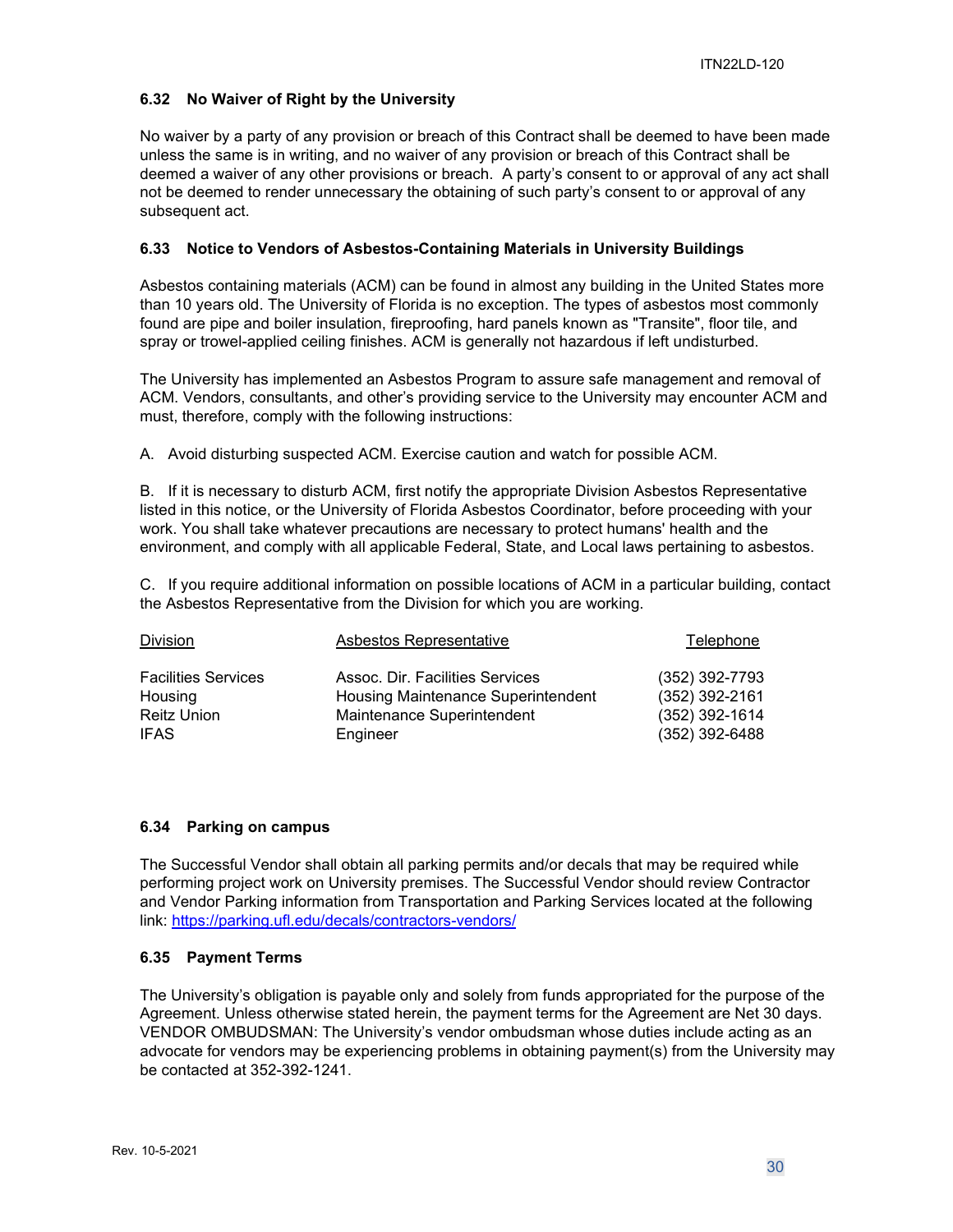## <span id="page-30-0"></span>**6.36 Price Adjustment**

Prices shall remain firm for the term of the contract, including renewals. In the event that, during the term of the agreement, the Proposer is required to increase wages and/or payroll costs as a direct result of an action by Federal, State, or Local Government authority, the Center agrees to permit the Proposer to increase its rates proportionally from the date the increase is in effect.

Price change requests shall be in writing, submitted at least sixty (60) days prior to the requested implementation and shall be supported by written evidence of increased costs to the Successful Vendor. The University will not approve unsupported price increases that will merely increase the gross profitability of the Successful Vendor at the expense of the University. Price change requests shall be a factor in the Agreement renewal review process. The University shall, in its sole opinion, determine whether the requested price increase or an alternate option is in the best interest of the University.

## <span id="page-30-1"></span>**6.37 Prior Course of Dealings**

No trade usage, prior course of dealings, or course of performance under other agreements shall be a part of any agreement resulting from this ITN; nor shall such trade usage, prior course of dealing, or course of performance be used in the interpretation or construction of such resulting agreement.

## <span id="page-30-2"></span>**6.38 Intentionally Omitted**

## <span id="page-30-3"></span>**6.39 Public Entity Crime**

A person or affiliate who has been placed on the convicted list by the Department of Management Services, State of Florida, may not submit a proposal on a contract to provide any goods or services, including construction, repairs, or leases and may not be awarded or perform work as a Vendor, supplier, subcontractor, or consultant for the University of Florida for a period of 36 months from the date of being placed on the convicted list, a "person" or "affiliate" includes any natural person or any entity, including predecessor or successor entities or any entity under the control of any natural person who is active in its management and who has been convicted of a public entity crime (Rule 6C1-3.020 FAC).

## <span id="page-30-4"></span>**6.40 Public Records**

All proposal information submitted and opened becomes subject to the Public Records Law set forth in Chapter 119 F.S.

## **IF THE VENDOR HAS QUESTIONS REGARDING THE APPLICATION OF CHAPTER 119, FLORIDA STATUTES, TO THE VENDOR'S DUTY TO PROVIDE PUBLIC RECORDS RELATING TO THIS CONTRACT, CONTACT THE CUSTODIAN OF PUBLIC RECORDS AT Phone: (352) 846-3903 email: [PR-Request@ufl.edu](mailto:PR-Request@ufl.edu)**

**Mail: PO Box 113156, Gainesville, FL 32611-3156**

Any resulting Agreement may be unilaterally canceled for refusal by the vendor to allow public access to all documents, papers, letters, or other materials made or received by the Successful Vendor in conjunction with the Agreement and subject to the provisions of Chapter 119. F.S.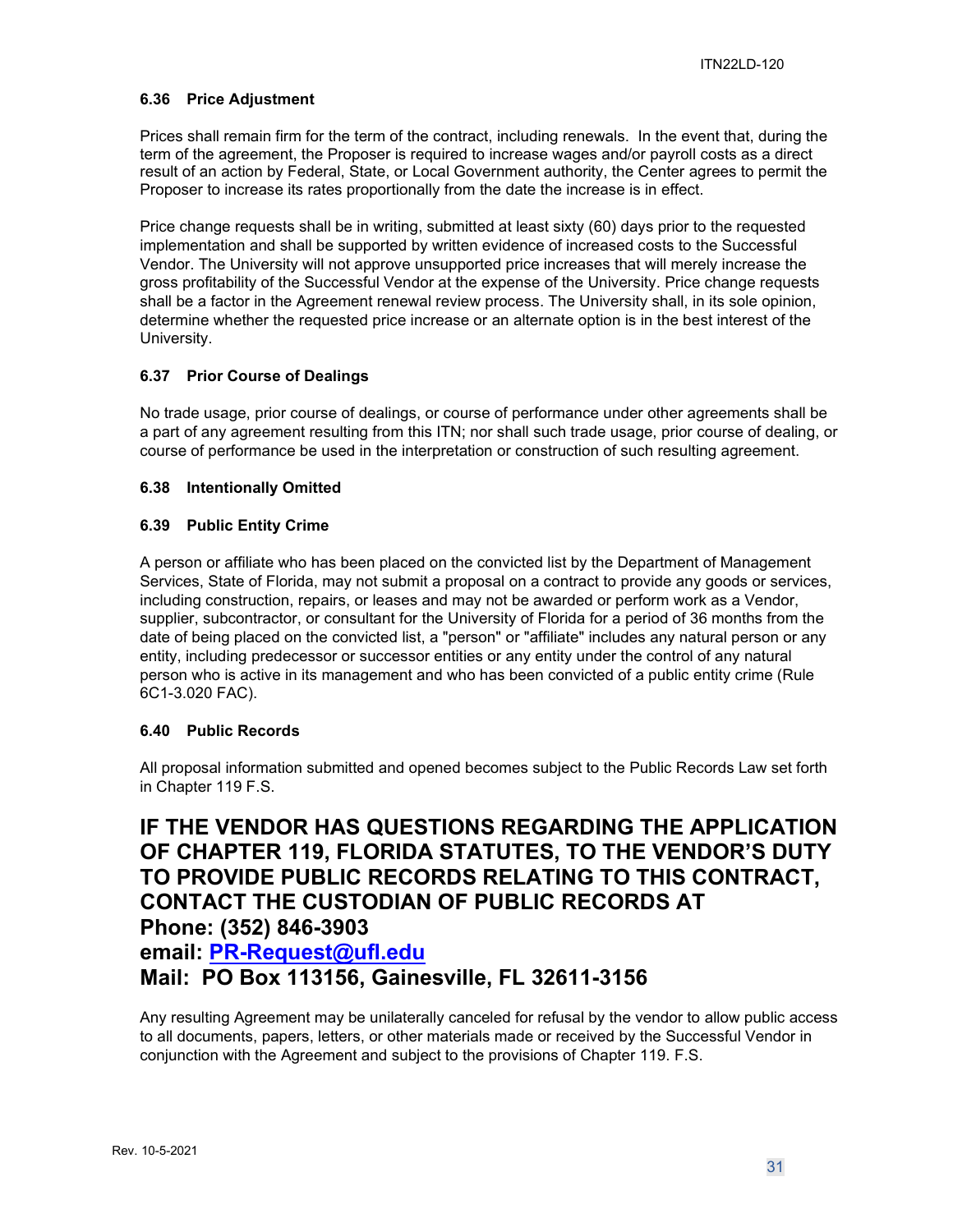## <span id="page-31-0"></span>**6.41 Referencing of Orders**

For each order issued against an agreement resulting hereunder, the University intends in good faith to reference this ITN for pricing, terms and conditions, delivery location, and other particulars. However, in the event the University fails to do so, the University's right to such terms and conditions, and particulars shall not be affected, and no liability of any kind or amount shall accrue to the University.

## <span id="page-31-1"></span>**6.42 Remedies and Applicable Law**

The Agreement shall be governed by and construed in accordance with the laws of the State of Florida (without regard to principles of conflict of laws) and the rules and regulations of the Florida Board of Governors and the University. University and Successful Vendor shall have available all remedies afforded each by said law. The venue in any action or litigation commenced to enforce the Agreement shall be brought in Alachua County, Florida, and both parties consent to such jurisdiction and venue regardless of the residence of the parties at the time the action is commenced.

<span id="page-31-2"></span>**6.43 Right of Inspection –**

**N/A**

## <span id="page-31-3"></span>**6.44 Right of Offset**

The University shall be entitled to offset against any sums due the Successful Vendor, any expenses or costs incurred by the University, or damages assessed by the University concerning the Successful Vendor's non-conforming performance or failure to perform the Agreement, or any other debt owing the University, including expenses, costs and damages described in the termination provisions contained herein.

- <span id="page-31-4"></span>**6.45 Shipment Under Reservation Prohibited – N/A**
- <span id="page-31-5"></span>**6.46 Specifications: Brand Name or Acceptable Alternate – N/A**
- <span id="page-31-6"></span>**6.47 Successful Vendor to Package Goods – N/A**
- <span id="page-31-8"></span><span id="page-31-7"></span>**6.48 Termination**

## **6.48.1 Convenience**

Upon giving at least seven (7) days written notice, University may terminate this Contract, at any time, with no further obligation to Contractor, other than to pay for Services provided in compliance with this Contract prior to Contractor's receipt of the notice of termination. If Contractor defaults under this Agreement and does not cure its default within fourteen (14) days after written notice thereof, University may terminate this Contract. The University reserves the right to terminate the Agreement in whole or part at any time when in the best interests of the University without penalty or cause. Upon receipt of the written notice, the Successful Vendor shall immediately stop all work as directed in the notice, notify all subcontractors of the effective date of the termination and minimize all further costs to the University. In the event of termination under this provision, all documents, data and reports prepared by the Successful Vendor under the Agreement shall become the property of and delivered to the University. The Successful Vendor shall be entitled to receive just and equitable compensation for work in progress, work completed and materials accepted before the effective date of termination. Such compensation shall be the Successful Vendor's sole remedy against the University in the event of termination under this provision.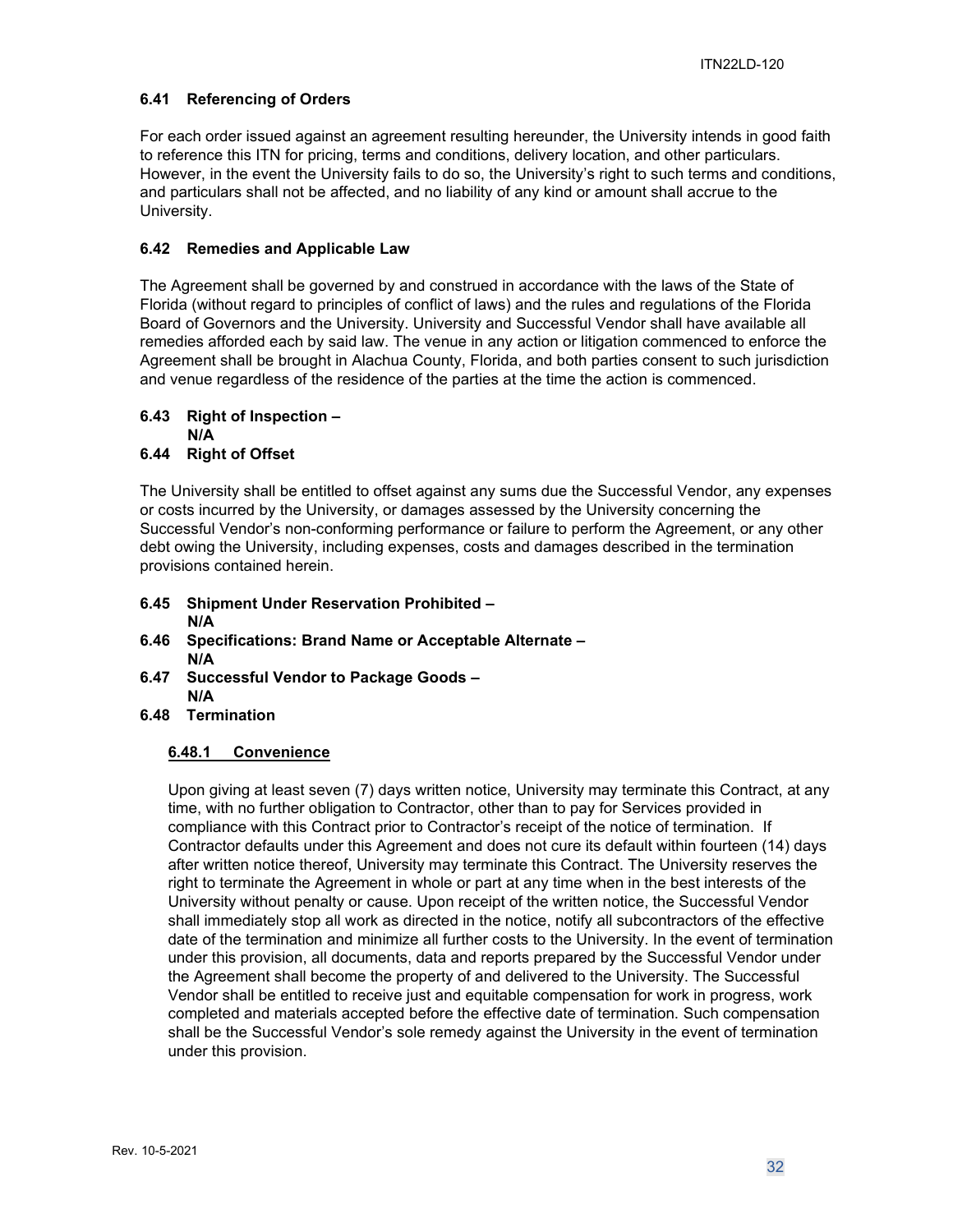## <span id="page-32-0"></span>**6.48.2 Default**

The University reserves the right to terminate the Agreement in whole or in part due to the failure of the Successful Vendor to comply with any term or condition of the Agreement, to acquire and maintain all required insurance policies, bonds, licenses and permits, or to make satisfactory progress in performing the Agreement. The University shall provide written notice of the termination and the reasons for it to the Successful Vendor. Upon termination under this provision, all goods, materials, documents, data and reports prepared by the Successful Vendor under the Agreement shall become the property of and be delivered to the University on demand. The University may, upon termination of the Agreement, procure, on terms and in the manner that it deems appropriate, materials, or services to replace those under the Agreement. The Successful Vendor shall be liable to the University for any excess costs incurred by the University in re-procuring the materials or services.

## <span id="page-32-1"></span>**6.48.3 Gratuities**

The University may, by written notice to the Successful Vendor, cancel the Agreement if it is discovered by the University that gratuities, in the form of entertainment, gifts or other, were offered or given by the Successful Vendor, or any agent or representative of the Successful Vendor, to any officer or employee of the University with a view toward securing favorable treatment with respect to the awarding or amending, or the making of any determinations with respect to the performing of such Agreement. In the event the Agreement is canceled by the University pursuant to this provision, University shall be entitled, in addition to any other rights and remedies, to recover or withhold the amount of the cost incurred by Successful Vendor in providing such gratuities.

## <span id="page-32-2"></span>**6.48.4 Insolvency**

The University shall have the right to terminate the Agreement at any time in the event Successful Vendor files a petition in bankruptcy; or is adjudicated bankrupt; or if a petition in bankruptcy is filed against Successful Vendor and not discharged within thirty (30) days; of if Successful Vendor becomes insolvent or makes an assignment for the benefit of its creditors or an arrangement pursuant to any bankruptcy law; of if a receiver is appointed for Successful Vendor or its business.

## <span id="page-32-3"></span>**6.48.5 Lack of Funds**

The State of Florida's and UF's performance and obligation to pay under this Agreement is contingent upon an annual appropriation by the Florida State Legislature. The Agreement may be canceled without further obligation on the part of the University of Florida in the event that sufficient appropriated funding is unavailable to assure full performance of the terms. The Successful Vendor shall be notified in writing of such non-appropriation as soon as reasonably possible. No penalty shall accrue to the University in the event this cancellation provision is exercised. This cancellation provision shall not be construed so as to permit the University to terminate the Agreement in order to acquire similar equipment, material, supplies or services from another party.

## <span id="page-32-4"></span>**6.48.6 Stop Work Order**

The University may at any time, by written order to the Successful vendor, require the Successful Vendor to stop all or any part of the work called for by the Agreement for a period of ninety (90) days after the order is delivered to the Successful Vendor, and for any further period to which the parties may agree. The order shall be specifically identified as a Stop Work Order issued under this provision. Upon receipt of the order, the Successful Vendor shall immediately comply with its terms and take all reasonable steps to minimize the incidence of costs allocable to the work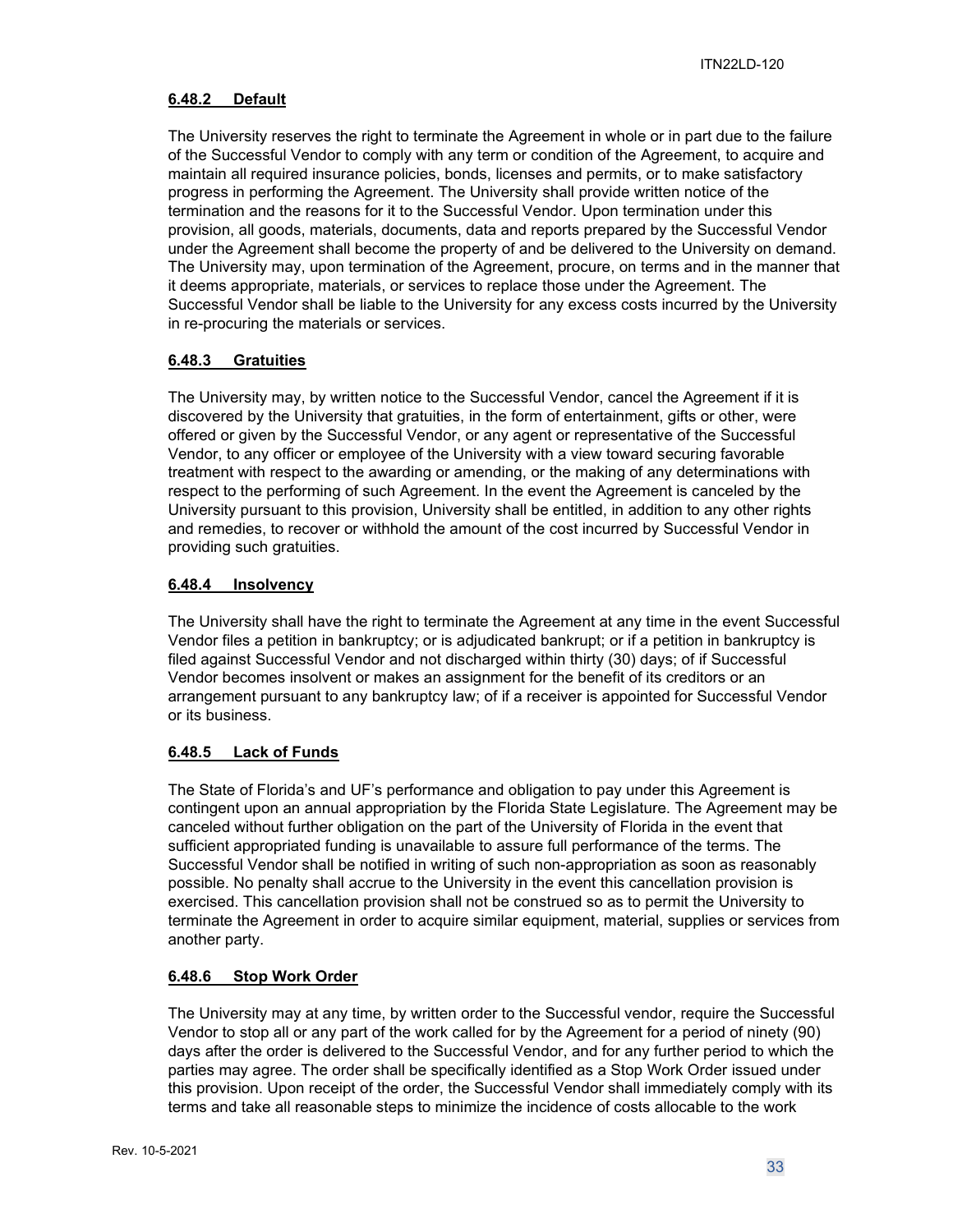covered by the order during the period of work stoppage. If a Stop Work Order issued under this provision is canceled or the period of the order or any extension expires, the Successful Vendor shall resume work. The University shall make an equitable adjustment in the delivery schedule or Agreement price, or both, and the Agreement shall be amended in writing accordingly.

## <span id="page-33-0"></span>**6.48.7 Suspension or Debarment**

The University may by written notice to the Successful Vendor immediately terminate the Agreement if the University determines that the Successful Vendor has been debarred, suspended or otherwise lawfully prohibited from participating in any public procurement activity, including but limited to, being disapproved as a subcontractor Vendor of any public procurement unit or other governmental body.

## <span id="page-33-1"></span>**6.48.8 Continuation of Performance Through Termination**

The Successful Vendor shall continue to perform, in accordance with the requirements of Agreement, up to the date of termination, as directed in the termination notice.

## <span id="page-33-2"></span>**6.49 Title and Risk of Loss –**

**N/A**

## <span id="page-33-3"></span>**6.50 Warranties**

In addition to any implied warranties, Successful Vendor warrants that the goods furnished will conform to the specifications, drawings, and descriptions listed herein, and to the sample or samples if any, furnished by the Successful Vendor. In the event of a conflict between the specifications, drawings, and descriptions, the specifications shall govern.

## <span id="page-33-4"></span>**6.51 Payment Card Industry Data Security Standard.**

For e-commerce business and/or credit card transactions, Proposer agrees to be bound by the requirements and terms of the Rules of all applicable Card Associations, as amended from time to time, and be solely responsible for security and maintaining confidentiality of Card transactions processed by means of electronic commerce up to the point of receipt of such transactions by Bank.

Proposer is required to be in compliance with the requisites of the SAS 70 and/or Payment card Industry Data Security Standard and provide written attestation of compliance annually.

## <span id="page-33-5"></span>**6.52 Payment and Invoice Information**

All invoices will need to contain either a **UF purchase order number** or the **8-digit department ID number** of the department with which you are doing business. Please include your Tax Identification number. All invoices for payment should be submitted to the University of Florida via:

Email: [UFL.invoices@edmgroup.com](mailto:UFL.invoices@edmgroup.com)

Or by Fax: 1-570-496-5411

Or by Mail: University of Florida Attn: Accounts Payable PO Box 3357 Scranton, PA 18505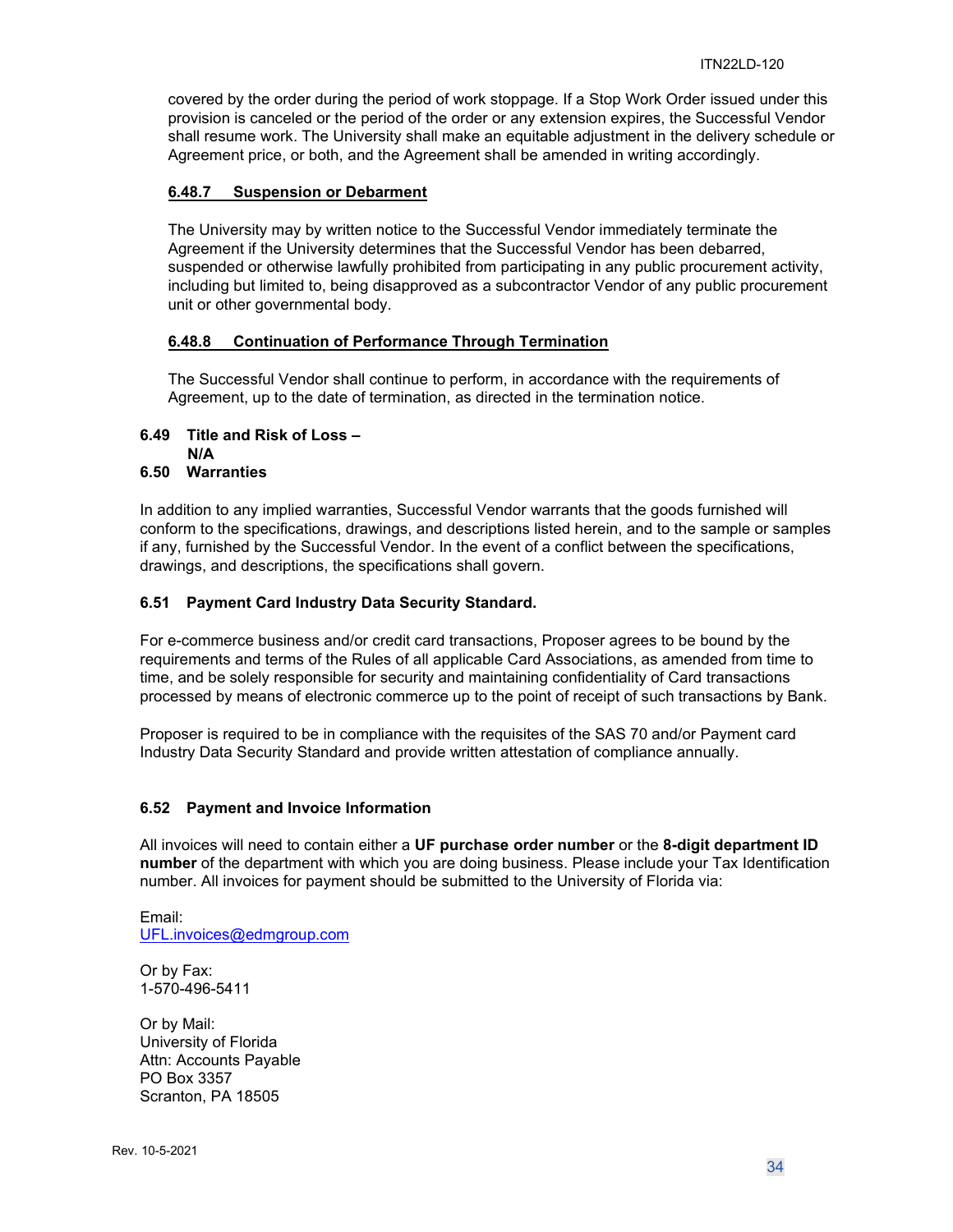- a. The Center is tax exempt. If a Tax Exemption Certification is required, one will be furnished to the Proposer.
- b. Payment terms are net 30 days.
- c. The Proposer will furnish at its expense, all labor, taxes, FICA, Worker's Compensation, transportation, insurance and any other expenses necessary to fully perform any phase of the requirements of this RFP.
- d. Center will not pay overtime unless approved in advance by a Center representative. Events running longer than their expected end time due to unforeseen circumstances such as athletic events going into overtime or a concert event running long, no overtime shall be charged.
- e. Proposer will provide rosters within 3 business days as well as copies of the sign in sheets showing the name, position, start time, end time and total hours worked and employee signature. Proposer will invoice on actual time worked and not scheduled time.
- f. A final invoice should be presented for each event in a timely fashion. Payment disputes must occur within three (3) months of the payment of the invoice.
- g. Proposer may not impose penalties of any kind including, but not limited to, late fees, service charges, interest.

# <span id="page-34-0"></span>**6.53 Travel**

**N/A**

## <span id="page-34-1"></span>**6.54 State Purchasing Requirements**

IT IS EXPRESSLY UNDERSTOOD AND AGREED THAT ANY ARTICLES THAT ARE THE SUBJECT OF, OR REQUIRED TO CARRY OUT, THIS CONTRACT SHALL BE PURCHASED FROM A NONPROFIT AGENCY FOR THE BLIND OR FOR THE SEVERELY HANDICAPPED THAT IS QUALIFIED PURSUANT TO CHAPTER 413, FLORIDA STATUTES, IN THE SAME MANNER AND UNDER THE SAME PROCEDURES SET FORTH IN SECTION [413.036\(](http://www.leg.state.fl.us/STATUTES/index.cfm?App_mode=Display_Statute&Search_String=&URL=Ch0413/Sec036.HTM)1) AND (2), FLORIDA STATUTES; AND FOR PURPOSES OF THIS CONTRACT THE CONTRACTOR SHALL BE DEEMED TO BE SUBSTITUTED FOR THE UNIVERISTY INSOFAR AS DEALINGS WITH SUCH QUALIFIED NONPROFIT AGENCY ARE CONCERNED. This requirement applies only if any such nonprofit agency produces a product covered by this CONTRACT and can satisfy the terms of this CONTRACT with respect to price, quantity, quality, and delivery time. Any questions concerning available products should be directed to: Division of Vocational Rehabilitation Headquarters, 2002 Old St. Augustine Road, Building A, Tallahassee, Florida 32301-4862, (800) 451-4327 (Voice/TDD).

IT IS EXPRESSLY UNDERSTOOD AND AGREED THAT ANY ARTICLES WHICH ARE THE SUBJECT OF, OR REQUIRED TO CARRY OUT, THIS CONTRACT SHALL BE PURCHASED FROM THE CORPORATION IDENTIFIED UNDER CHAPTER 946, F.S., IN THE SAME MANNER AND UNDER THE SAME PROCEDURES SET FORTH IN SECTION [946.515\(](http://www.leg.state.fl.us/STATUTES/index.cfm?App_mode=Display_Statute&Search_String=&URL=Ch0946/Sec515.HTM)2), AND (4), F.S.; AND FOR PURPOSES OF THIS CONTRACT THE CONTRACTOR CARRYING OUT THE PROVISIONS OF THIS CONTRACT SHALL BE DEEMED TO BE SUBSTITUTED FOR UNIVERSITY INSOFAR AS DEALINGS WITH SUCH CORPORATION ARE CONCERNED. This requirement applies only if the corporation produces a product covered by this CONTRACT and can satisfy the terms of this CONTRACT with respect to price, quantity, quality, and delivery time. Any questions concerning the corporation's ability to provide products or services should be directed to: Prison Rehabilitative Industries and Diversified Enterprises, Inc., 12425 - 28th Street North, Saint Petersburg, Florida 33716, (727) 572-1987.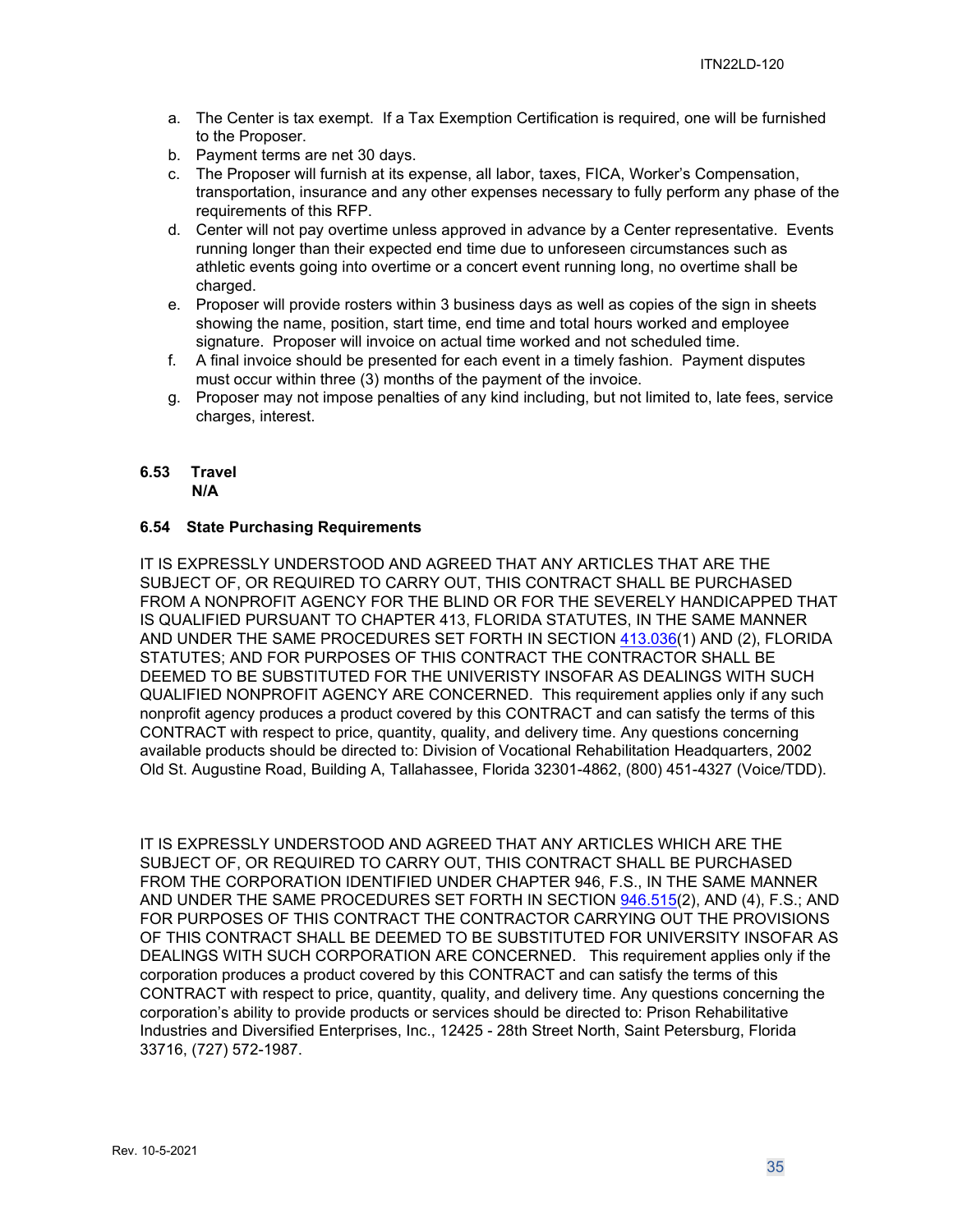## <span id="page-35-0"></span>**6.55 Notices**

All notices, consents, approvals and other communications (collectively, "Notices") which may be or are required to be given by either party shall be properly given only if made in writing and sent to the address of University or Contractor, as applicable, set forth in Exhibit A, as the same is modified in accordance herewith, by hand delivery, U.S. Certified Mail (Return Receipt Requested) or nationally recognized overnight delivery service. Telephone and facsimile numbers and e-mail addresses are listed for convenience only. Either party may change its address for Notices by giving written notice to the other party in accordance with this provision.

<span id="page-35-1"></span>**6.56 Ownership of Work -**

<span id="page-35-2"></span>**A**<br>**6.57** Acc **6.57 Access to Work-**

 **N/A**

## <span id="page-35-3"></span>**6.58 Independent Contractor**

Contractor is and shall at all times remain an independent contractor, with sole control of the manner and means of performing the Services. Contractor shall have no authority to bind or commit University to any contract, representation or obligation to or with any third party or to incur any cost, expense, liability or other amount for or on behalf of University, and Contractor shall not act as or represent that it is the agent of University. Further, it is understood and agreed by the parties that nothing contained in this Contract shall be construed to create a joint venture, partnership, association, or other affiliation or like relationship between the parties, it being specifically agreed that their relationship is and shall remain that of independent parties to a contractual relationship as set forth in this Contract.

## <span id="page-35-4"></span>**6.59 No Use of Name/Logos/Public Statements**

Except with the prior written consent of the other party, no party shall, make any press or media announcement concerning this Contract, or use the name, logos, or trademarks of any other party, or any version, abbreviation, or representation of them. In the case of University, consent must be provided by its Vice President for University Relations or that position's designee.

## <span id="page-35-5"></span>**6.60 Time of the Essence**

Time is of the essence with respect to all provisions of this Contract in which a definite time for performance is specified.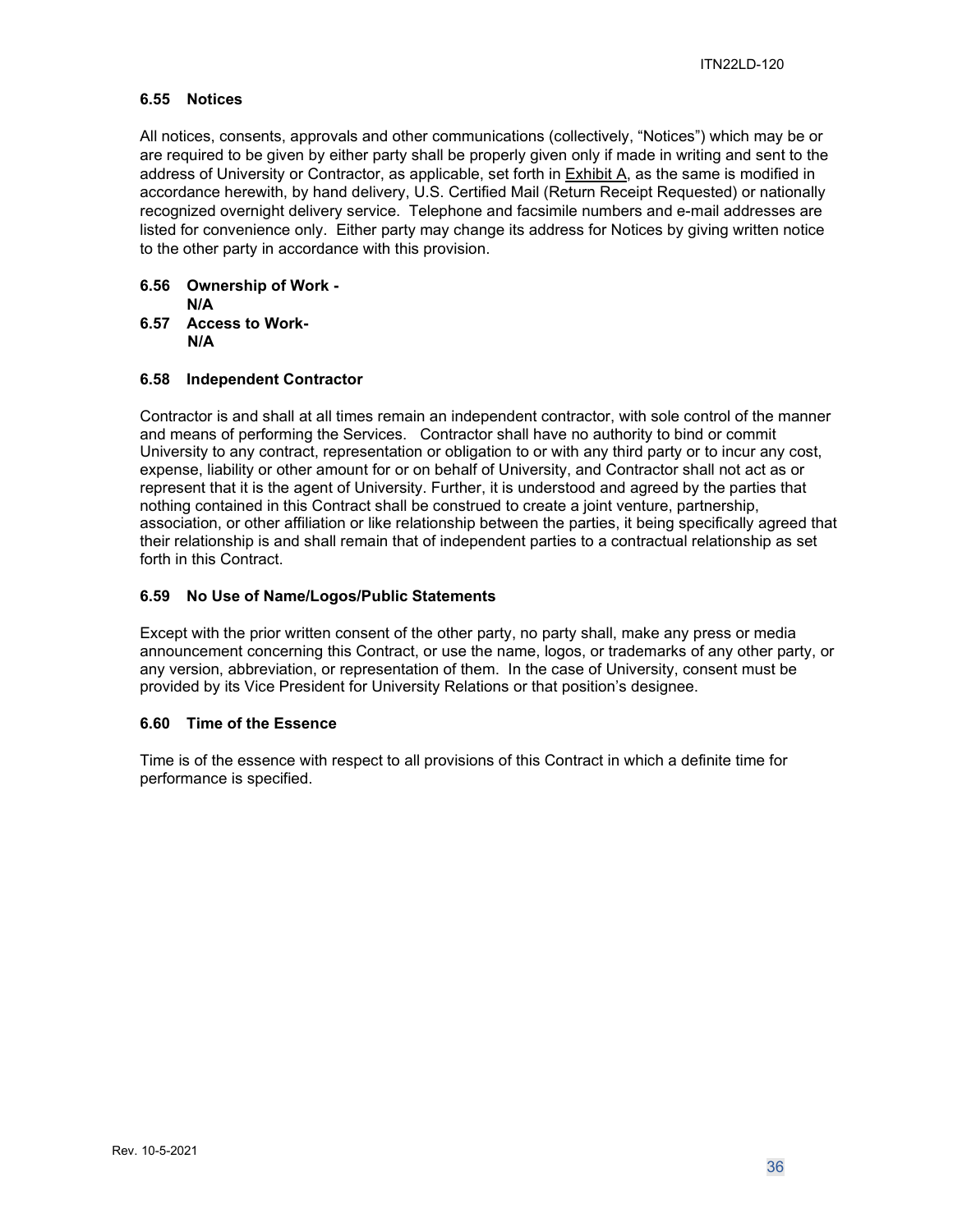## <span id="page-36-0"></span>**6.61 Construction**

The language and all parts of this Contract shall be construed according to its fair meaning and not strictly for or against any of the parties hereto. University and Contractor have agreed to the use of the particular language of this Contract, and any question regarding the meaning of this Contract shall not be resolved by any rule providing for interpretation against the party who caused the uncertainty to exist or against the draftsman. Unless the context indicates otherwise, (i) the terms "hereof", "hereunder", "herein" and similar expressions refer to this Contract as a whole, (ii) the singular shall include the plural and the masculine gender shall include the feminine and the neuter, and (iii) all references to sections and subsections shall be deemed references to the sections and subsections of this Contract. The section headings in this Contract are for convenience only and do not alter, amend, define, limit or otherwise affect the terms set forth herein. If any provision of this Contract is found by a court of competent jurisdiction to be illegal, invalid or unenforceable, the remainder of this Contract will not be affected, and in lieu of each provision that is found to be illegal, invalid or unenforceable, a provision will be added as a part of this Contract that is as similar to the illegal, invalid or unenforceable provision as may be possible and be legal, valid and enforceable. All negotiations, considerations, representations, and understandings between University and Contractor are incorporated herein. This Contract constitutes the entire agreement of the parties with respect to the subject matter hereof. This Contract may be executed in multiple counterparts, each of which shall be deemed a duplicate original, but all of which taken together shall constitute one and the same instrument.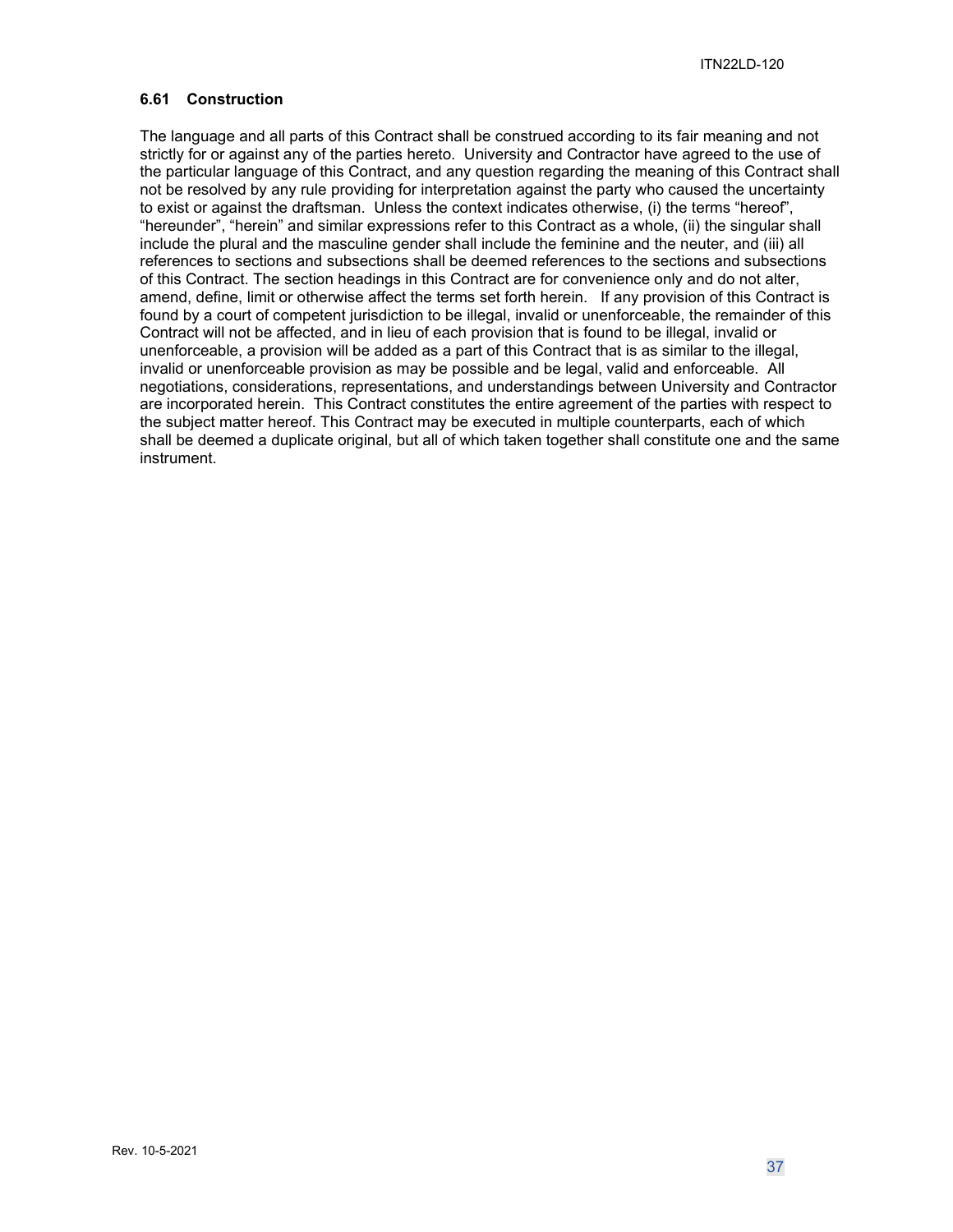## <span id="page-37-0"></span>**7.0 Certifications and Forms**

## <span id="page-37-1"></span>**7.1 Certification of Proposal**

Explanation: This certification attests to the vendor's awareness of, and agreement, to the content of this ITN and all accompanying provisions contained herein.

Action: Vendor is to ensure that the following certificate is duly completed and correctly executed by an authorized officer of your company.

This proposal is submitted in response to Invitation to Negotiate ITN22LD-120 issued by the University of Florida. The undersigned, as a duly authorized officer, hereby certifies that

#### \_\_\_\_\_\_\_\_\_\_\_\_\_\_\_\_\_\_\_\_\_\_\_\_\_\_\_\_\_\_\_\_\_\_\_\_\_ (Vendor Name)

agrees to be bound by the content of this proposal and agrees to comply with the terms, conditions and provisions of the referenced Invitation to Negotiate (ITN) and any addenda thereto in the event of an award. Exceptions are to be noted as stated in the ITN. The proposal shall remain in effect for a period of ninety (90) calendar days as of the Due Date for responses to the ITN.

The undersigned certifies that to the best of his/her knowledge: (check one pf the below and provide information if required)

There is no trustee or employee of the University of Florida who has or whose Relative has an Interest in the entity or entities making this proposal or who is a natural person making this proposal.

There are trustee(s) and/or employee(s) of the University of Florida who have, and/or whose Relative(s) have, an Interest in the entity or entities making this proposal or who is a natural person making this proposal. Describe the nature of the interest held by each trustee, employee, or Relative of the trustee or employee (for example, grandson of Employee X owns the company or spouse of Employee Y is a director of the company).

"Interest" for purposes of this disclosure includes the following: director, trustee, officer, or employee of an entity, any contract with an entity (including consulting), or any partner, proprietor, stock, equity, or other ownership interest in an entity.

"Relative" for the purpose of this disclosure is an individual who is related to the trustee or employee as father, mother, son, daughter, brother, sister, uncle, aunt, first cousin, nephew, niece, husband, wife, father-in-law, mother-in-law, son-in-law, daughter-in-law, brother-in-law, sister-in-law, stepfather, stepmother, stepson, stepdaughter, stepbrother, stepsister, half brother, half sister, grandparent, great grandparent, grandchild, great grandchild, step grandparent, step great grandparent, step grandchild, step great grandchild, person who is engaged to be married to the trustee or employee or who otherwise holds himself or herself out as or is generally known as the person whom the trustee or employee intends to marry or with whom the trustee or employee intends to form a household, or any other natural person having the same legal residence as the trustee or employee"

The undersigned further certifies that their firm (check one) \_\_\_**IS** *or* \_\_\_**IS NOT** currently debarred, suspended, or proposed for debarment by any federal entity. The undersigned agrees to notify the University of any change in this status, should one occur, until such time as an award has been made under this procurement action.

Person(s) authorized to negotiate in good faith on behalf of this firm for purposes of this Invitation to Negotiate are: